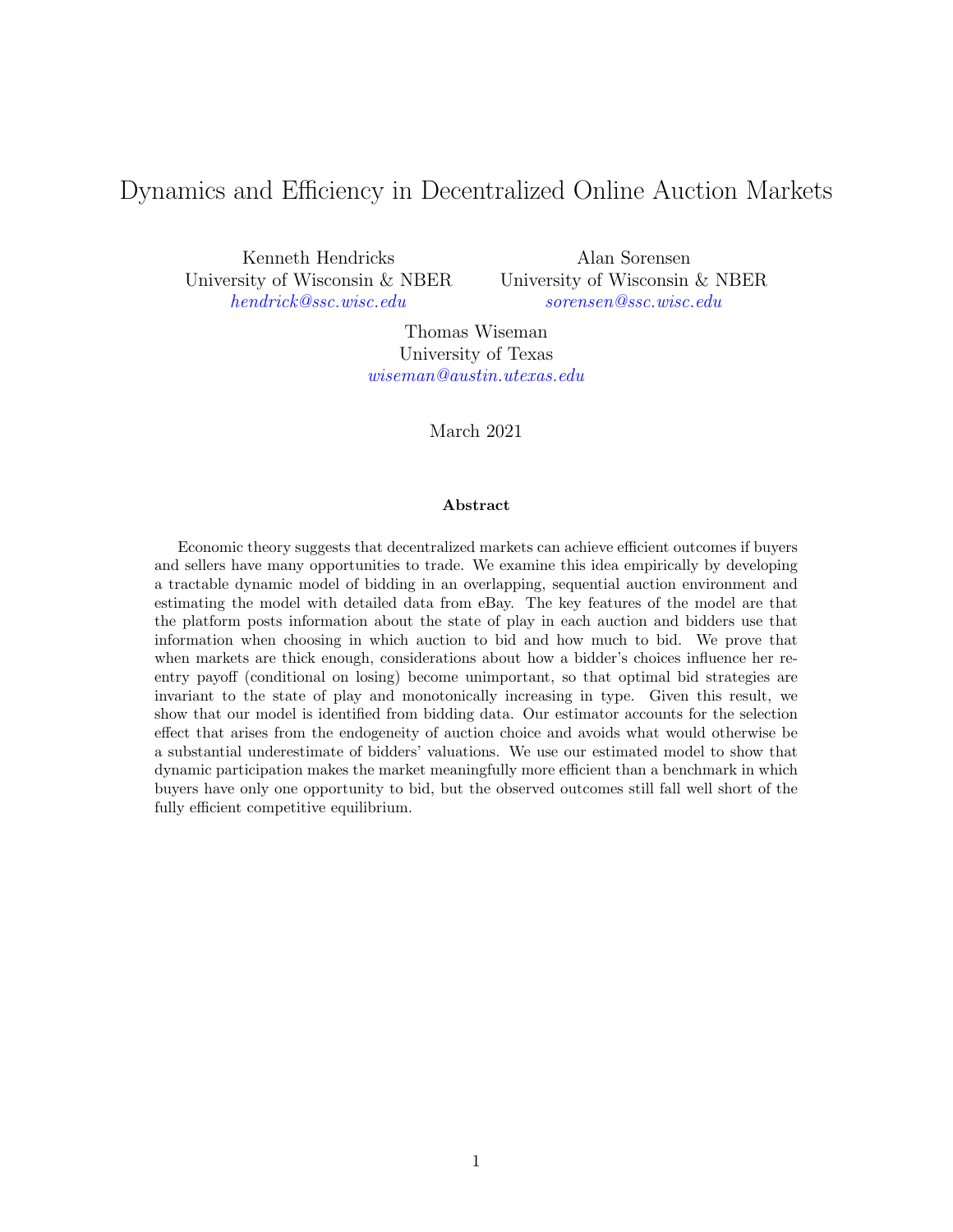## 1 Introduction

Many goods and services are sold or acquired through decentralized, dynamic auction markets. For instance, online platforms like eBay create virtual markets in which a large number of sellers and buyers arrive over time, get matched, and trade through auctions. These markets are dynamic because buyers who fail to purchase—and sellers who fail to sell—can return to the market to try again. They are decentralized because the sellers sell their goods in separate auctions, and buyers choose in which auctions to bid. The online platform facilitates the matching by providing information about the state of play in each auction, but frictions resulting from private information and strategic behavior can still cause trade within a matched set of traders to be inefficient. However, the opportunity to trade many times makes the market for each trader large over time, and this feature can mitigate the effects of matching and trading frictions. This raises several questions. The positive question is: How does the option to trade again affect prices and efficiency? The normative questions are: Should the platform provide information about the state of play in individual auctions? Can a centralized mechanism, like a double auction for all buyers and sellers in a period, achieve significantly better outcomes?

The goal of this paper is to address these questions for a real-world auction market like eBay. To achieve this goal, we develop a novel theoretical model that captures the main features of the eBay marketplace: namely, that buyers select in real time among a set of overlapping auctions, with the platform posting information about the state of bidding in each of those auctions. Sellers arrive sequentially over time, and each seller sells one unit of a homogenous good in a secondprice, ascending price auction of fixed duration. The arrival rate is sufficiently high, and duration sufficiently long, that at any moment in time the market consists of a large number of overlapping auctions with different closing times. Buyers arrive randomly over time and upon arrival observe the highest losing bid (or start price if there are no bids) and time remaining in each available auction. Buyers use this information to decide in which auction to bid and how much to bid. Winners exit, and buyers who lose either exit or return at some random time in the future to bid again.

We discretize time, values, and bids with arbitrarily fine grids and use the theory of Markov chains to prove existence of a stationary equilibrium. We then provide a large market approximation result that makes the model empirically tractable and useful. When a buyer has the option to bid again after losing, her optimal bid depends on her beliefs about her re-entry payoff if and when she returns to try again. In our setting, those beliefs depend on the losing state since it is correlated with the return state. Her beliefs also depend on her choice of auction and the bid she submits in that auction, since these actions affect the decisions of subsequent buyers. We first use a law of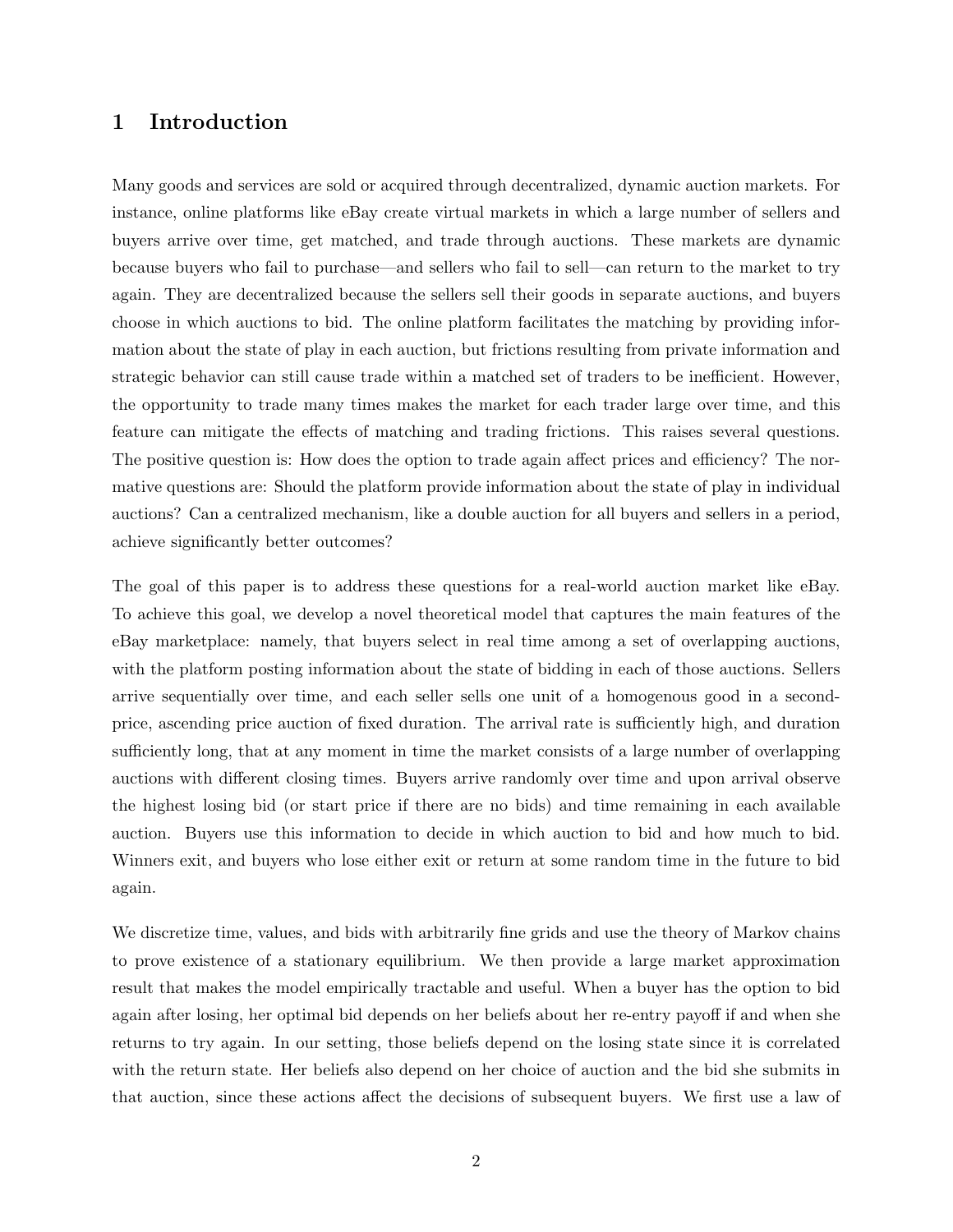large numbers argument to prove that, as markets thicken, many buyers arbitraging across many auctions mean that these considerations become unimportant. In the limit, a buyer's continuation value conditional on losing depends only on her type, not on her previous actions or on the losing state. We then prove that it is nearly optimal (in the  $\epsilon$ -equilibrium sense) for each buyer to always bid her type minus her continuation value. This bid is invariant to the state of play or choice of auction and is strictly increasing in a bidder's value.

The intuition for our limit result is that in thick markets the state is likely to undergo many transitions before a losing buyer returns, so the effects of the losing state and her past actions on her expected re-entry payoff have largely washed away. However, our limit result does not require buyers to believe that they will face the steady-state distribution of states if they lose and bid again; instead, it implies that they expect to face the steady-state distribution of re-entry payoff values. Arbitrage causes many states to have nearly the same value, so the expected re-entry payoff can be independent of the losing state even though the expected return state is not. This is important because in our application—the eBay market for iPads—losing buyers sometimes return quickly before many of the auctions that were open when they lost have closed. They would thus expect the state when they return to be very similar to the state when they exited, rather than expecting a fresh draw from the steady state distribution.

The invariance and monotonicity properties of the equilibrium bid function are crucial to our identification and estimation strategy. Monotonicity implies that a bidder's type can be equivalently be represented by her equilibrium bid, or what [Backus and Lewis \(2019\)](#page-43-0) call her "pseudo-type." By applying the transformation of variables that [Elyakime, Laffont, Loisel, and Vuong \(1994\)](#page-44-0) and [Guerre, Perrigne, and Vuong \(2000\)](#page-44-1) introduced for static, first-price auctions, we show that, in our setting, the unobserved value of a buyer can be expressed as a function of her bid and the distribution of the maximum rival bid *conditional* on her pseudo-type. The dependence between a buyer's pseudo-type and the maximum rival bid arises mainly from the fact that she chooses the auction based on the observed state of play—that is, the highest losing bids and closing times of the available auctions. Since we observe all bids, including the winning bid, and the identities of the bidders, we can account for this selection effect by estimating the probability that a buyer with pseudo-type b wins conditional on the set of auctions chosen (in the different states) by buyers who bid b. Thus, the distribution of values of new buyers (or the distribution of values of returning buyers) can be identified and estimated based on the choice rule that buyers actually use, instead of deriving the equilibrium choice rule or imposing assumptions about that choice rule.

Our model generates several testable implications. The invariance property implies that buyers who lose and return should bid the same amount. Since we observe bidder identities, we can track the bids of these buyers and directly test this implication. In a stationary equilibrium, the number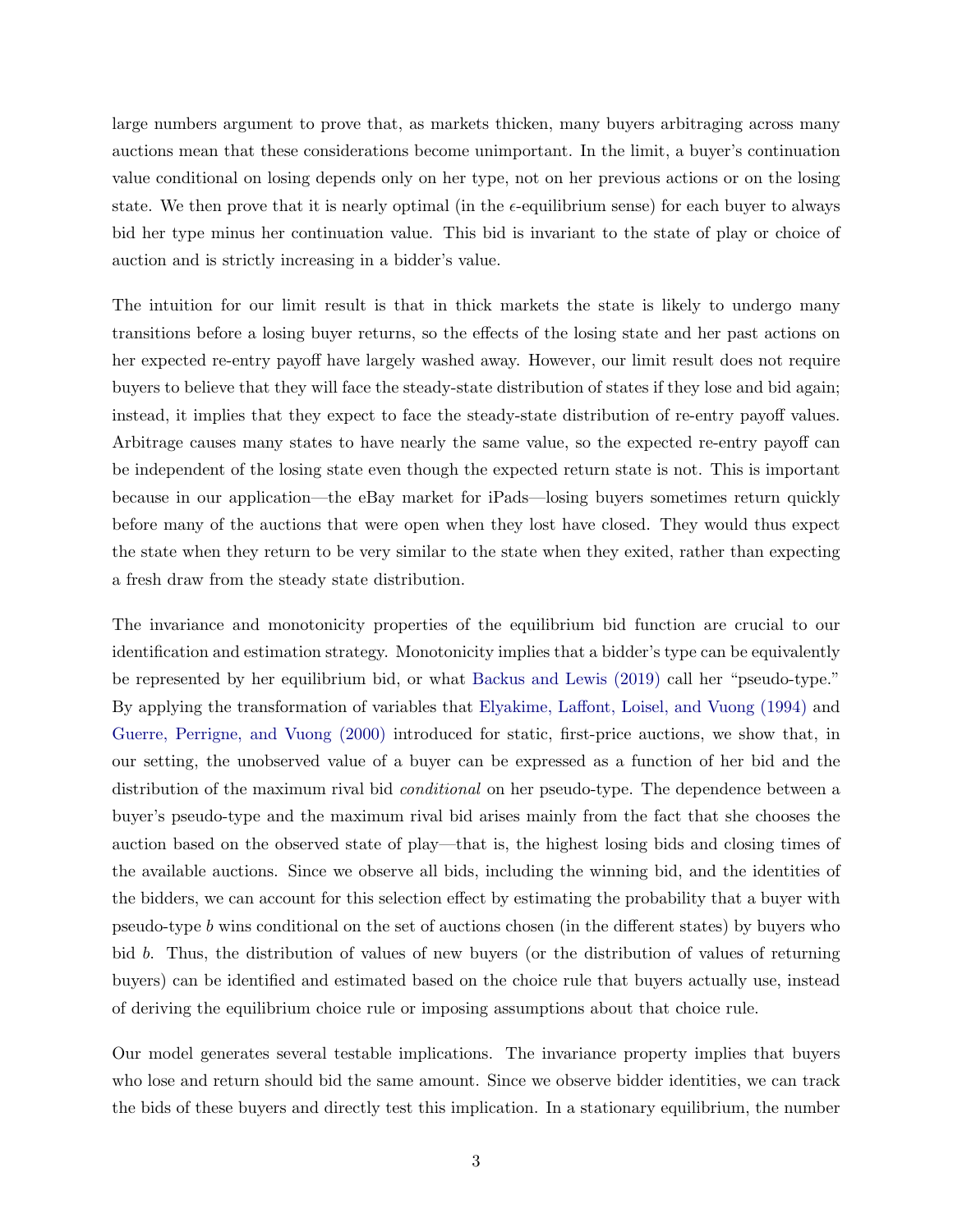of returning bidders per auction depends only on the arrival rate of new buyers and the exit rate of losers. We test this restriction. More generally, the flow of losing buyer types who return to the market must on average be equal to the flow of buyer types (new and returning) who leave the market, either by winning or by exiting. The latter restriction implies that the stationary density of losers' values is proportional to the density of new bidders' values. Since we can estimate the distribution of values of returning buyers directly from the data, we use these restrictions to test the model. Finally, the estimated inverse bid function needs to be increasing in a buyer's pseudo-type. We find that the data are consistent with each of these implications.

Given estimates of the model primitives, we simulate a number of counterfactuals. The first set focuses on the efficiency of the eBay trading mechanism, which we compare to two hypothetical benchmarks. One is the fully efficient benchmark, which we compute by finding the price that would clear the market if the platform were to pool all buyers and all sellers and conduct a single uniform-price auction. The other is a fully decentralized, static mechanism in which the sellers hold separate, simultaneous second-price auctions and buyers are randomly assigned to those auctions. In this mechanism, each buyer gets only one chance to win a unit. We find that the actual eBay mechanism meaningfully increases efficiency relative to this second benchmark, but falls well short of the fully efficient outcome. Prices in the eBay mechanism are higher and much less dispersed than in the static, decentralized mechanism, but the average eBay price is significantly lower than the market-clearing price of the centralized mechanism.

A second set of simulations evaluates the impact of eBay's real-time disclosure of the highest losing bid in each auction on efficiency and prices. Specifically, we run simulations in which eBay does not post the highest losing bid in an auction before it closes, so the auctions are effectively sealed bid auctions.<sup>1</sup> In this case, there is an equilibrium in which buyers always bid in the soonest-to-close auction. This is a dynamic version of the random matching that occurs in a static, decentralized market, except that in this case buyers are able to return to try again if they lose. Our simulation solves for equilibrium bids and computes various auction outcomes. We find that not posting the highest losing bid lowers the average price but significantly increases efficiency relative to the outcomes we observe in the data. The intuition here is that disclosure tends to make the auctions more competitive by disproportionately matching two high-value bidders, but it also makes it more likely that high value buyers exit without winning a unit. This sorting of high-value buyers under the open auction mechanism also generates significantly more price dispersion than would be observed under random matching.

In the third set of simulations, we quantify the effects of dynamic competition on prices and

<sup>1</sup>This situation can also arise in open auctions if buyers wait until the last minute to submit their bids. Several papers (e.g., [Ockenfels and Roth \(2006\),](#page-45-0) [Bajari and Hortascu \(2003\)\)](#page-43-1) have argued for this model of eBay auctions.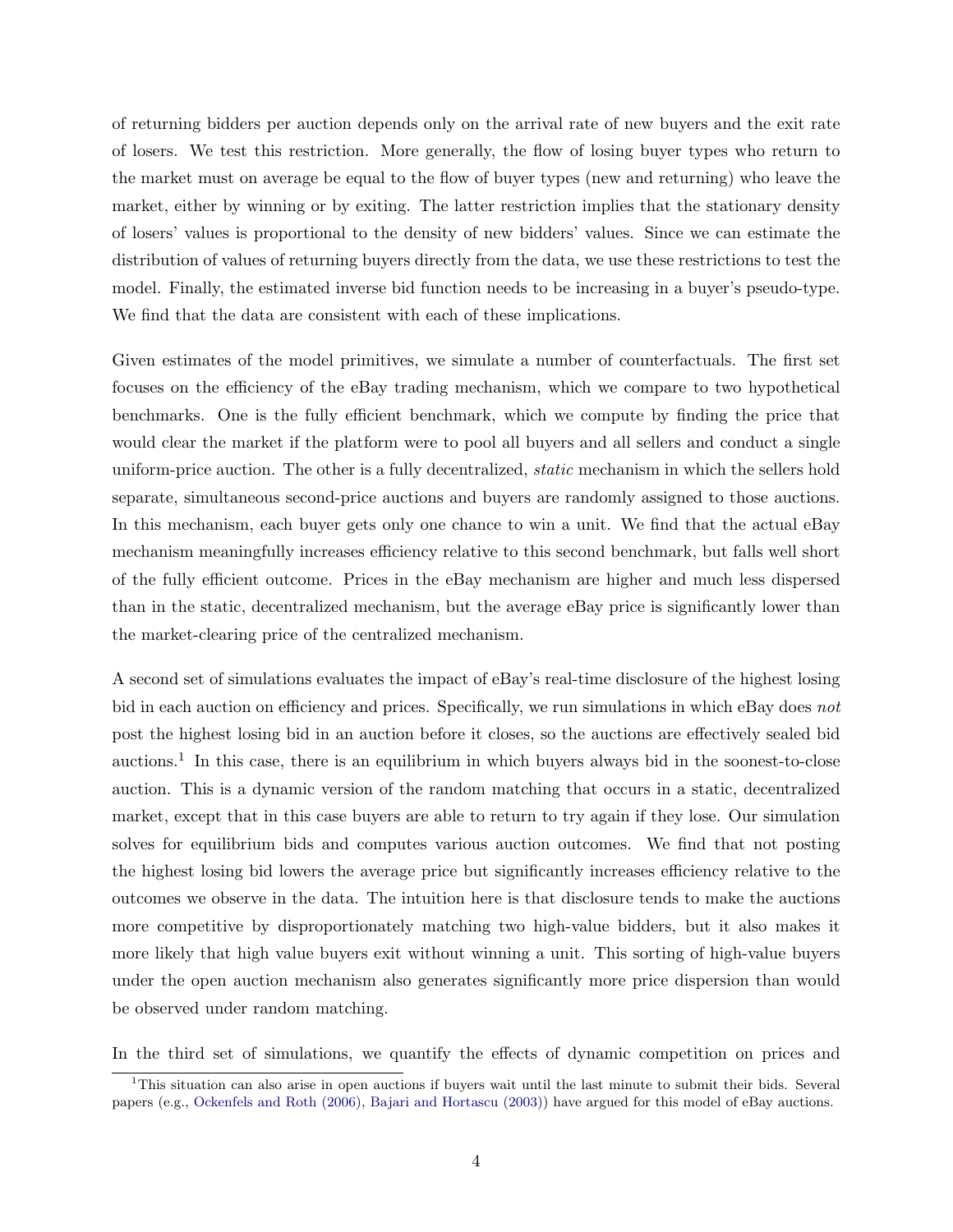efficiency by letting the exit rate go to zero. The option to bid again leads buyers to shade their bids below their values, which we refer to as the dynamic bidding effect. It also increases the level of competition in the market, which we refer to as the dynamic participation effect. In theory, these two effects should cause the market to converge to the competitive outcome as the exit rate goes to zero. Buyers with values above the market-clearing price should bid that price and win almost surely (although it may take many tries), and buyers with values below the market-clearing price should bid their value and lose almost surely. Thus, as the exit rate goes to zero, the dynamic bidding effect should eliminate prices above the market-clearing price, and the dynamic participation effect should eliminate prices below the market-clearing price. Our simulations suggest that the latter effect is more substantial: when the exit rate is small, low prices are mostly eliminated, but a surprising amount of dispersion above the market-clearing price remains.

In Section [2](#page-4-0) below we review the related literature, both theoretical and empirical. Section [3](#page-8-0) describes the model and presents our main results about equilibrium bidding, and also explains how the model can be empirically estimated. We describe the data and estimation results in Sections [5](#page-22-0) and [6,](#page-26-0) respectively. Section [7](#page-34-0) presents the results from our counterfactual simulations, and Section [8](#page-41-0) concludes.

### <span id="page-4-0"></span>2 Related Literature

Our paper is related to the theoretical literature that studies decentralized, dynamic auction markets with a large number of buyers and sellers. This literature focuses on settings in which a continuum of sellers and a continuum of buyers arrive each period to trade units of a homogenous good, each buyer is randomly matched to one seller, each seller is matched to a random number of buyers, and traders who fail to trade either exit or return the following period. [McAfee \(1993\)](#page-45-1) uses this framework to study competing mechanisms and shows that, in steady state, there is an equilibrium in which all sellers choose to sell via second-price sealed-bid auctions. [Satterthwaite](#page-45-2) [and Shneyerov \(2007, 2008\)](#page-45-2) consider a model with two-sided private information and examine what happens to prices and allocations when the number of trading opportunities for each trader is large. They show that in all steady state, Bayesian equilibria, prices converge to the Walrasian price and allocations converge to the efficient allocation. They conclude that simple selling mechanisms like individual auctions can allocate supply almost efficiently in a decentralized, dynamic auction, and that the gains from running a centralized mechanism—like a double auction for all buyers and sellers in a period—may be quite limited in markets with a large number of buyers and sellers. [Bodoh-Creed, Boehnke, and Hickman \(2020\)](#page-43-2) show that a steady state equilibrium of this model is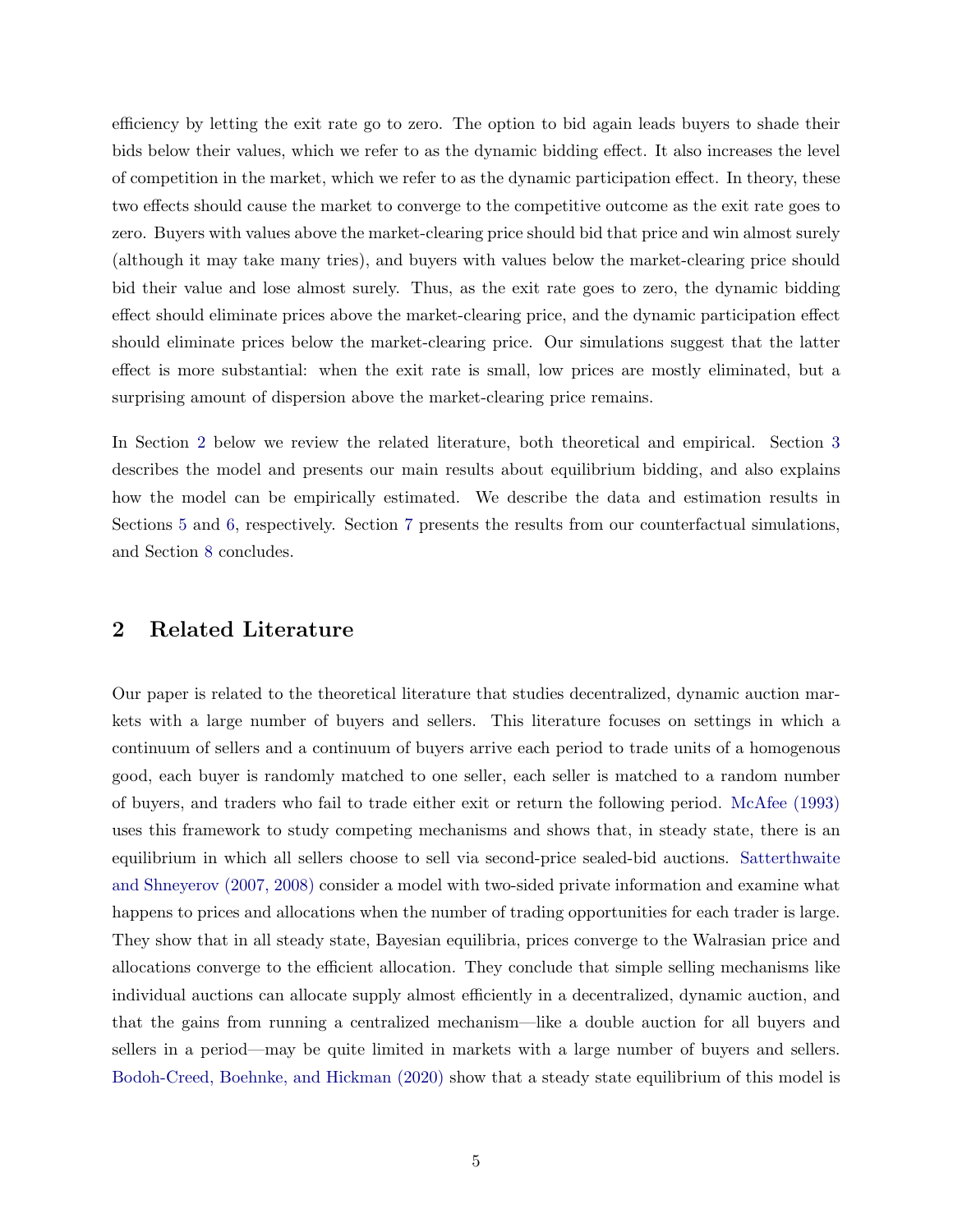an  $\epsilon$ -equilibrium of the analogous model with a finite number of buyers and sellers.<sup>2</sup>

Our paper contributes to this literature by characterizing equilibrium behavior in settings where buyers and sellers are matched and trade in real time based on the observed state of play in the auctions. The main challenge in analyzing this setting, however, is that in principle forward-looking buyers need to condition their decisions on the current state of play and consider how their actions affect subsequent play. This issue does not arise in the random matching (RM) models because of the random assignment and because the actions of any single buyer today have negligible impact on the state of the market tomorrow: in steady state, tomorrow's state is the same as today's state. We provide an analogous result for real-time matching and trading models like eBay with a large (but finite) number of buyers and sellers: arbitrage across auctions by buyers will equalize a buyer's continuation value across possible return states. The key assumption is that losing buyers return randomly over time, not immediately as in the RM model. We then thicken the market by letting the time between seller arrivals go to zero, holding fixed the expected return time of a buyer and the expected number of new buyers per auction. In the limit, buyers in our model behave as they do in the RM models in the sense that they bid their value less a continuation value that depends only on their type, not on the current observed state of play or their actions.<sup>3</sup> That continuation value, however, differs from the one in the RM models, because buyers choose which auctions to bid in. This dependence of continuation values on the matching process has fundamental implications for empirical work.

On the empirical side, there is a nascent literature on structural estimation for dynamic auction markets in which buyers know their values and those values are perfectly persistent over time.<sup>4</sup> [Backus and Lewis \(2019\)](#page-43-0) model eBay as a sequence of sealed bid auctions and use data on buyers' product choices and bids to estimate substitution patterns in a differentiated good market. [Adachi](#page-43-3) [\(2016\)](#page-43-3) and [Bodoh-Creed et al \(2020\)](#page-43-2) estimate models of eBay auctions for homogenous goods in order to evaluate the efficiency and prices of the eBay mechanism. In each of these three papers, the authors argue that because most of the bids that matter in an auction are submitted near the end of the auction, posted prices are not very informative about closing prices or winning bids, so buyers ignore this information when they make their bidding decisions. Specifically, the authors

 ${}^{2}$ A second strand of this literature characterizes equilibrium bidding in settings where buyers arrive randomly over time and compete in an infinite sequence of single unit, sealed bid, second-price auctions (e.g., [Said \(2011\),](#page-45-3) [Backus](#page-43-0) [and Lewis \(2019\),](#page-43-0) and [Zeithammer \(2006\)\)](#page-46-0). These two strands focus on inter-auction dynamics. There is another strand that studies intra-auction dynamics of equilibrium bidding in open second-price auctions (e.g., [Hopenhayn](#page-44-2) [and Saeedi \(2017\)\)](#page-44-2).

<sup>&</sup>lt;sup>3</sup>An important empirical implication of this result is that our dynamic model is identified under *any* auction format in which the static, one-shot auction is identified, not just the second-price auction. This is a property that [Bodoh-Creed et al \(2020\)](#page-43-2) refer to as the "plug-and-play" property, and they show that it holds for the RM model.

<sup>4</sup>This setting is very different from the one studied by [Jofre-Bonet and Pesendorfer \(2003\),](#page-44-3) [Groeger \(2014\),](#page-44-4) [Balat](#page-43-4) [\(2017\),](#page-43-4) and [Raisingh \(2020\).](#page-45-4) They study repeated auction environments in which each bidder gets an independent draw for each auction and does not learn that value until the auction is held.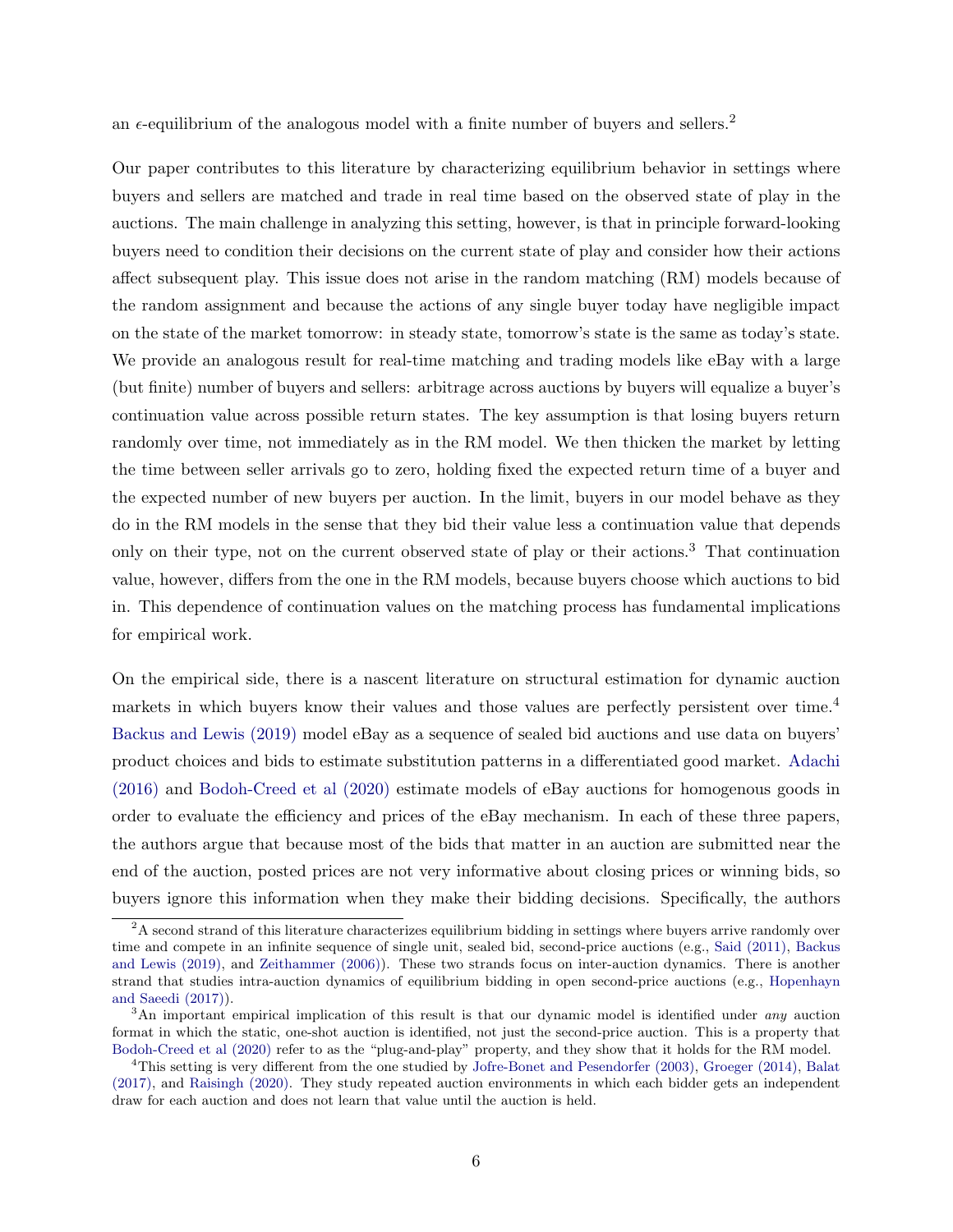assume that buyers participate in the soonest-to-close auction (or alternatively the last hour of the auction) and bid in that auction as if it were a sealed bid auction. Since entry times of buyers and sellers are random, this rule generates a random assignment of buyers to sellers. The authors also assume that, when buyers compute their re-entry payoffs, their beliefs about the probability of winning are given by the stationary distribution of the highest rival bid, regardless of how quickly they return. These assumptions may not be consistent with equilibrium play in general, but in our counterfactual analysis we show that they can be rationalized if eBay does not post the highest losing bid and if losing bidders do not return immediately. Thus, in making these assumptions, the literature is essentially assuming that the data-generating process can be approximated by the equilibrium of a model in which the eBay auctions are sealed bid auctions and losing buyers return randomly over time.

Our innovation relative to this literature is to develop a more general empirical model in which posted prices are informative and matching is endogenous. Buyers in our model arbitrage differences among the auctions by choosing the one that is the best match for them based on the observed state of play.<sup>5</sup> Furthermore, each buyer anticipates how her choice of auction and her bid can influence the choices and bids of subsequent buyers in ways that can change her payoff in that auction. The arbitrage activity is especially important when the market experiences a run of high value buyers and soon-to-close auctions fill up. As described above, we provide conditions under which a buyer's optimal bid depends only on her type, and not on which auction she chooses to bid in.

Given that constant-bidding result, we show that our model can be identified from bidding data without solving for the equilibrium auction choice rule. Our strategy involves computing the continuation value of a type-b buyer using the distribution of the maximum rival bid in the set of auctions (in the different states) chosen by type-b buyers. This value can be estimated directly from the data, since the expected re-entry payoff of a type-b buyer is simply her win rate times the average price paid in the auctions that she wins. The continuation value function identifies the equilibrium (inverse) bid function, which can then be applied to the bids of new buyers to obtain the distribution of new buyer values. This approach nests random matching as a special case. If the set of auctions chosen by type-b buyers is a random sample, then the distribution of the highest rival bid in the set of auctions chosen by type-b buyers should be the same as the distribution of the highest rival bid in the set of of all auctions.<sup>6</sup> We compute the continuation value functions associated with these two distributions and find that ignoring auction selection leads to a substantial overestimate of buyers' continuation values (and underestimate of their valuations),

<sup>5</sup>We assume that all buyers find a match, since there is always an auction that closes within a day that has no bids and a low start price.

<sup>&</sup>lt;sup>6</sup>In our model, the numbers of new and returning buyers entering per period are assumed to be Poisson random variables, so the distribution of the highest rival bid is equivalent to the distribution of the winning bid under the null hypothesis of no selection.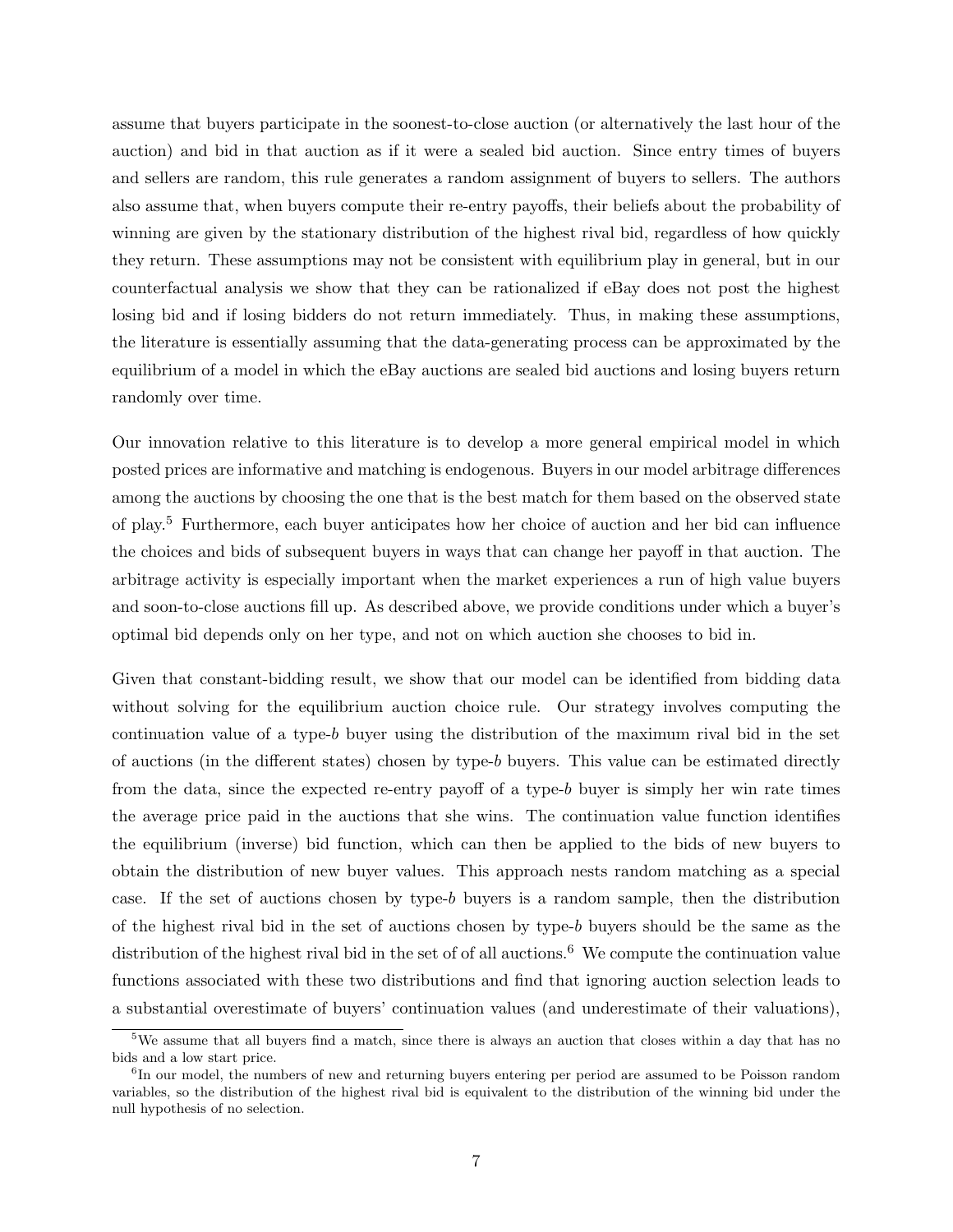especially for high-value buyers. We provide further evidence against the random matching model in our empirical analysis.

However, our identification strategy is more data-intensive than the ones used previously in the literature. Their strategies are based on the assumption that the price and winning bid of an auction are the second and first order statistics from an exogenous and random set of buyers. Given this assumption, the authors show that the distribution of values of new buyers can be identified from data on prices or winning bids. The basic idea is to obtain the parent distribution of bids from the distribution of the order statistic and then apply the inverse bid function to bids from the parent distribution to obtain the associated distribution of values.<sup>7</sup> By contrast, we require researchers to observe the identities of all bidders, the auctions in which they bid, and the value of their bids (including the winning bid). This data requirement is analogous to the result obtained by [Athey](#page-43-5) [and Haile \(2002\)](#page-43-5) that the symmetric, affiliated private value model is not identified unless all bids are observed. The difference here is that the dependence between a buyer's type and the maximum rival bid comes from the buyer's choice of auctions rather than from their values.

There is an earlier structural literature that models eBay auctions as independent, static games (e.g., [Bajari and Hortascu \(2003\),](#page-43-1) [Gonzalez, Hasker, and Sickles \(2004\),](#page-44-5) [Canals-Cerda and Pearcy](#page-43-6) [\(2006\),](#page-43-6) [Ackerberg, Hirano, and Shahriar \(2006\)](#page-43-7) and [Lewis \(2011\)\)](#page-45-5). Our results suggest that static models may not be a good approximation when studying issues related to auction design. First, by ignoring the option to bid in other, concurrent auctions, static models fail to account for buyers choosing an auction based on the state of play. We find that the selection effects from endogenous matching have a significant impact on our estimates of the distribution of buyer values. Second, by ignoring the option to bid again in a future auction, they tend to overestimate the values of the bidder (and underestimate markups), although our results suggests that this effect may be small on average. Third, and perhaps most importantly, by ignoring the distinction between new and returning buyers, these papers implicitly treat the steady state distribution of buyer values as the primitive rather than the distribution of new buyer values. This matters for counterfactuals, since changes in the auction mechanism are likely to lead to a different stationary distribution of buyer values.

Finally, our paper contributes to the empirical literature on dynamic search-and-bargaining models of trade, such as [Gavazza's \(2011, 2016\)](#page-44-6) studies of the market for used aircraft, [Brancaccio et al's](#page-43-8) [\(2018\)](#page-43-8) study of global shipping, [Buchholz's \(2017\)](#page-43-9) study of the New York City taxi market, and

<sup>7</sup>[Bodoh-Creed et al \(2020\)](#page-43-2) cannot distinguish new and returning buyers, so they identify the distribution of new buyer values from the steady state condition that the flow of types entering each period must be equal to the flow that is exiting. [Adachi \(2016\)](#page-43-3) observes bidder identities, so she simulates the model to identify the mapping between the distribution of bids by new buyers to the stationary distribution of the order statistic, and then finds the bid distribution that minimizes the difference between the simulated and observed distributions of the order statistic.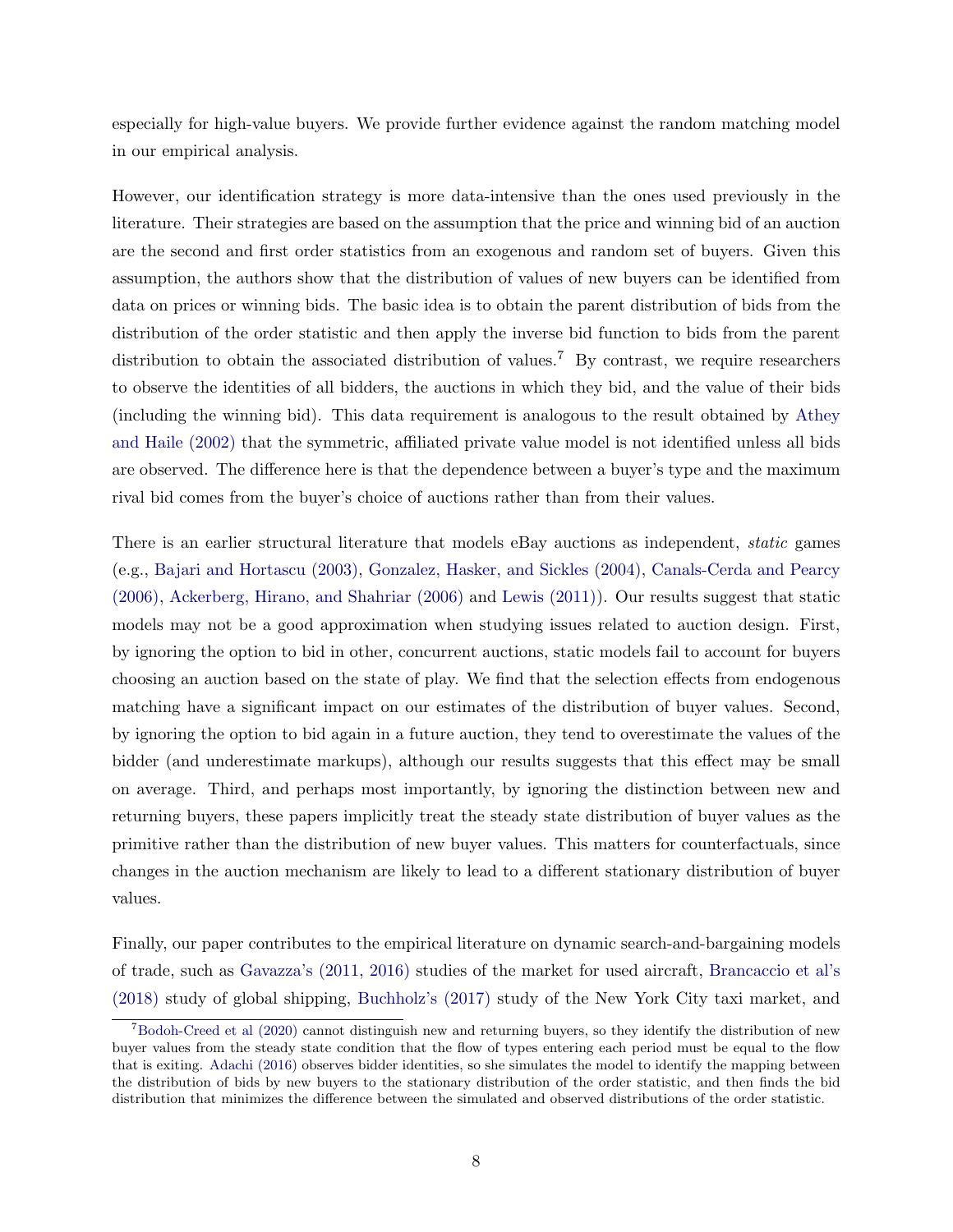[Coey, Larsen, and Platt's \(2020\)](#page-44-7) study of the effect of buyer deadlines on bidding in eBay auctions. These papers approximate markets with finite numbers of buyers and sellers with a continuum of agents. They focus on steady states and use the restrictions on entry and exit flows as the basis for estimating the models' primitives. By contrast, we work with the stationary state of a finite market, and use the restrictions on flows as over-identifying tests of our model.

### <span id="page-8-0"></span>3 A Dynamic Model of Trade

Our model is a discrete approximation to an eBay auction market in which buyers arrive and bid in continuous time. Discretizing time, values, and bids with arbitrarily defined grids means that we can analyze the dynamics of the game using the theory of Markov chains. Our model focuses on buyers and treats sellers as non-strategic players. The main reason is that, in our application, sellers seem primarily interested in selling their item and do not appear to value the good or the option to sell again. Most sellers choose very low start prices at which they are certain to sell. Of the sellers who set binding start prices, only a small fraction fail to sell, and an even smaller fraction return to sell again. By contrast, most buyers in our application lose, and half of them return to bid again.

In our model, sellers arrive exogenously and deterministically to sell a homogenous good, with the same length of time between arrivals. We define a unit of time to be the length of time between arrivals. Upon arrival, each seller contracts with the platform to sell her good in an ascending, second price auction and sets a start price equal to zero. Each auction lasts for J (an integer) units, so in every unit of time one auction closes and another opens. Sellers who sell their goods exit the market. If an auction fails to attract any bids, then the seller exits. The open auctions, starting with the next-to-close, are indexed by  $j = 1, \ldots, J$ . Time is discrete and indexed by t. We divide each unit of time into T periods of equal length, so  $\Delta \equiv 1/T$  is the length of a period. Thus, each auction lasts for  $J \cdot T$  periods. Let  $d(t) \in \{1, ..., T\}$  denote the number of periods remaining in the next-to-close auction in period t. The remaining time in auction j is  $d_j(t) = d(t) + T \cdot (j-1)$ . Thus, at any time t, the supply side of the market consists of J overlapping auctions.

On the demand side, new buyers arrive randomly over time to buy a single unit of the good. The number of new buyers arriving in a period is a random variable distributed according to a Poisson distribution with mean  $\lambda\Delta$ . Arrivals are independent over periods. Each new buyer's value for the good is drawn independently according to distribution  $F_E$  with density  $f_E$ . The distribution has finite support X contained in  $(0, \overline{x}]$  where  $f_E(\overline{x}) > 0$ . A buyer's value is fixed and does not change over time. Upon arrival, a new buyer selects an auction in which to bid and which bid to submit.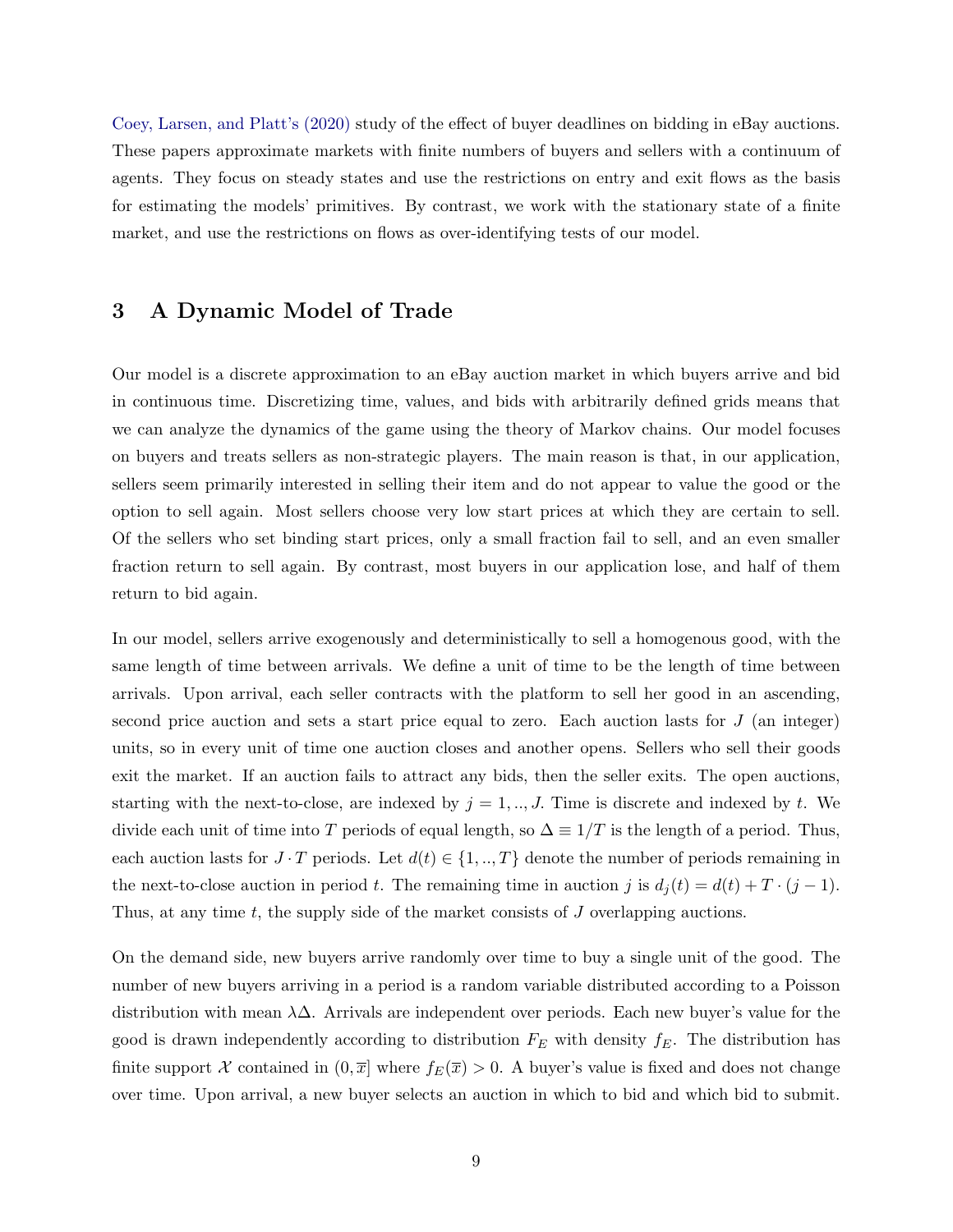The set of bids is finite and given by  $\mathcal{B} = \{0, \underline{b}, \dots, \overline{b}\}\$  where 0 denotes no bid. A bid specifies the "maximum" amount that the bidder is willing to pay, and the platform bids on his behalf up to that level. These are known as  $proxy$  bids.<sup>8</sup> If his bid is the winning bid, then he gets the good, pays the second highest bid, and exits. If his bid is a losing bid, then he exits with probability  $\alpha$ and gets a payoff of zero;<sup>9</sup> otherwise he goes to the pool of losing buyers and returns at some future time to bid again.

An important feature of our model is that losing buyers that continue do not return immediately. The return process is a discrete version of a continuous time process in which a bidder's return time is distributed exponentially with rate  $\gamma$ . In each period, the probability of returning is  $\gamma\Delta$ . This arrival rate is independent across time and buyers, and does not depend on when the buyer entered the pool, on how long she has been in the pool, or on her value. Thus, if the number of buyers in the losers' pool in a period is  $n$ , then the number of returning buyers in that period is distributed Binomial with parameters  $(n, \gamma \Delta)$ .<sup>10</sup>

The platform runs the auction market as follows. At the beginning of each period, the platform lists the closing times of each open auction and posts the current highest losing bid in each auction if it has received at least two bids, or the start price of zero otherwise.<sup>11</sup> It does not disclose the highest bids. We will sometimes refer to the highest losing bid (or start price if there are no bids) in an auction as the posted bid in that auction. If multiple buyers (new or returning) arrive in the same period, then they are ordered randomly, and their (simultaneously placed) bids are processed in that order. When an auction with at least one bid closes, the platform awards the unit to the highest bidder at the second-highest bid or, if there is only one bid, the start price. Let  $w_i(t) \in \mathcal{B}$ denote the highest bid in auction j in period t and let  $r_i(t) \in \mathcal{B}$  denote the highest losing bid in auction j in period t. The vectors of highest bids and highest losing bids in period t are  $w(t)$  and  $r(t)$  respectively.

The payoff-relevant information in any period  $t$  consists of the closing times of the open auctions  $d(t)$ , the highest losing bids  $r(t)$  and highest bids  $w(t)$  in these auctions, the values of the highest bidders, and the size and composition of the losers' pool. Let  $a_i(t) \in \{0\} \cup \mathcal{X}$  denote the value of the high bidder in auction j (where  $a_i(t) = 0$  means that no one has bid in that auction) and let  $a(t)$  denote the vector of  $a_j(t)'s$ . The state of the pool at the beginning of period t is represented

<sup>&</sup>lt;sup>8</sup>Proxy bidding rules out intra-auction bidding dynamics such as incremental bidding. In our application, we do observe some buyers submitting multiple bids in the same auction. We examine the prevalence of this kind of bidding behavior and discuss how we address it in our empirical analysis below.

 ${}^{9}$ If exit means not buying the good, then the value of the outside option is zero and x is a buyer's willingness-to-pay for the good. If exit involves buying the good at a fixed price (e.g., retail market), then the value of the outside option is the consumer surplus from this purchase and x needs to interpreted as net of this surplus.

<sup>&</sup>lt;sup>10</sup>As period length  $\Delta$  shrinks, the Binomial distribution converges to Poisson distribution with mean  $n\gamma\Delta$ .

<sup>&</sup>lt;sup>11</sup>The platform also discloses the number of bids so a buyer can distinguish between an auction with no bids and an auction with one bid.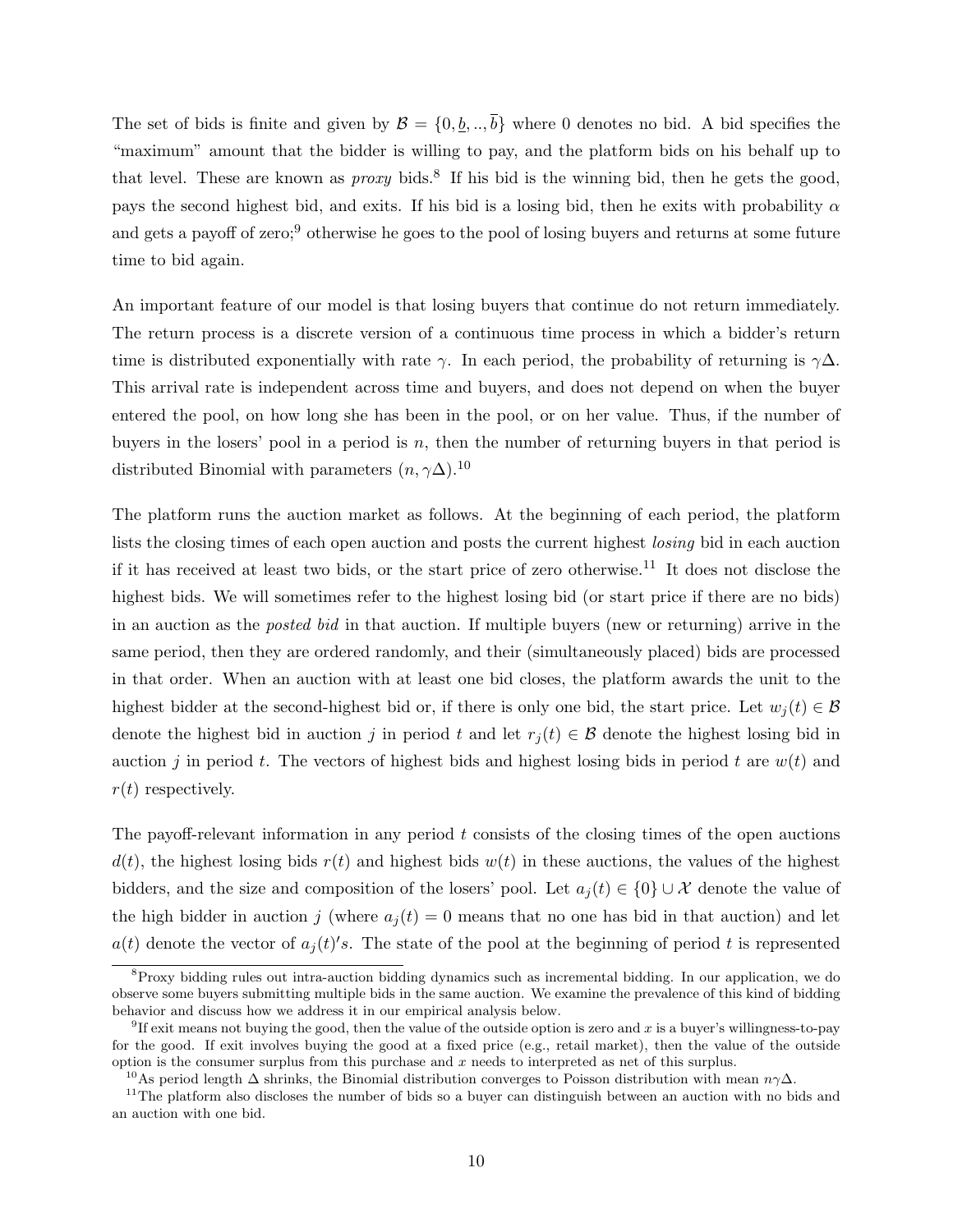by the distribution  $\mathcal{N}_L(t) \in (\mathbb{Z}_+)^{|\mathcal{X}|}$ , which gives the number of losers of each type in the pool. Then the (countable) set of states that can occur is given by

$$
\Omega \equiv \{1,..,T\} \times \mathcal{B}^J \times \{0\} \cup \mathcal{X}\}^J \times \mathcal{B}^J \times (\mathbb{Z}_+)^{|\mathcal{X}|}.
$$

A buyer bids in the period of his arrival. When he arrives in period t, he observes  $d(t)$  and  $r(t)$ in the open auctions.<sup>12</sup> We call  $\tilde{\omega}(t) \equiv (d(t), r(t))$  the *observed* state;  $\tilde{\Omega}$  is the set of observed states that can occur. We restrict buyers to stationary strategies that condition only on their value and the observable state. That is, given a value x, a (pure) strategy  $\sigma_x$  is a function from  $\Omega$  to  $\{1, ..., J\} \times \mathcal{B}$ . Let  $\Sigma$  denote the set of such mixed strategies. In what follows, when we refer to "strategies," we mean "stationary strategies" unless otherwise noted.<sup>13</sup>

#### 3.1 State Transitions

Any profile  $\sigma = (\sigma_x)_{x \in \mathcal{X}}$  of mixed strategies, together with an initial condition  $\omega_0$ , defines a Markov process Φ(σ) on Ω. The number of arrivals in a period of new and returning buyers of each type is determined by the probabilities given above. These arrivals are randomly ordered, and they choose in which auction to bid and what bid to submit according to  $\sigma$ . Returning buyers leave the losers' pool at the beginning of each period, and losing buyers (new and returning) that fail to exit enter the pool at the end of the period. When an auction closes, the winner exits.

The platform only accepts bids that are at least an increment above the posted bid, so any bids submitted to auction j in period t must be strictly greater than  $r_i(t)$ . If more than one bidder submits the same bid, then the tie goes to the one who submitted first. We describe these state transitions more precisely in the appendix.

Those transitions, and the probabilities associated with them, define the one-step transition matrix  $P(\sigma)$  generated by  $\sigma$ . We denote the *n*-step-ahead transition function as  $P^{n}(\sigma)$  and define the probability of reaching state  $\omega$  from an initial state  $\omega_0$  in *n*-steps by  $P^n([\omega_0, \omega]; \sigma)$ .

 $12$ In our application, the platform reports the history of highest losing bids in an auction and partially masked identities of losing buyers for each auction that potential buyers can access at some small cost (of time). The assumption here is that buyers do not bother to use this information in forming beliefs about the high bid or the pool of losers. The value of this information is likely to be quite small in thick markets where buyers have the option to bid again.

<sup>&</sup>lt;sup>13</sup>The restriction to stationary strategies means that a returning buyer cannot condition on any private information about his previous bidding experiences. That is, a returning buyer behaves the same way as a new buyer of the same type.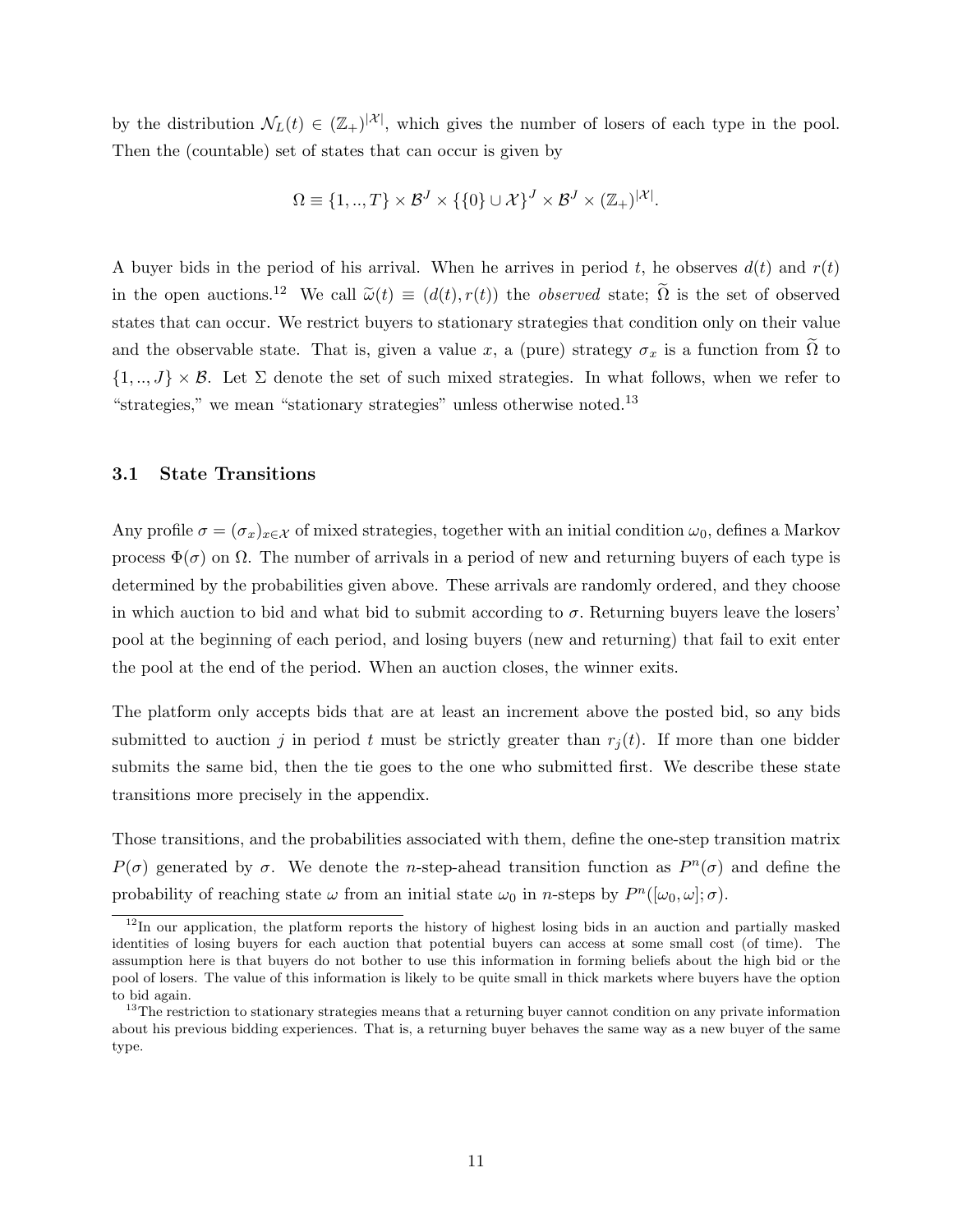#### 3.2 Ergodicity

Given the observed state, buyers have to form beliefs about the high bids in the open auctions and the state of the losers' pool. We need these conditional beliefs to be well-defined. This requires showing that a stationary strategy profile induces an ergodic distribution.

The first point to note is that  $\Phi(\sigma)$  is not ergodic, because the  $d(t)$  component that tracks the number of periods until the next auction closes is obviously periodic. We aim instead for a result like the following. For each  $d \in \{1, ..., T\}$ , let  $\{\omega_d, \omega_{T+d}, ..., \omega_{nT+d}.\}$  track the state every time there are d periods left in the next-to-close auction, and let  $\Phi(\sigma, d)$  denote that Markov process. Given state  $\omega$ , let  $d(\omega)$  denote the component that specifies the number of periods remaining in the nextto-close auction. Thus, the state space of  $\Phi(\sigma, d)$  is  $\Omega(d) \equiv {\omega \in \Omega | d(\omega) = d}$  and the n-step-ahead transition function for  $\Phi(\sigma, d)$  is  $P^{nT}(\sigma)$ . Proposition [1](#page-11-0) establishes that the Markov process  $\Phi(\sigma, d)$ is ergodic—that is, it converges to a unique invariant distribution,  $\pi(\sigma, d)$ , regardless of the initial state.

<span id="page-11-0"></span>**Proposition 1** For any d and any initial state  $\omega_0 \in \Omega(d)$ , there exists a unique invariant distribution  $\pi(\sigma, d)$  such that the Markov process  $\Phi(\sigma, d)$  satisfies

$$
\max_{\omega \in \Omega(d)} |P^{nT}([\omega_0, \omega]; \sigma) - \pi(\omega; \sigma, d)| \to_{n \to \infty} 0.
$$

#### **Proof.** See Appendix. ■

It would be sufficient to show that  $\Phi(\sigma, d)$  is an irreducible, recurrent, and aperiodic<sup>14</sup> process. In general,  $\Phi(\sigma, d)$  may not be irreducible. For example, suppose that there is an equilibrium where arriving buyers bid only in the soonest-to-close auction. Under such strategies, states in which later-to-close auctions have already received bids never occur. However, we can show that  $\Phi(\sigma, d)$ has a single absorbing communicating class  $\Omega^C(\sigma, d)$ , because every state leads to the empty state in which there are no bidders in any auction and the losers' pool has no bidders.<sup>15</sup> Thus, there exists a Markov process  $\Phi^C(\sigma, d)$  with state space  $\Omega^C(\sigma, d)$  and the same transition probabilities as above, restricted to  $\Omega^C(\sigma, d)$ , that is irreducible and recurrent. It therefore has a unique invariant measure, and because  $\Phi(\sigma, d)$  eventually leads to  $\Omega^C(\sigma, d)$ ,  $\Phi(\sigma, d)$  has the same unique invariant measure. The process  $\Phi(\sigma, d)$  is also aperiodic since the empty state transitions with positive probability to itself. This establishes the proposition because an aperiodic process on a countable

 $14A$  Markov process is irreducible if every state can be reached from every other state; it is recurrent if in expectation each state is visited infinitely often; and it is aperiodic if there is a state that transitions in one step to itself with positive probability.

<sup>&</sup>lt;sup>15</sup>A state  $\omega$  leads to state  $\omega'$  if the probability of reaching  $\omega'$  from  $\omega$  is strictly positive. Two states communicate if each leads to the other.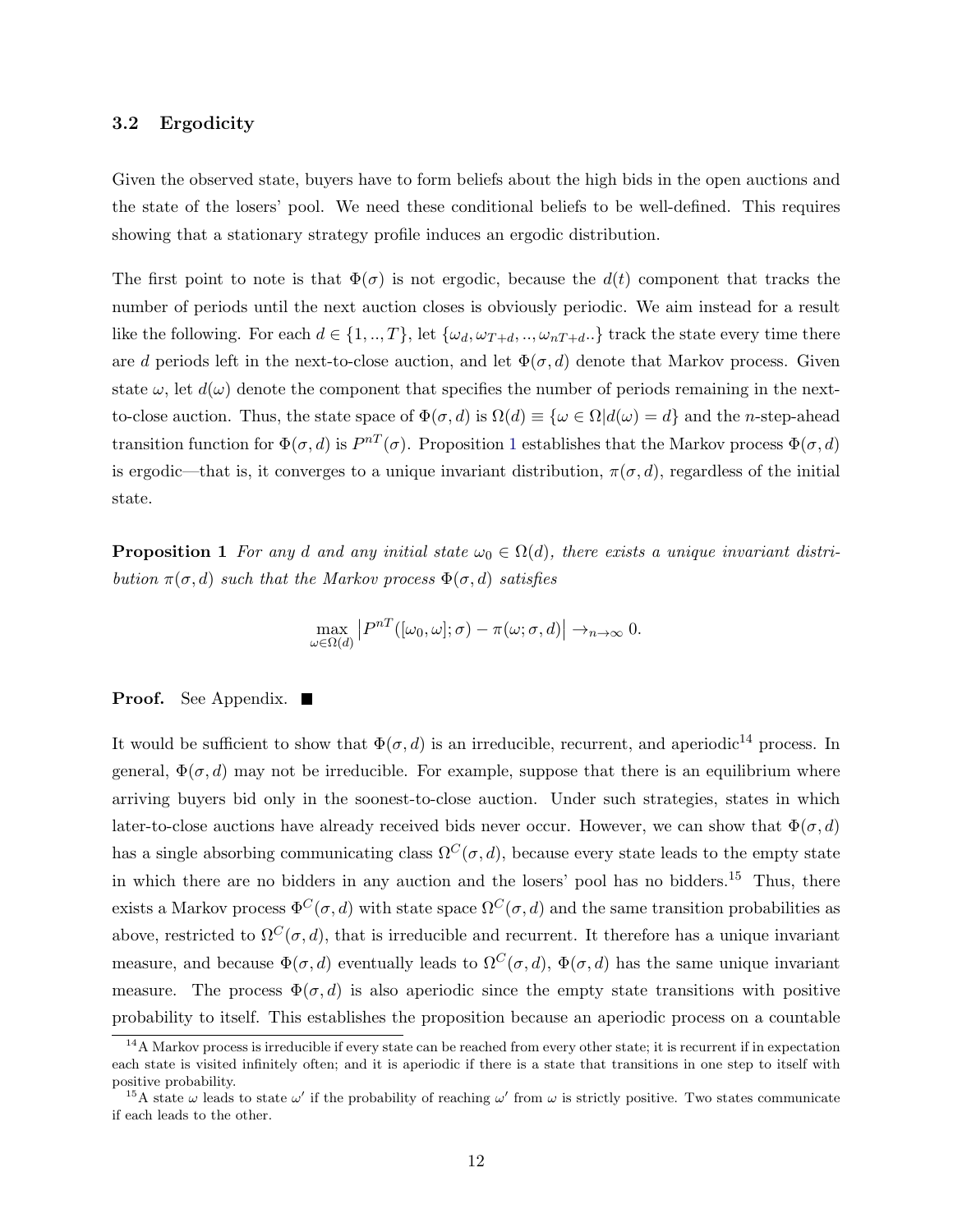state space with a unique invariant probability measure is ergodic.

Given a state  $\omega$ , let  $\tilde{\omega}(\omega)$  denote the observable component. We say that an observable state  $\tilde{\omega}$  is "on the long-run path of  $\sigma$ " if there exists a state  $\omega \in \Omega^C(\sigma, d(\omega))$  such that  $\tilde{\omega}(\omega) = \tilde{\omega}$ . That is, on-long-run path observable states are those that occur in the absorbing communicating class of  $\sigma$ . Proposition [1](#page-11-0) implies that there are well-defined long-run conditional beliefs  $\pi(\sigma,\tilde{\omega}) \in \Delta(\Omega)$ , given by Bayes' rule, for every on-long-run-path observable state  $\tilde{\omega}$ . ( $\Delta(\Omega)$ ) denotes the set of probability distributions over  $\Omega$ .) Given a strategy profile  $\sigma$ , buyers can use these beliefs to compute their expected payoffs from choosing an auction and submitting a bid.

#### 3.3 Stationary Equilibrium

We need to specify what it means for a strategy to be a best response. Let  $\sigma$  be the strategy profile used by other players, and let  $p : \Omega \to \Delta(\Omega)$  specify buyer i's beliefs about the state conditional on the observable state. Suppose buyer i with value x submits a bid b in auction j in observable state  $\tilde{\omega}$ . Then  $\sigma$  and  $p(\tilde{\omega})$  determine the buyer's beliefs over future states, and specifically over other bids in auction j. Let  $M_j$  denote the highest rival bid in auction j. If buyer i wins the auction, then only the value of  $M_j$  affects his payoff. For each weakly lower bid  $m \in \{0, ..., b\}$ , let  $g_{\sigma,p}(m; \tilde{\omega}, j, b)$ denote the probability of the event that buyer  $i$  wins and that the highest rival bid submitted before the auction closes (including bids submitted before or at the same time as b) is m. Buyer i wins for sure when  $m < b$ , but he also wins when  $m = b$  and m is submitted after b. If buyer i loses the auction and enters the losers' pool, then what matters for his expected continuation value is the state of the market in the period immediately following his loss. Let  $\omega^l$  denote this state and, in what follows, we will refer to it as the *losing* state. For each  $\omega^l \in \Omega$ , let  $h_{\sigma,p}(\omega^l; \tilde{\omega}, j, b)$  denote the probability of the event that buyer i loses the auction and that the losing state is  $\omega^l$ . These winning and losing probabilities depend not only on the observable state, but also upon the buyer's auction choice and bid since they can affect the distribution over future states, and specifically over other bids in auction  $j$ .

We now define a buyer's payoffs. Given  $(\sigma, p)$ , let  $v(x, \omega; \sigma, p) : \Omega \to [0, x]$  be the expected payoff to a buyer of type x who arrives at state  $\omega$  and plays his optimal strategy (which depends only on the observable component  $\tilde{\omega}$ ). Then define

$$
\widetilde{v}(x,\widetilde{\omega};\sigma,p) \equiv \sum_{\omega \in \Omega} v(x,\omega;\sigma,p) \cdot p(\omega;\widetilde{\omega})
$$

as his maximized payoff when he arrives and observes  $\tilde{\omega}$ , given conditional beliefs  $p(\tilde{\omega})$ . His expected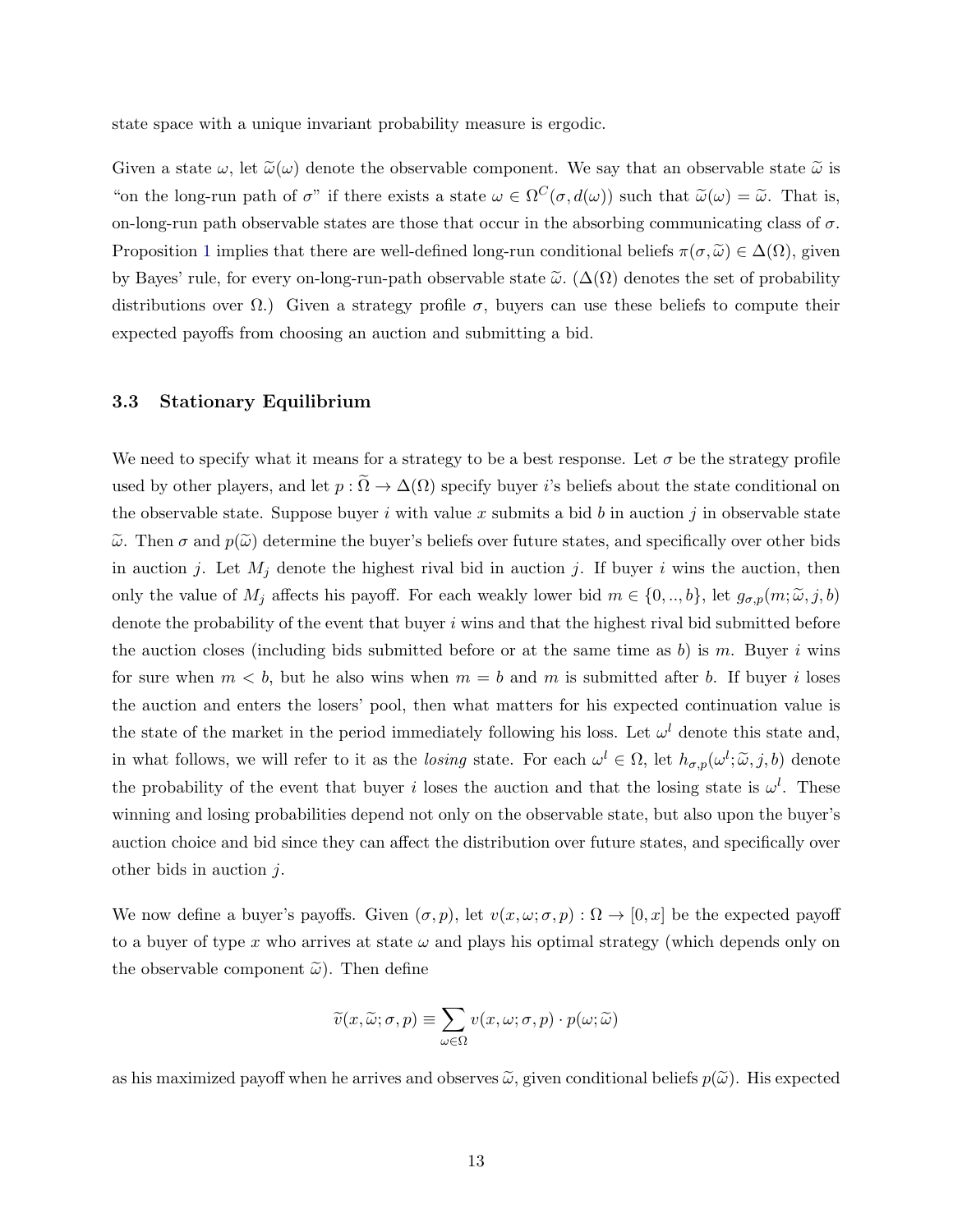re-entry payoff if he loses and the losing state is  $\omega^l$  is given by

$$
V(x,\omega^l;\sigma,p) \equiv \sum_{t=1}^{\infty} \gamma \Delta (1 - \gamma \Delta)^{t-1} \left( \sum_{\omega' \in \Omega} P^{t-1}([\omega^l,\omega'],\sigma) v(x,\omega';\sigma,p) \right). \tag{1}
$$

The term  $P^{t-1}([\omega^l, \cdot])$  gives the distribution over the state when the buyer returns after t periods given the losing state  $\omega^l$ . The number of periods until he returns is itself random, and the term  $\gamma \Delta (1 - \gamma \Delta)^{t-1}$  represents its distribution.

We can now write down the Bellman equation for the type- $x$  buyer. For each observable state  $\widetilde{\omega} \in \widetilde{\Omega}$ ,

<span id="page-13-0"></span>
$$
\widetilde{v}(x,\widetilde{\omega},;\sigma,p) = \max_{j \in \{1,..,J\},b \in \mathcal{B}} \left[ \begin{array}{c} \sum_{m \in \{0,..,b\}} (x-m) \cdot g_{\sigma,p}(m;\widetilde{\omega},j,b) \\ + (1-\alpha) \sum_{\omega^l \in \Omega} V(x,\omega^l;\sigma,p) h_{\sigma,p}(\omega^l;\widetilde{\omega},j,b) \end{array} \right] \tag{2}
$$

A bidder's best response to  $(\sigma, p)$  is a stationary strategy that achieves these optimal values for every observable state  $\tilde{\omega} \in \tilde{\Omega}$ . A strategy is a best response to  $(\sigma, p)$  if it specifies a best response for each value  $x \in \mathcal{X}$ .

The first term in Expression [2](#page-13-0) represents the payoff to a type-x buyer who wins auction j. The summation is over the highest losing bid  $m$ , weighted by the probability of each such  $m$ . The second term is the payoff to the buyer if he loses. Since the buyer does not actually observe  $\omega^l$ , the summation is over the set of possible losing states, weighted by the probabilities of those states. Note that, because the buyer either wins or loses,

$$
\sum_{\omega^l \in \Omega} h_{\sigma, p}(\omega^l; \widetilde{\omega}, j, b) = 1 - \sum_{m \in \{0, \ldots, b\}} g_{\sigma, p}(m; \widetilde{\omega}, j, b)
$$

Overall, the second term in Expression [2](#page-13-0) is the bidder's continuation value (probability of losing, times probability of not exiting, times expected re-entry payoff) given the observed state and the buyer's auction choice and bid.

Both the probability of losing and the expected re-entry payoff depend on b and j. The first dependence is straightforward—how much the buyer bids in which auction affects the probability that he wins. The second dependence is less obvious. It operates through two channels. First,  $b$  and  $j$  may directly influence continuation play (and thus the re-entry payoff) by changing the actions of future buyers who observe them. Second, the buyer's expectation of his re-entry payoff depends on the losing state, and different j's and b's lead to different distributions over  $\omega^l$ . For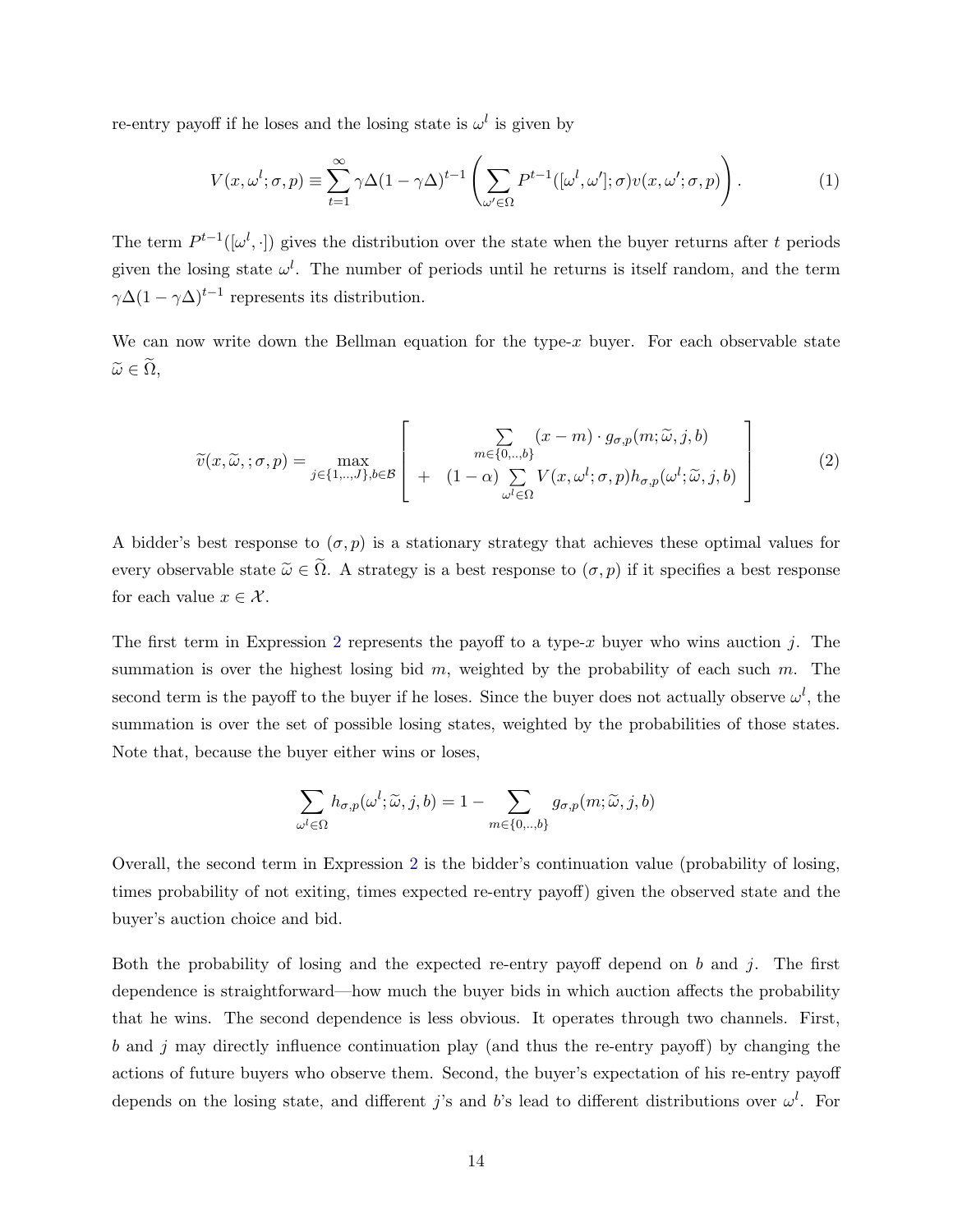example, if the buyer submits a very high b and loses, then he may conclude that the losers' pool is likely to have lots of high types, and so his expected re-entry payoff is low. In contrast, if he submits a low  $b$  and loses, then that event is not very informative about the underlying state, so he becomes relatively more optimistic about his re-entry payoff. The observed state  $\tilde{\omega}$  also affects the buyer's beliefs about  $\omega^l$ . For example, if the buyer submits a bid and it is not the highest bid submitted in that period, then he enters the losers' pool in the following period, so  $\tilde{\omega}$  will be highly informative of the losing state  $\omega^l$ .

Before defining an equilibrium, we need to define a conditional belief system. Recall that a strategy profile  $\sigma$  induces an ergodic distribution  $\pi(\sigma, d)$  over states given d periods until the next auction closes, which induces conditional beliefs  $\pi(\sigma, \tilde{\omega})$  at every observable state  $\tilde{\omega} \in \tilde{\Omega}$  that is on the long-run path of  $\sigma$ . The challenge here is that  $\sigma$  does not pin down conditional beliefs at observable states that are off-path, that is, not in the support of the ergodic distribution  $\pi(\sigma, d)$ . Our approach for dealing with this issue is to require that conditional beliefs be the limit of some sequence of full-support strategies that converges to  $\sigma$ , as in sequential equilibrium.

**Definition 1** A conditional belief system p is consistent with strategy profile  $\sigma$  if there exists a sequence of full-support strategies  $\{\sigma_k\}$  such that (i)  $\sigma_k \to \sigma$ , and (ii)  $\pi(\sigma_k, \tilde{\omega}) \to p(\tilde{\omega})$  for every observable state  $\widetilde{\omega} \in \widetilde{\Omega}$ .

Having defined best responses and consistent beliefs, we can now define an equilibrium.

**Definition 2** An equilibrium is a (stationary) strategy profile  $\sigma^* \in \Sigma$  and a conditional belief system  $p^* : \tilde{\Omega} \to \Delta(\Omega)$  such that (i)  $\sigma^*$  is a best response to  $(\sigma^*, p^*)$ , and (ii)  $p^*$  is consistent with  $\sigma^*$ .

<span id="page-14-0"></span>Proposition 2 An equilibrium exists.

**Proof.** See Appendix. ■

The proof involves showing that the set of conditional belief systems consistent with a strategy profile  $\sigma$  is upper hemicontinuous in  $\sigma$ . We then use a standard fixed point theorem to establish existence. In general, there may be multiple equilibria.

In estimation, we will use a somewhat broader equilibrium concept,  $\epsilon$ -equilibrium. The existence of an  $\epsilon$ -equilibrium is implied by Proposition [2.](#page-14-0)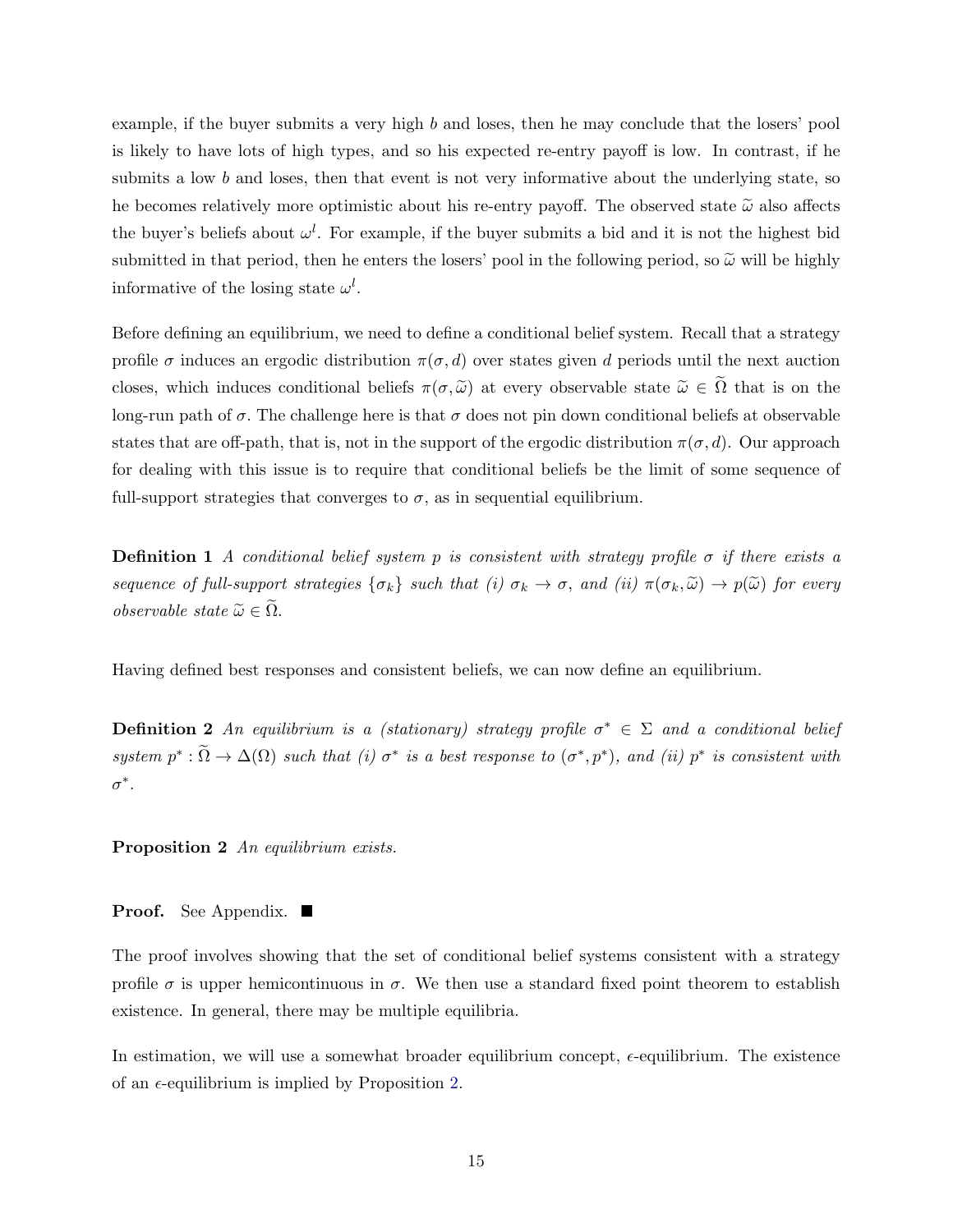#### 3.4 An Approximation Result

The goal of this section is to provide a characterization of equilibrium bidding in thick markets. The main idea is to leverage the fact that buyers do not return immediately after losing—it takes some time for them to learn and respond to the news that they have lost and to bid again. As a result, if the arrival rates of buyers and sellers are sufficiently high, then many buyers may have bid and a large number of auctions may have closed between the time that a buyer loses and the time that he returns. In these kinds of markets, a buyer's re-entry payoff may be largely independent of the losing state since, by the time he returns, the market has undergone so many transitions that the effects of the losing state have dissipated. If this is the case, then the buyer's continuation value after losing depends only on his type, and not on his previous actions or on the observable state. We look for an equilibrium that satisfies that condition, which greatly simplifies the buyer's bidding decision.

To see why, suppose that a type-x buyer's expected re-entry payoff  $V(x; \sigma, p)$  does not depend on the losing state. It would then follow from Expression [2](#page-13-0) that the Bellman equation for a type- $x$ buyer becomes

$$
\widetilde{v}(x,\widetilde{\omega};\sigma,p) = \max_{j \in \{1,\ldots,J\},b \in \mathcal{B}} \left[ \begin{array}{c} \sum_{m \in \{0,\ldots,b\}} (x-m) \cdot g_{\sigma,p}(m;\widetilde{\omega},j,b) \\ + (1-\alpha) \left(1 - \sum_{m \in \{0,\ldots,b\}} g_{\sigma,p}(m;\widetilde{\omega},j,b)\right) V(x;\sigma,p) \end{array} \right] \tag{3}
$$

<span id="page-15-0"></span>**Proposition 3** Suppose that the expected re-entry payoff for a type-x buyer is  $V(x; \sigma, p)$ , regardless of the losing state  $\omega^l$ . Then the following bid is weakly dominant for type-x buyer given any strategy profile and conditional beliefs  $(\sigma, p)$ :

$$
b(x) = x - (1 - \alpha)V(x; \sigma, p).
$$

#### **Proof.** See Appendix. ■

The proposition states that each buyer should bid his value less his expected re-entry payoff. Since the latter depends only on the buyer's type, each type- $x$  buyer submits the same bid regardless of which auction he chooses and what the observed state is. We will refer to such a strategy as a constant bidding strategy. [Adachi \(2016\),](#page-43-3) [Backus and Lewis \(2019\),](#page-43-0) and [Bodoh-Creed, Boehnke,](#page-43-2) [and Hickman \(2020\)](#page-43-2) get the same optimal bid function, but in their models the standard weak dominance argument for second-price auction applies. Our proof extends this argument to settings in which a buyer's bid can influence the bidding decisions of subsequent buyers in ways that can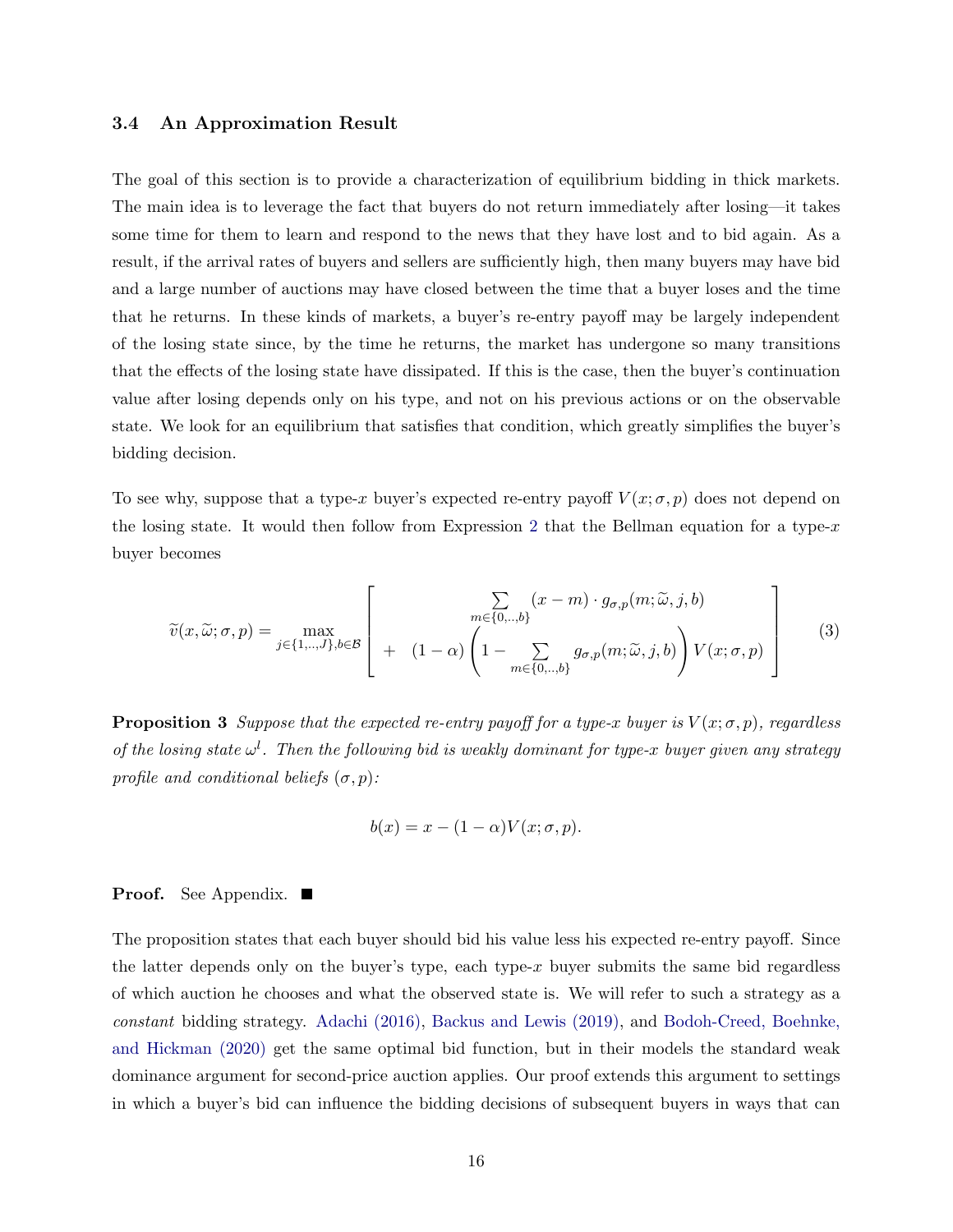cause the probability distribution of the highest rival bid to change.

The challenge is to provide plausible conditions under which the expected re-entry payoff does not depend on the losing state. One possibility is to take the return rate  $\gamma$  to 0 while holding the number of open auctions  $J$  fixed. In that case, the expected return time is so far in the future that the buyer might expect the re-entry state to be drawn from the steady state distribution.<sup>16</sup> However, there is a subtle problem with that limit: all the buyers in the losers' pool return at the same rate, so they are likely to compete against each other when they return. Thus, the state of the losers' pool at the time that a buyer loses affects the expectation of his re-entry state even in the limit as  $\gamma$  shrinks. That limit is also inconsistent with the data. Specifically, it implies that all the open auctions will have closed (in fact, multiple cycles of open auctions will have opened and closed) before the buyer returns. By contrast, in our application, many of the auctions that were open when the buyer loses are still open when he returns. By the time a losing bidder returns to bid again, on average over fifty other buyers have bid, but only six auctions have closed. Given that the number of open auctions is over a hundred, this means that a returning bidder will see mostly the same auctions he saw last time he bid.

An alternative limit, which is more plausible and which does deliver an expected re-entry payoff that is independent of the losing state, is the following: fix the buyer's expected return time and the expected number of new buyers per auction, but thicken the market by increasing the arrival rates for sellers and new buyers, letting the time between seller arrivals go to zero. Recall that we normalized the time between seller arrivals as one unit of time. Therefore, in our model, we take the above limit by letting the return rate  $\gamma$  shrink to zero while increasing the number of auctions, J, so that  $\gamma \cdot J$  is constant.<sup>17</sup>

In this limit, the expected number of auctions that will close before a loser returns  $(1/\gamma)$  gets large, but the fraction of currently open auctions that will close before a loser returns  $((1/\gamma)/J)$ is constant. As a result, the expected return state is not independent of the losing state, because most of the auctions open when the bidder loses will still be open when he returns. However, the large numbers of auctions that close in the meantime imply that the effect of the losing state on the bidder's re-entry payoff will have largely washed away. Many buyers arbitraging across many auctions mean, by a law of large numbers argument, that the losing state will not matter much (except in extreme cases, as when a run of high value buyers have filled all open auctions with high bids).

<sup>&</sup>lt;sup>16</sup>This is the approach that the literature has taken and that we took in an earlier version of this paper.

<sup>&</sup>lt;sup>17</sup>Suppose time is measured in terms of hours rather than time between seller arrivals. Fix the duration of each auction at  $J^*$  hours and the return rate of a buyer at  $\gamma^*$  per hour. Let  $\delta^*$  denote the number of hours between seller arrivals and let  $\lambda^*$  be the arrival rate of a new buyer per hour. Then  $\gamma = \gamma^* \delta^*$ ,  $\lambda = \lambda^* \delta^*$ , and  $J = J^* / \delta^*$ . Letting  $\delta^*$ shrink to zero implies that  $\gamma \to 0$ ,  $J \to \infty$ , and  $\gamma J = \gamma^* J^*$ .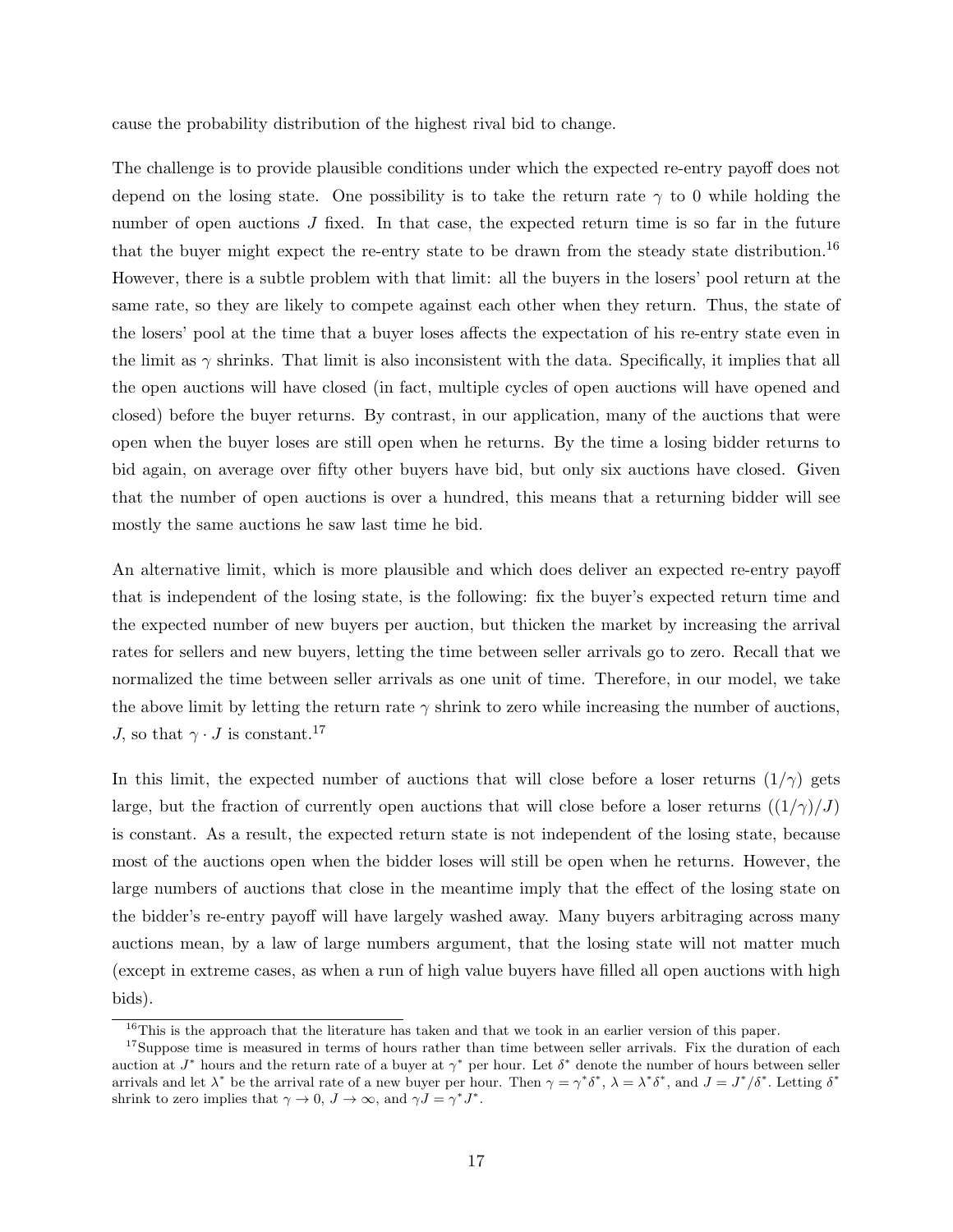That is, this limit does not imply that a losing buyer expects to face the steady-state distribution of states when he returns, but it does imply that he expects to face the steady-state distribution of re-entry payoff values. Arbitrage with lots of buyers and sellers implies that many states have nearly the same value, so that the expected re-entry payoff can be independent of the losing state even though the expected return state is not. However, for any fixed  $\gamma$  a constant bidding strategy will not be exactly optimal, for at least two reasons. First, the expectation of what the value of the state will be when a losing buyer returns does depend a little on the current observable state. Second, the value of the losing bid and choice of auction do influence the actions of future bidders a little bit. For both reasons, a bidder would want to "fine tune" his bid. As a result, an exact equilibrium will not feature constant bids.

Instead, we consider a weaker solution concept,  $\epsilon$ -equilibrium, in order to capture the idea that buyers will ignore those details that vanish in the limit. We show that a constant bidding strategy can be an approximate best response for any precision of approximation. For  $\epsilon > 0$ , an  $\epsilon$ -equilibrium is a strategy profile where no buyer has a deviation that can improve his expected payoff by more than  $\epsilon$ . In our model, "expected payoff" means the steady-state expected payoff.<sup>18</sup> Our main result is stated in the following Theorem.

<span id="page-17-0"></span>**Theorem 1** Pick any  $\epsilon > 0$ . Fix a sequence  $\{\gamma_k, J_k\}_{k=1}^{\infty}$  such that  $\lim_{k\to\infty} \gamma_k = 0$  and  $\gamma_k J_k$  is constant. Then there exists a sequence of  $\epsilon$ -equilibria  $\{(\sigma_k^*, p_k^*)\}_{k=1}^{\infty}$  such that for high enough k, (i) each type of bidder x submits a single bid  $b_k^*(x)$  on the equilibrium path, and (ii)  $b_k^*(\cdot)$  is increasing.

#### **Proof.** See Appendix. ■

The idea behind the proof of part (i) is to treat the buyer's choice of auction as a sequence of binary participation decisions in static auctions with a fixed outside option. We then construct a constant bidding strategy profile for each  $\gamma_k$  and show that that strategy profile is an  $\epsilon$ -equilibrium for  $\gamma_k$  sufficiently small. More precisely, define an arbitrary function  $v_0: \mathcal{X} \to (0, \overline{x}]$ , representing the value of the outside option for each type. Given  $v_0$ , define

$$
b_k(x, v_0) = x - (1 - \alpha)v_0(x)
$$

as the bid of each type-x buyer. Define arbitrary beliefs  $p_0$  that specify, for each observable state, beliefs about the current highest bids w in the M next-to-close auctions, where  $M < J_k$ . Given  $v_0$  and  $p_0$ , we recursively construct a constant bidding strategy profile  $\sigma_k$  in which each buyer bids

 $18\epsilon$ -equilibrium is widely used in game theory. As Mailath, Postlewaite, and Samuelson (2005) explain, the solution concept captures the idea that a slight mis-specification of the underlying game should not cause the modeler to rule out reasonable predicted outcomes. Similarly,  $\epsilon$ -equilibrium is appropriate if players find it costly to compute the optimal strategy, or if they believe that other players may make small mistakes.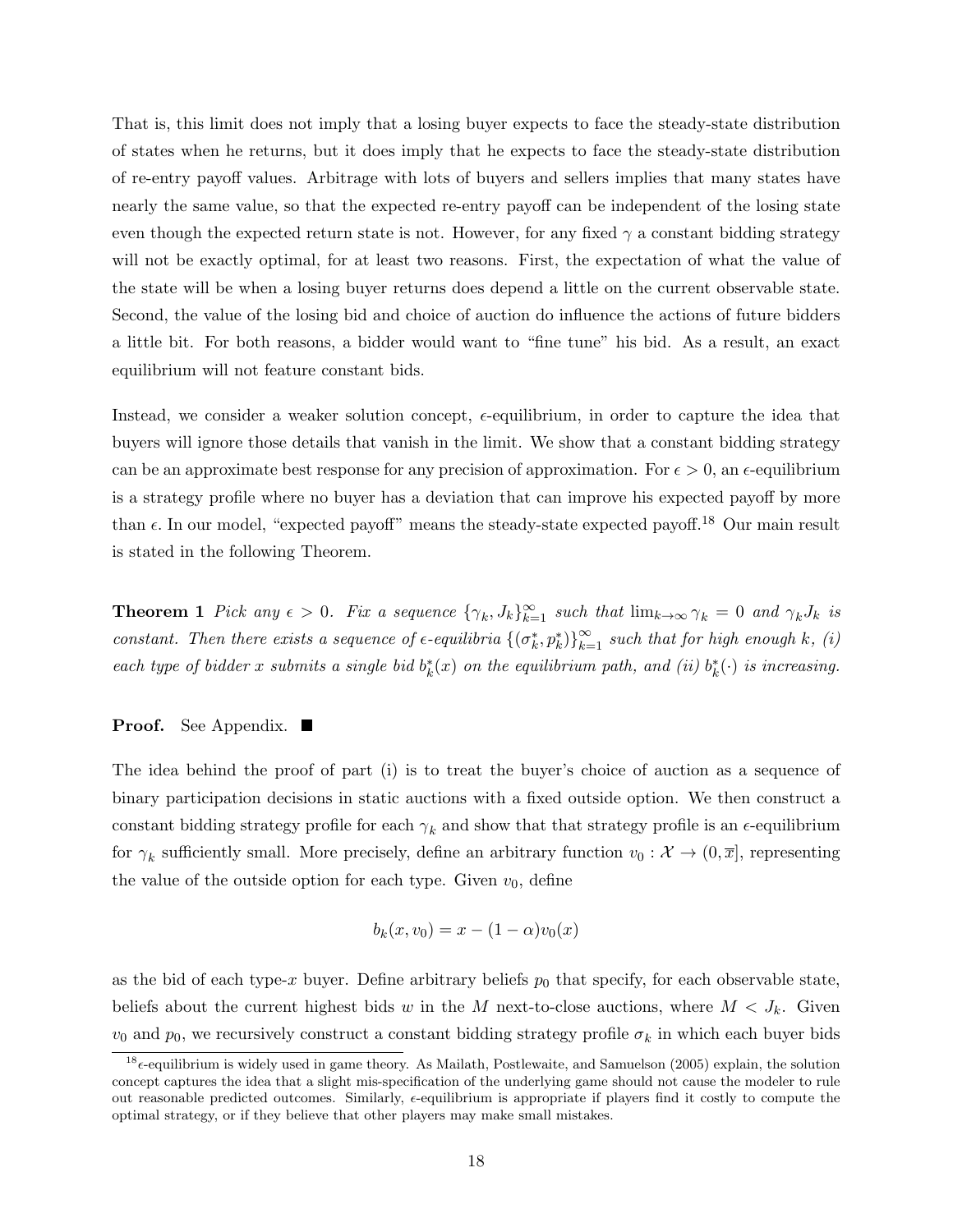in one of the M next-to-close auctions (details in the appendix). Given such a strategy, on-path steady state beliefs are pinned down by Bayes' rule, and we can fill in off-path beliefs in a consistent way; call the result  $p(\sigma_k)$ . Similarly,  $\sigma_k$  determines the expected payoff in steady state to a bidder of each type x; call that function  $v(\sigma_k)$ . We look for a fixed point: a strategy profile that determines steady-state payoffs and beliefs that in turn generates the same strategy profile. Let  $\sigma_k^*$  be this fixed point and call the corresponding payoffs  $v_k^*(x)$ .

We first prove that a fixed point  $\sigma_k^*$  exists. We then prove that, fixing a large M and taking k to infinity, for any type  $x$ , there is a high probability of arriving at a state where playing according to  $\sigma_k^*(x)$  gives at least (close to)  $v_k^*(x)$ , and submitting a bid in auction  $M+1$  or later gives payoff no higher than (a value close to)  $v_k^*(x)$ . The idea is to make M large enough that arbitrage across auctions (as in Burguet and Sákovics (1999)) equalizes expected payoffs, while making  $\gamma_k$  small enough that a losing buyer expects that all of those M auctions will have closed before he returns. The proof of part (ii) is a standard mechanism design argument.

The theorem says that we can pick  $\epsilon > 0$  as close to zero as we want, and make the value of the "mistakes" that buyers make in best responding with a constant bidding strategy arbitrarily small. At most observable states, the constant bid is almost but not quite optimal, so bidders may be making small mistakes most of the time. At some unlikely extreme observable states, such as those in which all M auctions have received multiple high bids or those in which none of the M auctions have received bids, bidders may make large mistakes. But both kinds of mistakes have a small effect on the expected payoff evaluated ex ante: neither a high probability of a small mistake or a small probability of a big mistake affects the expectation much. Furthermore, these unlikely extreme states are not states that we see in the data.

To summarize, we have shown that the constant bidding strategy is nearly optimal nearly all the time, and increasing in type. As we shall see in the next section, these two properties are critical to making the model useful for empirical work. Furthermore, our results do not depend upon the length of a period or the bid increment. We can make these intervals arbitrarily small so that the probability of ties shrinks to zero.

### 4 Empirical model

In what follows, we assume that the data are generated by an  $\epsilon$ -equilibrium  $(\sigma^*, p^*)$  in which buyers use a constant bidding strategy. Under this assumption, we obtain closed form solutions for the value function and the (inverse) bid function and show that the latter can be expressed in terms of bid distributions. We then show that our model is identified and outline a strategy for estimating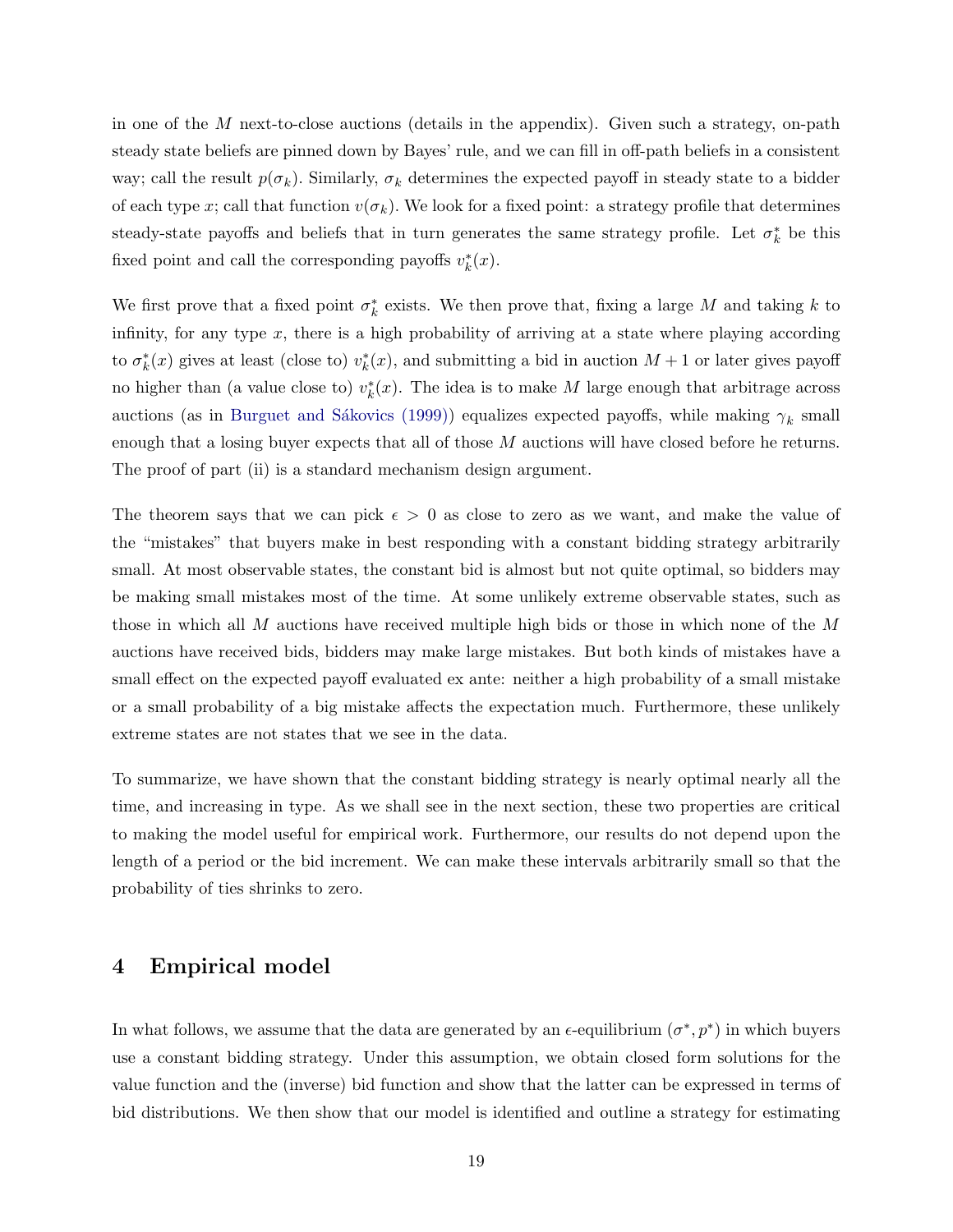the primitives of the model. Finally, we develop and discuss several tests of the model.

Given Theorem 1, a buyer's type x can equivalently be represented by his bid,  $b^*(x)$ . We follow [Backus and Lewis \(2019\)](#page-43-0) and refer to  $b^*(x)$  as type x's "pseudotype." The constant bidding result allows us to aggregate across states. For each  $m \in \{0, ..., b^*\}$ , define

$$
g_{\sigma^*,p^*}(m|b^*) = \sum_{\widetilde{\omega} \in \widetilde{\Omega}} g_{\sigma^*,p^*}(m|\widetilde{\omega},j^*(\widetilde{\omega};b^*),b^*))\widetilde{\pi}^*(\widetilde{\omega}),
$$

as the probability that pseudotype  $b^*$  pays m in the set of auctions in which he chooses to bid and wins, where  $\tilde{\pi}^*(\tilde{\omega})$  denotes the steady state probability of observable state  $\tilde{\omega}$  under  $\sigma^*$  and  $j^*(\tilde{\omega};b^*)$ denotes the auction chosen by pseudotype  $b^*$  at  $\tilde{\omega}$ . In order to simplify notation, we assume here that the auction choice rule  $j^*$  is a pure strategy, but none of our identification results below depend on that assumption. Similarly, define

$$
G_{\sigma^*,p^*}(m|b^*) = \sum_{m \in \{0,..,b^*\}} g_{\sigma^*,p^*}(m|b^*)
$$

as the probability that he wins in those auctions. Note that  $b^*$  plays two roles here: it accounts for the set of auctions that type  $x$  selects and the bid he submits in those auctions.

Evaluating the Bellman equation [\(2\)](#page-13-0) at  $j^*$  and  $b^*$  and taking expectations over  $\tilde{\omega}$  gives

$$
\sum_{\widetilde{\omega}\in\widetilde{\Omega}}\widetilde{v}(x,\widetilde{\omega};\sigma^*,p^*)\widetilde{\pi}^*(\widetilde{\omega})=\sum_{\widetilde{\omega}\in\widetilde{\Omega}}\left(\begin{array}{c} \sum_{m\in\{0,\ldots,b^*\}}(x-m)g_{\sigma^*,p^*}(m|\widetilde{\omega},j^*(\widetilde{\omega};b^*),b^*))+\\\ (1-\alpha)\left(1-\sum_{m=0}^{b^*}g_{\sigma^*,p^*}(m|\widetilde{\omega},j^*(\widetilde{\omega};b^*),b^*)\right)V(x;\sigma^*,p^*)\end{array}\right)\widetilde{\pi}^*(\widetilde{\omega})
$$

Changing the order of summation on both sides, summing over  $\tilde{\omega}$ , and solving for V, we obtain

$$
V(x; \sigma^*, p^*) = \sum_{m \in \{0, \ldots, b^*\}} (x - m) g_{\sigma^*, p^*}(m|b^*) + (1 - \alpha)(1 - G_{\sigma^*, p^*}(m|b^*)) V(x; \sigma^*, p^*)
$$
  

$$
= \sum_{m \in \{0, \ldots, b^*\}} (x - m) g_{\sigma^*, p^*}(m|b^*)
$$
  

$$
= \frac{m \in \{0, \ldots, b^*\}}{[1 - (1 - \alpha)(1 - G_{\sigma^*, p^*}(m|b^*))]}
$$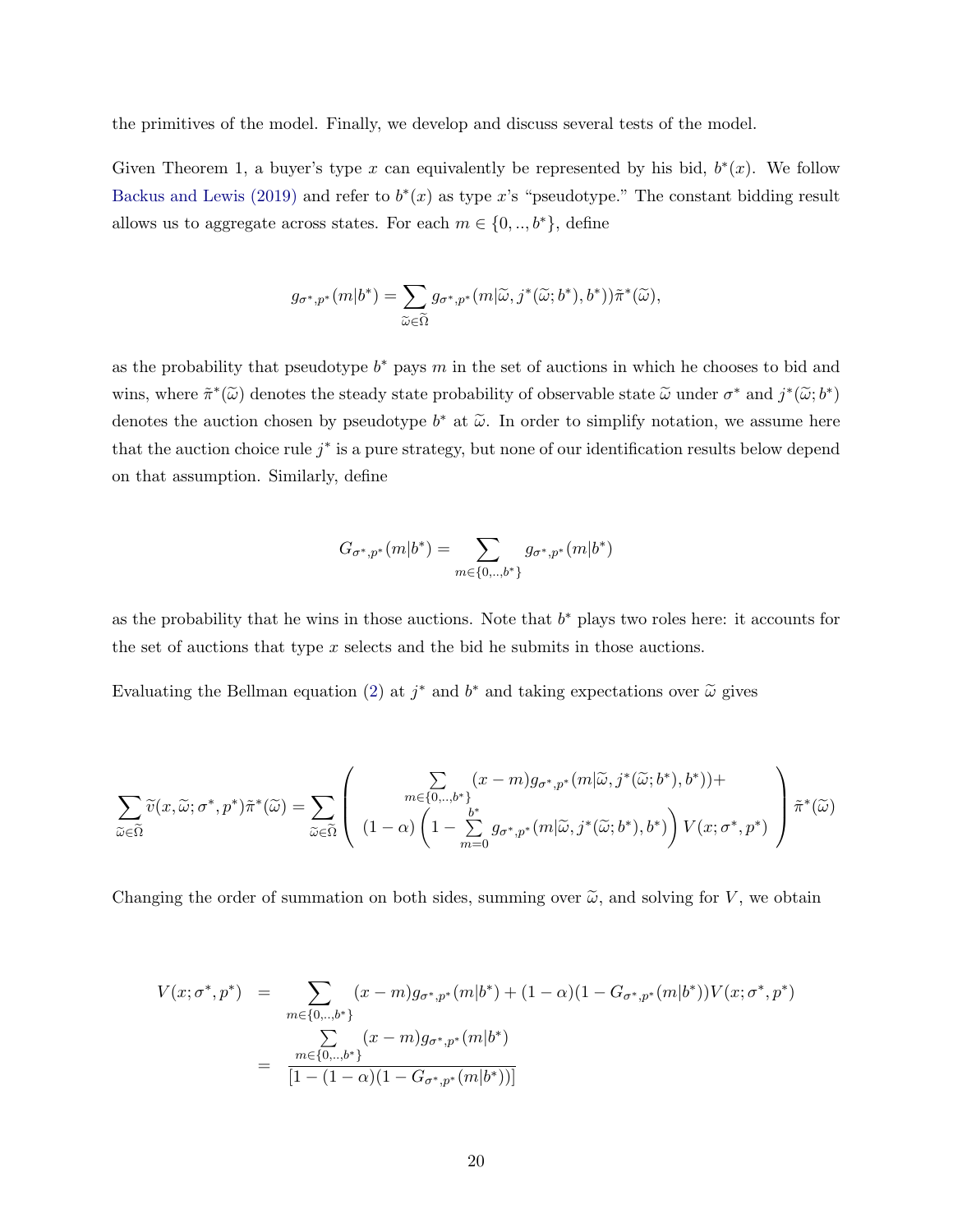The numerator is the expected surplus of a buyer of type  $x$  in the set of auctions that he selects with positive probability. The denominator is the proportionality factor that accounts for the possibility that he can lose and return many times.

We use this expression for V to solve for the inverse bid function, which we denote by  $\eta$ . Substituting V into the constant bid function from Proposition [3](#page-15-0) and solving for  $x$  yields

<span id="page-20-0"></span>
$$
\eta(b^*) = b^* + \left(\frac{1-\alpha}{\alpha}\right) \sum_{m \in \{0, \ldots, b^*\}} (b^* - m) g_{\sigma^*, p^*}(m|b^*)
$$
\n(4)

Thus, the private values of bidders can be obtained directly from data on their bids. It extends the structural approach developed by [Elyakime, Laffont, Loisel and Vuong \(1994\)](#page-44-0) and [Guerre, Perrigne](#page-44-1) [and Vuong \(2000\)](#page-44-1) for estimating static, first-price auctions to a dynamic environment.

#### 4.1 Identification and Estimation

Our data on buyers consists of their identities, their bids (including winning bids), the times at which the bids are submitted, and the auctions in which the bids are submitted. Buyer identities are crucial because they allow us to distinguish between new and returning buyers and to observe who exited. We assume that the number of potential buyers (i.e, buyers who visit the platform) is equal to the number of actual buyers (i.e., buyers who submit a bid). The justification for this assumption is that, in our application, there is always an auction available that has not yet received any bids and has a zero start price.

The unobserved model primitives are the entry, return and exit parameters  $(\alpha, \gamma, \lambda)$  and the distribution of values,  $F_E$ . Given data on bidder identities and participation, identification of the parameters is straightforward :  $\hat{\lambda}$  is the average number of new buyers arriving per period,  $\hat{\gamma}$  is the mean return time of a loser who does not exit, and  $\hat{\alpha}$  is the fraction of losing buyers who exit. The distribution  $F_E$  is identified from Expression [4](#page-20-0) which we can rewrite as

$$
\eta(b^*) = b^* + \left(\frac{1-\alpha}{\alpha}\right) G_{\sigma^*, p^*}(b^* | b^*) [b - E(M|M < b^*, b^*)]
$$

A non-parametric estimate of  $G_{\sigma^*,p^*}(b^*|b^*)$  can be obtained by computing the fraction of auctions in which pseudo-type  $b^*$  bids and wins. Similarly, a non-parametric estimate of  $E[M|M < b^*, b^*]$  is the average price that the pseudotype  $b^*$  pays when he wins these auctions. Given these estimates, we can use the sample of bids by new buyers to compute their values, and obtain a non-paramtric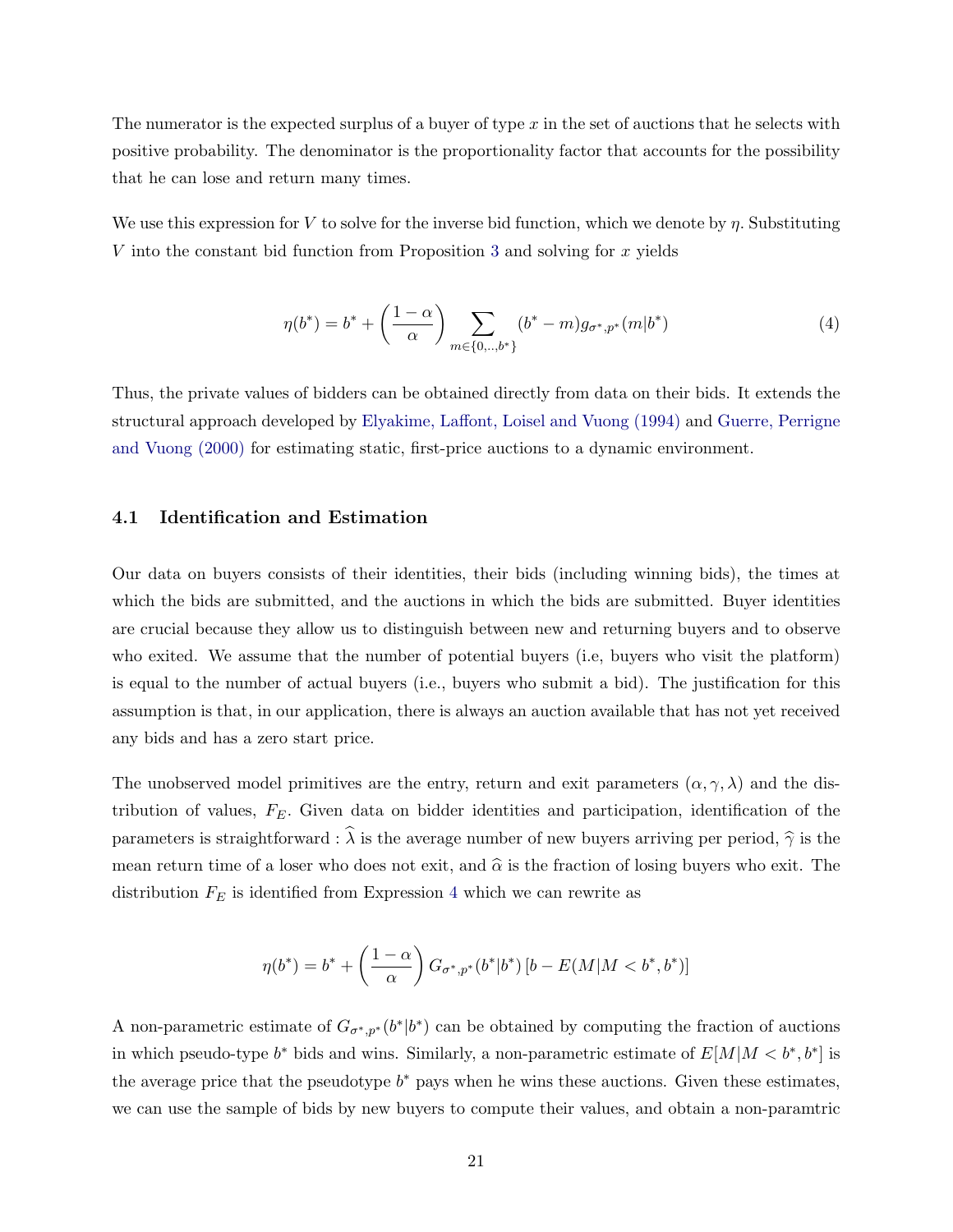estimate of  $F<sub>E</sub>$ . Note that we can also use Expression [4](#page-20-0) to derive estimates of the private values of returning buyers, and use these estimates to obtain a non-parametric estimate of the stationary distribution of values in the loser's pool. We denote this distribution by  $F<sub>L</sub>$  and its probability distribution by  $f_L$ .

The remarkable aspect of our analysis is that  $F_E$  is identified without solving for the equilibrium selection rule. This result is due to the fact that each buyer type submits a single bid, regardless of which auction he chooses or what the observable state is. This invariance property allows the econometrician to use each buyer's bid to directly infer his type, effectively conditioning on the set of auctions she chooses in the data. However, this convenience comes at a cost: the econometrician needs to observe the bids of every buyer and assume that they are realizations of pseudotypes. The latter is a strong assumption since, in practice, some buyers pursue bidding strategies in which they appear to submit bids that are less than their true pseudotypes. In our empirical work, we try to deal with this issue by focusing only on the maximum bid submitted by a buyer in an auction and interpreting this bid as her pseudotype. Nevertheless, bid censoring may still be a problem.

#### 4.2 Tests

Our model generates several testable implications. These tests are important because they shed light on the validity of our key approximations.

The first set of predictions concern bidding behavior. Bid functions need to be strictly increasing. Since this is the case if and only if  $\eta$  is increasing, we can test for monotonicity by checking that, our estimates of  $G_{\sigma^*,p^*}(b^*|b^*)$  and  $E[M|M < b^*]$  imply that the expression on the RHS of equation [\(4\)](#page-20-0) is increasing. Second, if buyers are using a constant bid strategy, then buyers who lose and return should bid approximately the same amount. The data on bidder identities allow us to track the bids of buyers who lose and return and to directly test whether a buyer's maximum bid is the same across auctions. Since a buyer's maximum bid may not be his pseudotype due to incremental bidding, this test also provides information on the extent to which bid censoring is a problem.

The second set of predictions concern the restrictions implied by steady state. The number of buyers flowing out of the loser's pool must on average be equal to the flow entering the pool. This condition implies that the expected number of returning buyers in the time between auction closings is

<span id="page-21-0"></span>
$$
\gamma \overline{n} = \frac{(1 - \alpha)(\lambda - q)}{\alpha},\tag{5}
$$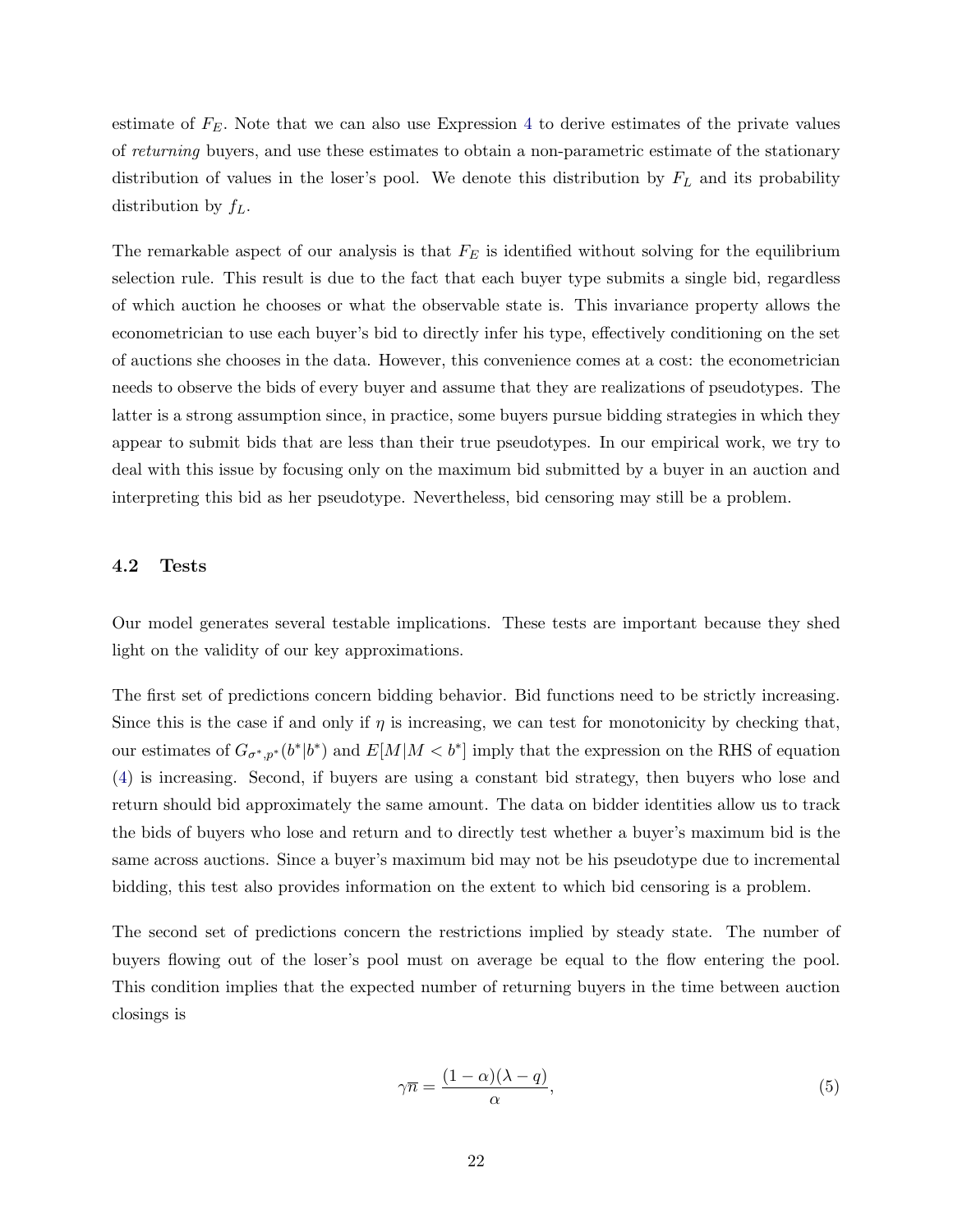where  $\bar{n}$  denotes the steady state size of the losers' pool and q is the probability that an auction ends successfully with a sale. We test this condition using the data on bidder identities. Second, and relatedly, the flow of x types out of the pool of losers must equal the flow of x types entering the pool. On average, the flow of x types that leave the pool during the time between closings is  $\gamma \overline{n} f_L(x)$ , where  $f_L$  is the probability distribution of types in the loser's pool. The flow back into the pool over this time is on average

$$
(1 - \alpha)[1 - G_{\sigma^*,p^*}(b^*|b^*)][\gamma \overline{n}f_L(x) + \lambda f_E(x)].
$$

Equating these two flows yields

<span id="page-22-1"></span>
$$
f_L(x) = \frac{\lambda \alpha (1 - G_{\sigma^*, p^*}(b^*|b^*))}{(\lambda - 1)[1 - (1 - \alpha)(1 - G_{\sigma^*, p^*}(b^*|b^*))]} f_E(x).
$$
\n<sup>(6)</sup>

Equation [\(6\)](#page-22-1) shows that, in steady state, the probability distribution of values in the losers' pool is a rescaling of the probability distribution of values of new buyers. The relationship reflects the censoring due to auction outcomes. The scaling factor approaches 0 for very high types since they are almost certain to win, and it approaches  $\lambda/(\lambda-1) > 1$  for very low types who are almost certain to lose. As a result,  $f_L$  has more density than  $f_E$  at low values and less density at high values.

As a final note before we turn to the empirical application, the previous analysis assumes the buyer's exit rate does not depend on her type. We provide empirical support for this assumption in the data section below, but in Appendix [F](#page-58-0) we also show that the model can be extended to allow for endogenous exit.

#### <span id="page-22-0"></span>5 Data

Our primary data consist of all eBay listings for iPads posted between February-September 2013, obtained from eBay's internal data warehouse. For each listing, the data contain information about the seller (e.g. identity, feedback rating) and about the timing and characteristics of the listing (e.g. start date, end date, starting bid, reserve price, shipping options, etc.). We also observe all of the bids submitted for each listed item. Importantly, we observe the identities of all bidders and the amounts and times of all bids they submitted, which allows us to track bidders who lose an auction and return later to bid again in another auction. We also observe the bids submitted by winning bidders, which are important for estimating  $G_{\sigma^*,p^*}$ , the distribution of the maximum rival bid.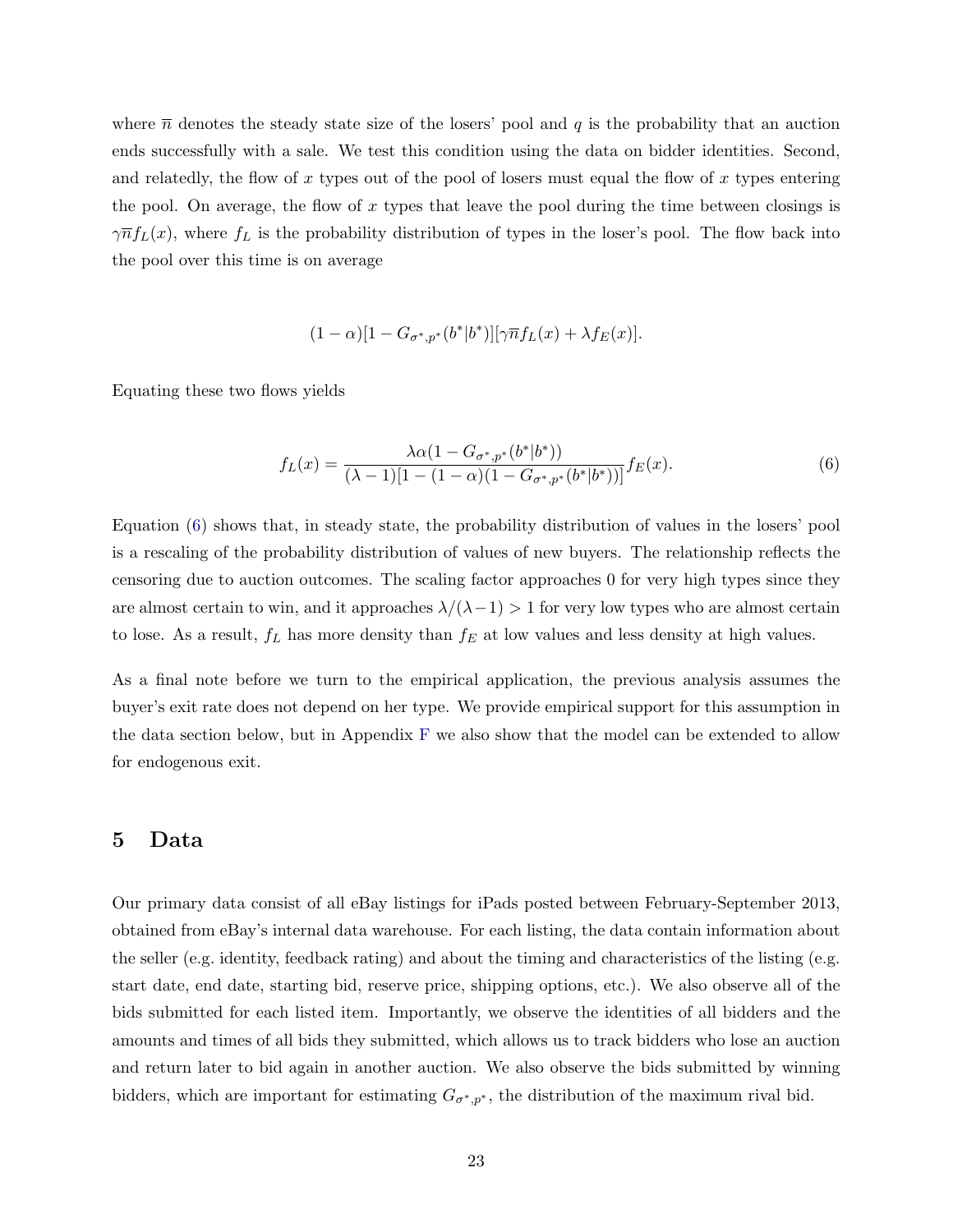We focus on the used market for a specific model: the 16GB WiFi-only iPad Mini. Since there is some substitution between models (e.g. 16GB vs. 32GB) and between new vs. used items, one might be concerned this definition of the market is too narrow. Substitution is indeed evident in the bidding data: when buyers return to bid on a new item after having lost in a previous auction, they do not always bid on the exact same model. However, among bidders who lost an auction for a 16GB WiFi model, 83% of returning bidders chose to bid again on the same model. Among those who switched to bidding on a different model, most either bid on the 32GB WiFi version (8%) or on the 16GB WiFi+4G version (5%). Also, most buyers did not appear to view new and used items as substitutes. Of the buyers who lost the bidding on a used item and returned to bid again, 79% chose to bid on another used item. Of those who bid on a new item when they returned, only 6% won. For buyers who bid on three or more items, the modal pattern was to bid exclusively on used items, and the next most common pattern was to bid exclusively on new items. Thus, while there is obviously some substitutability between models and item conditions, we believe it is a reasonable approximation to treat the used 16GB WiFi market as its own separate market.

Treating the used market as separate also avoids the issue of how to model buyers' willingness to pay for new vs. used items. In the empirical analysis we use normalized bids to adjust for item characteristics like color, added extras, and seller feedback ratings—an approach that implicitly assumes these are characteristics that are valued uniformly across buyers (for example, all buyers have the same willingness to pay for an extra charger). We doubt this assumption would hold with respect to item condition: some buyers probably care a lot more than others about whether the item is new vs. used.<sup>19</sup>

Our model assumes that buyers have unit demands. For iPads it seems reasonable that most buyers would be interested in buying only one unit. However, a small fraction (less than 6%) of buyers bought two or more units during the sample period. In the analysis below, we treat these buyers as new bidders in the first auction they bid in, and as returning bidders in all subsequent auctions, even if they had previously won an auction.

When a seller posts an item for auction on eBay, she chooses the starting price of the auction. This starting price serves as a public reserve price, since the system only accepts bids above the starting price. The seller also has the option of setting a secret reserve for a small additional fee, but this option is rarely used—in our data only 10% of listed items had secret reserve prices. Many sellers choose reserve prices that are clearly intended to be non-binding: 22% of listed items had reserve prices below \$1, and 41% had reserve prices below \$180, which is the first percentile of the distribution of final sale prices. Sellers also have the option to create a fixed price listing, in which

 $19$ In our analysis we only include used items that were fully functioning—i.e., we exclude items identified as "For parts or not working."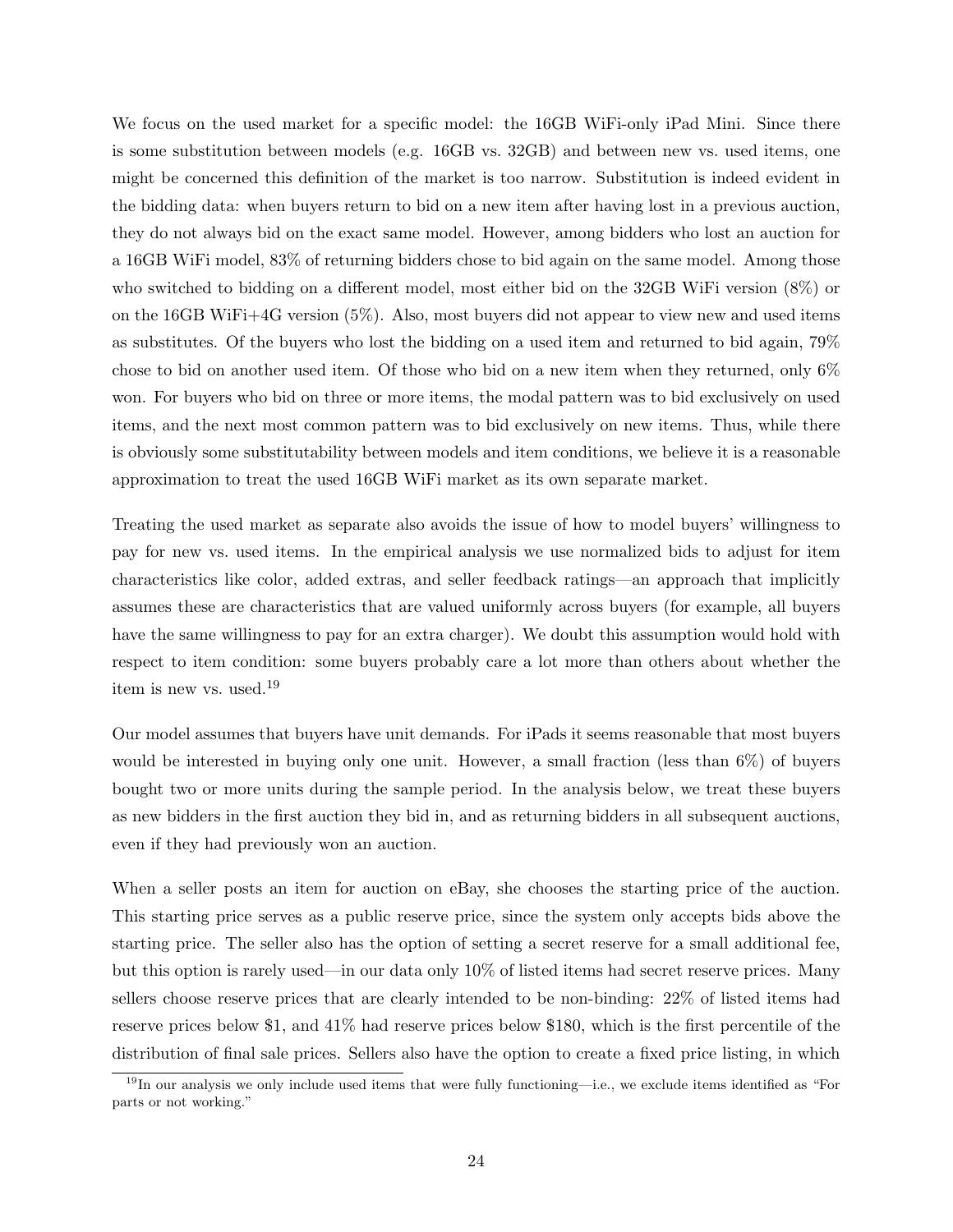case the price is fixed and the listing remains active on the site for up to 30 days until the item is sold. For the specific product we are studying, auctions are the most common form of sale: 65% of successfully sold items were sold by auction. In the analyses below we focus on auction listings only.

Table [1](#page-24-0) shows summary statistics for the 5,622 auction listings in our sample. The majority of these listings ended successfully with a sale,  $20$  and the average sale price (conditional on sale) was \$288.86 with an average shipping fee of \$7.33. The retail price for a new unit of this particular model was \$329, not including tax and shipping, so the used units on eBay were selling at an average discount of at least 10% relative to the new retail price. The average number of bidders per auction is 9.27, but this number varies substantially across auctions.

|                                 |          |           |        | Percentiles |                   |
|---------------------------------|----------|-----------|--------|-------------|-------------------|
|                                 | Mean     | Std. Dev. | 0.10   | 0.50        | 0.90 <sub>1</sub> |
| Start price                     | 141.89   | 119.48    | 0.99   | 150.00      | 295.95            |
| Positive reserve price $(0/1)$  | 0.09     | 0.28      | 0.00   | 0.00        | 0.00              |
| Reserve price (if positive)     | 274.53   | 42.75     | 220.00 | 280.00      | 325.00            |
| Sale price (if sold)            | 288.86   | 31.32     | 255.60 | 290.00      | 325.00            |
| Shipping fee                    | 7.33     | 5.62      | 0.00   | 6.60        | 15.00             |
| Number of bids                  | 21.12    | 17.73     | 0.00   | 18.00       | 46.00             |
| Number of unique bidders        | 9.27     | 6.40      | 0.00   | 9.00        | 18.00             |
| Minutes since last auction      | 61.95    | 103.19    | 3.82   | 28.82       | 137.52            |
| Cover included $(0/1)$          | 0.19     | 0.39      | 0.00   | 0.00        | 1.00              |
| Seller feedback $(\#)$          | 6,781.88 | 42,526.86 | 12.00  | 124.00      | 3,032.00          |
| Seller feedback $(\%$ positive) | 99.02    | 5.55      | 98.28  | 100.00      | 100.00            |

<span id="page-24-0"></span>Table 1: Summary statistics for auction listings  $(N=5,622)$ 

Even though we are looking only at auctions for a specific model (16GB WiFi), sale prices exhibit considerable variation. Some of this variation reflects heterogeneity in item or seller characteristics, such as color (white vs. black), included extras (like a case), and seller feedback ratings. Even after controlling for observable characteristics, however, much of the variance in prices remains.

Items in our data rarely fail to sell, but in that event sellers have the option to come back and try again. Unsold items can be re-listed, typically without having to pay any additional fees to eBay. Among the items in our data that failed to sell, 63 percent appear to have been relisted, based on subsequent appearance of an item with the same seller ID and the exact same product title. Because sellers in our data typically set low reserve prices and the majority of auctions end successfully with a sale, we focus on dynamics among bidders and largely ignore the seller dynamics.

 $^{20}$ eBay requested that we not report the exact conversion rate, but it is higher than 85%.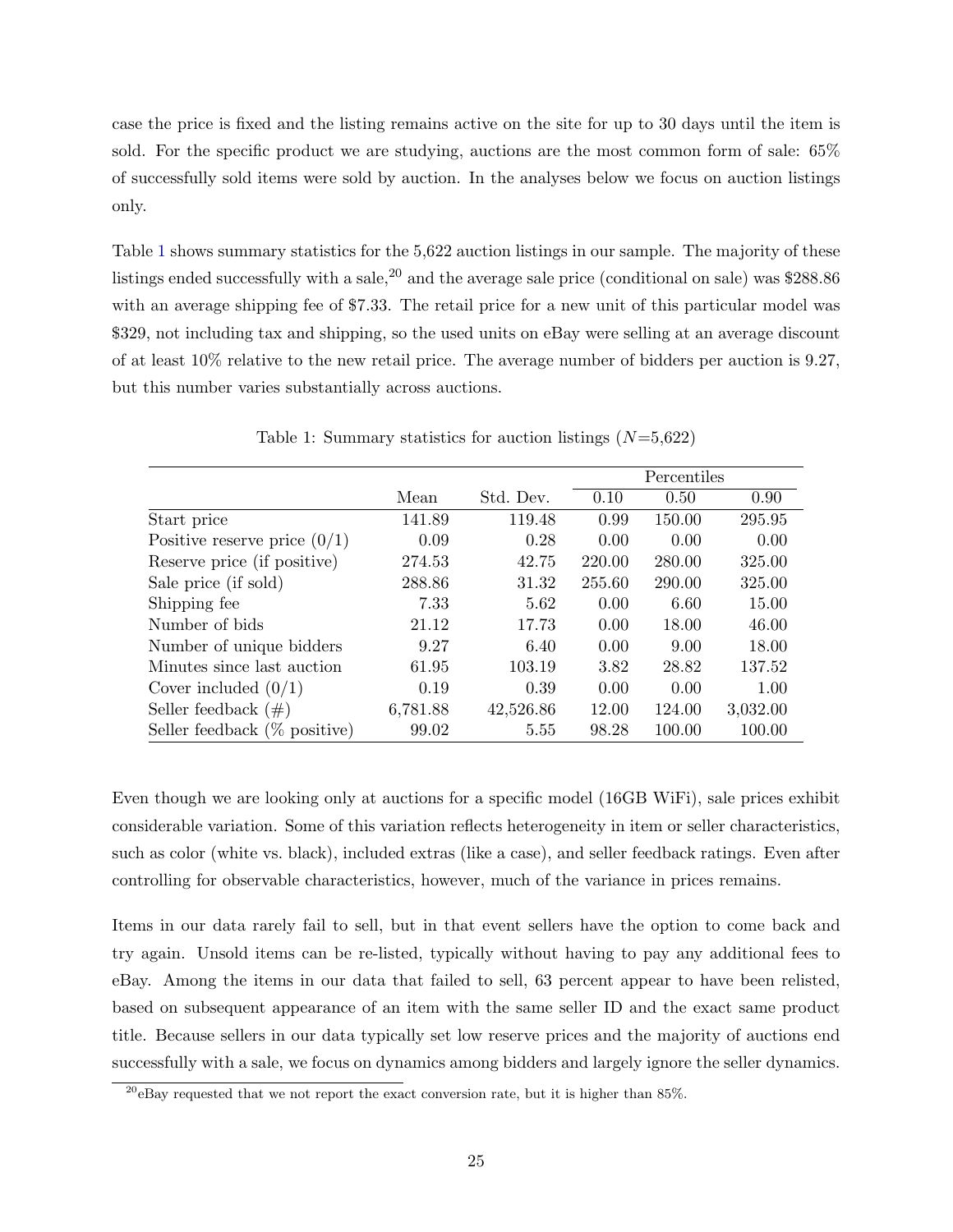Our model also abstracts away from intra-auction dynamics, since buyers are assumed to bid when they arrive, and bid exactly once in whichever auction they choose. Of the various simplifying assumptions we make, this one is perhaps the most at odds with the data, since in reality "incremental bidding" (submitting multiple, increasing bids within a single auction) is relatively common. Roughly 44% of the bidders in our data submit multiple bids for the same item, but most of the incrementing happens before the auction nears its closing time: only 7% of bidders submit multiple bids in the last hour before the auction closes. The incremental bidding in the data could reflect within-auction strategic behavior: some bidders may be trying to learn about their rivals through incremental bidding, or even trying to influence the bidding decisions of subsequent bidders. Nevertheless, since incorporating these considerations would complicate the model considerably, and our goal is to keep the model as simple as possible, we estimate the model as though bidders submit only one bid, which we take to be the highest bid they submitted in the auction.

The presence of incremental bidding also raises the important question of which bids to take seriously when estimating the model, since it complicates inference about the true intended bids of losing bidders. For instance, a bidder whose maximum intended bid is \$150 might initially bid \$50, but then lose when another bidder submits a bid of \$200. This bidder's observed bid would then lead to a large underestimate of her true valuation. Since this censoring problem is most severe at low bids (because bid increments tend to be larger when the posted bid is low), and because incremental bidding appears to be most common among low-value bidders, we address this problem by simply excluding bids below \$150 when estimating  $f_E$  and  $f_L$  in Section [6](#page-26-0) below. Since \$150 is well below the lowest winning bid we observe in the data, the logic is that such bids were not serious bids: either they were initial bids submitted by incremental bidders, or they were submitted by bidders whose valuations were too low to have any chance of ever winning an auction.

Even without incremental bidding, buyers in the the real-world marketplace might arrive, observe the bidding in several auctions of interest, and then make a strategic choice about when to submit their bids. While we cannot test for this directly, since we don't observe users' browsing behavior prior to their bid submissions, we can at least check for irregular bunching in the timing of bids. Contrary to what other studies using eBay data have found, we observe relatively little last-minute bidding in our data. Less than five percent of bids were submitted within five minutes of the auction's close, and 58 percent of auctions were won by buyers who submitted their bids with more than an hour remaining in the auction. More directly, our model implies that the time between bids (across all auctions and bidders) should be exponentially distributed, and this appears to be approximately true in the data, as shown in Figure [7](#page-60-0) in Appendix [G.](#page-59-0) There is slightly more density near zero than would be consistent with an exponential distribution, but the difference is small.

One of the clearest implications of our model is that buyers use constant bidding strategies: if a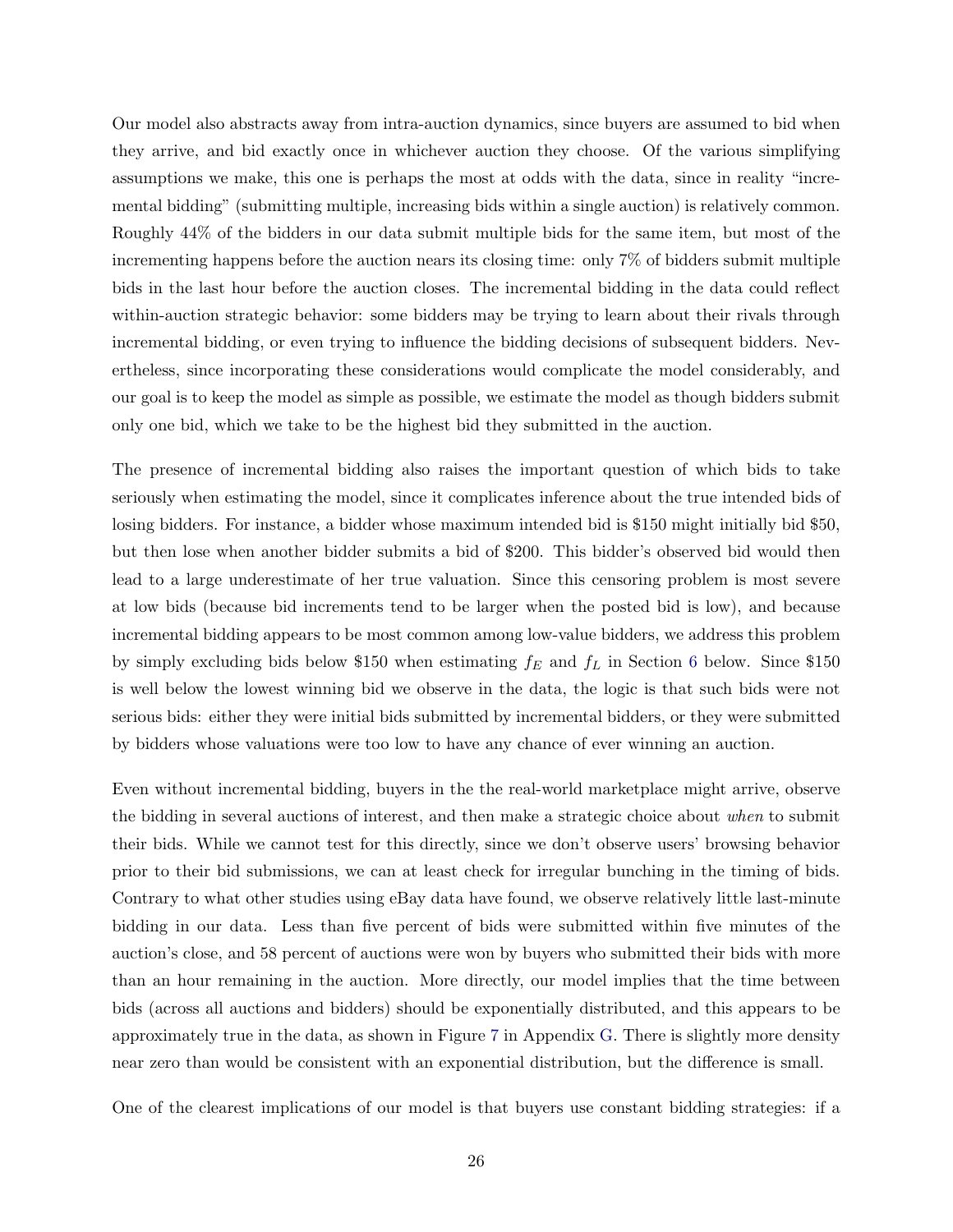buyer loses an auction and returns to bid again in a subsequent auction, we expect her to submit the same bid. This is approximately true in the data. Looking at bidders' bids in successive auctions, there is a statistically significant upward trend, but it is small. That is, losing bidders tend to bid more aggressively when they return, but the increase in the bid is only 35 cents on average. Regressing bids on bidder fixed effects and the number of previous auctions lost, the bidder fixed effects explain 87% of the variance in bids. This result also suggests that, for most buyers, the maximum bid is approximately equal to the pseudotype.

### <span id="page-26-0"></span>6 Estimation

In this section we first explain how we obtain estimates of bidders' arrival and exit rates ( $\lambda$  and  $\alpha$ ) from the data. We then turn to our method for estimating the distribution of bidders' valuations, which is an adaptation of the method proposed by [Guerre, Perrigne, and Vuong \(2000\)](#page-44-1) to a dynamic setting.

#### 6.1 Estimating bidder arrival and exit rates

Our theoretical model assumes for simplicity that the interval between seller arrivals (or equivalently auction closings) is constant, and the arrival rate of buyers is the measured relative to this period. In reality, the arrival rates of sellers and buyers differ by time of day in predictable ways, so one possible concern is that these differences influence bidding behavior. However, we find that even though the number of auctions that close varies substantially by time of day, the number of bidders per auction closing is approximately the same, as shown in Table [2.](#page-27-0) The implication is that sellers' and buyers' arrival rates vary proportionally by time of day, so the assumption of constant arrival rates is a harmless normalization. This also means that thinking of time in terms of auction closures (i.e., one unit of time equals one auction closing) is approximately correct. We therefore estimate  $\lambda$ , the arrival rate of new buyers, as the average number of new buyers per auction closing, which is 5.47.

Conditional on losing an auction, 49.8% of bidders come back to bid again in a subsequent auction. Our estimate of the exit rate,  $\alpha$ , is thus 0.502.<sup>21</sup> Return times are fairly short: conditional on returning to bid again, 21% of bidders return within an hour, and 10% return within 5 minutes. The full distribution of return times is highly skewed, however, since there is a long right tail

 $21$ We say a bidder returned if she comes back to bid again within three weeks. Changing the time horizon, e.g. to two weeks or four weeks, has little impact on our estimate of  $\alpha$ , since most bidders return relatively quickly if they are going to return at all.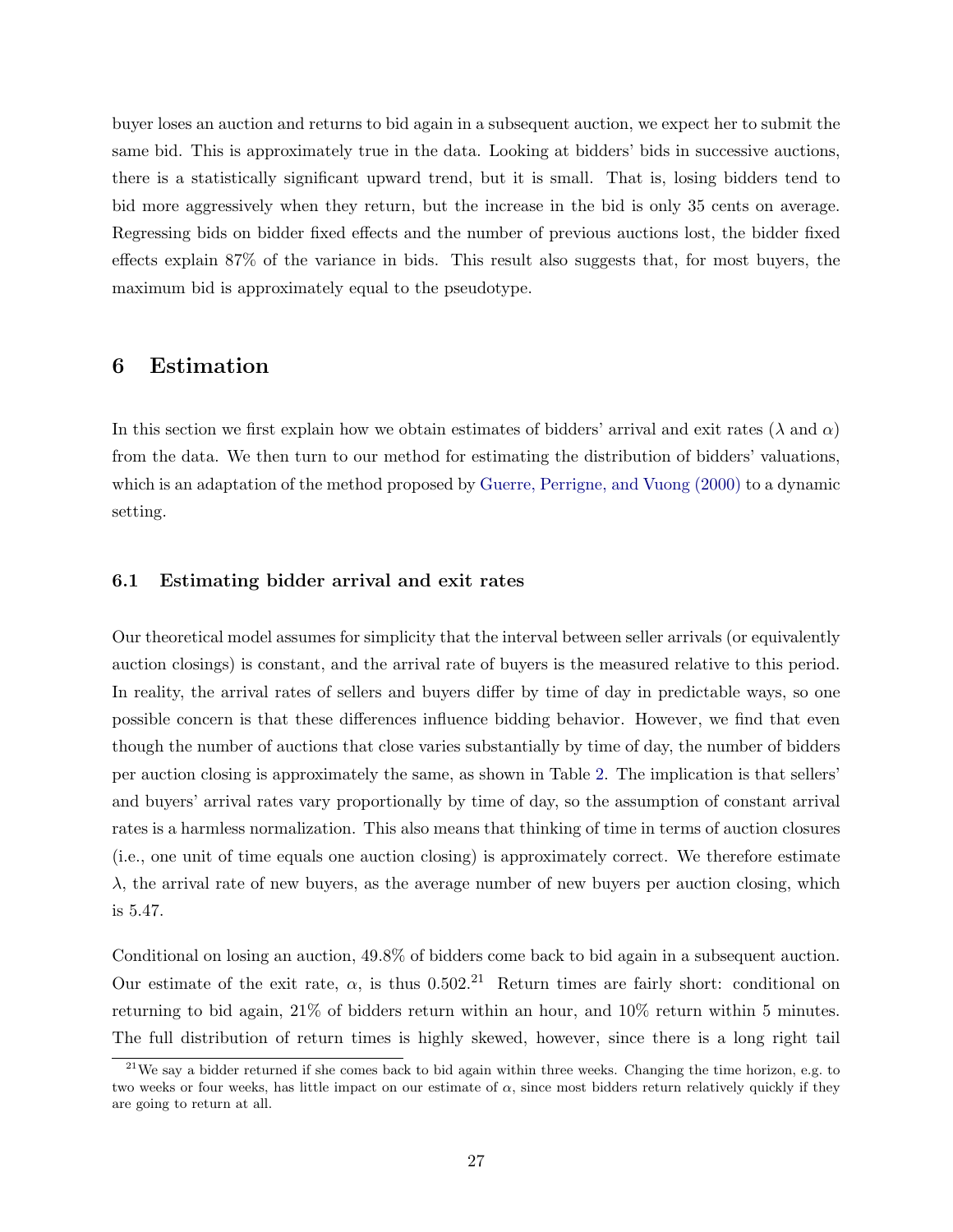|                 |      |           | Percentiles |      |      |
|-----------------|------|-----------|-------------|------|------|
| Time block      | Mean | Std. Dev. | 0.10        | 0.50 | 0.90 |
| $00:00-06:00$   | 8.31 | 6.13      |             |      | 18   |
| $06:00-12:00$   | 9.23 | 6.40      |             | 9    | 18   |
| $12:00-18:00$   | 9.40 | 6.43      |             | 9    | 18   |
| $18:00 - 24:00$ | 9.29 | 6.41      |             | Q    | 18   |

<span id="page-27-0"></span>Table 2: Bidders per auction closing, by time of day

reflecting bidders who take 24 hours or more to come back.<sup>22</sup>

Although our model can be extended to allow for endogenous exit, as shown in Appendix [F,](#page-58-0) our baseline model assumes exit is independent of the bidder's type. Since we observe bidders' bids and also whether they exit, we can estimate an exit function  $\alpha(b)$  to see if exit rates appear to depend on bidders' types. Figure [1](#page-28-0) shows binned exit frequencies along with a semi-nonparametric estimate of  $\alpha(b)$ . Exit rates are relatively flat with respect to bidders' types—at least over the relevant range. Bidders who submit very low bids are more likely to exit, but these bidders are not especially relevant in the model. Adjusting their value functions to reflect a higher exit rate is unimportant: their value functions are essentially zero anyway, since they have virtually no chance of winning an auction. There is a slight uptick in exit rates for high-value bidders, perhaps because these bidders elect to purchase at retail when they lose an auction, and adjusting for this difference might be more important. However, the differences in exit rates are small, and allowing for endogenous exit makes computing counterfactuals meaningfully more difficult, so we use the inverse bid function from the simpler model with exogenous exit when we estimate the distributions of bidders' valuations below.<sup>23</sup>

#### 6.2 Estimating the distribution of bidders' valuations

The primary objective of our empirical analysis is to recover  $F_E$ , the distribution of buyers' valuations. Since we can distinguish in the data between bidders who are bidding for the first time and bidders who are returning to bid after losing in a previous auction, we can estimate  $F_E$  using the bids of new bidders. Monotonicity of the bid function  $b^*(x)$  (which we discuss below) means we can treat a bidder's bid as her pseudotype, and recover her true type with the inverse bid function given

<sup>&</sup>lt;sup>22</sup>Some of the losing bidders return to purchase an item on eBay at a fixed price, but this is rare: we find that only 1% of losing bidders do this.

<sup>&</sup>lt;sup>23</sup>Since we can estimate the  $\alpha(b)$  function, estimating the model with endogenous exit is not much more difficult than with exogenous exit. However, when simulating counterfactuals in a model with endogenous exit, we must compute a new equilibrium in which value functions accurately reflect exit functions and exit functions are optimal given the value functions.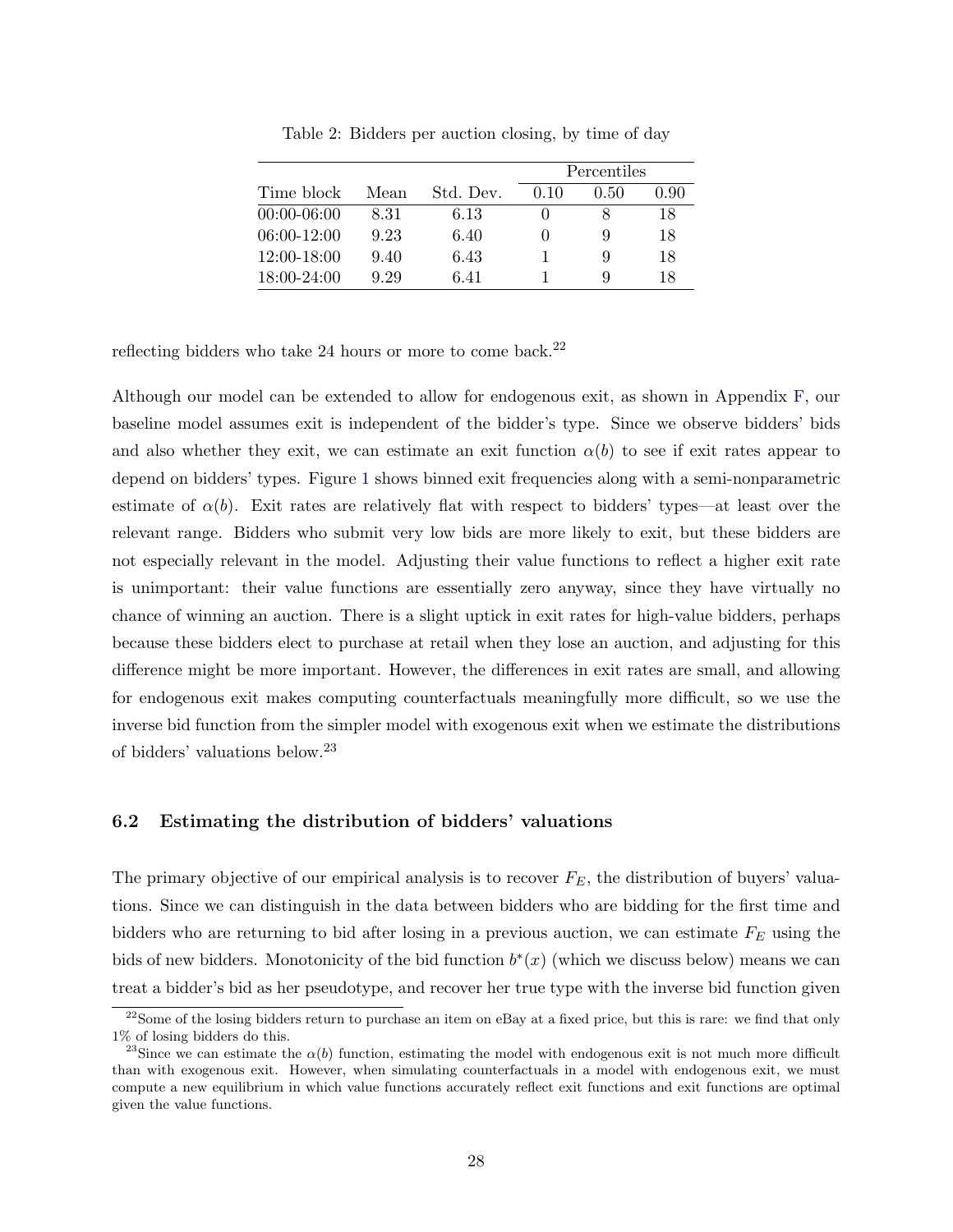<span id="page-28-0"></span>



by equation [\(4\)](#page-20-0). This inversion requires estimates of the exit rate,  $\alpha$ ; the probability of winning,  $G_{\sigma^*,p^*}(b^*|b^*)$ ; and the expected price conditional on winning,  $E(M|M < b^*,b^*)$ .

An important detail is that the items auctioned in our data are not perfectly identical. We adopt the conventional approach in the empirical auctions literature of working with normalized bids. We regress prices on item characteristics, Z, and then use the estimated coefficients  $\hat{\gamma}$  from this regression to normalize bids as  $\hat{b} = b - Z\hat{\gamma}$ . These normalized bids then reflect the bids that would have been submitted if all auctions were for items with identical observed characteristics. The normalizing regression includes indicators for color (white vs. black); indicators for whether the auction included a cover, keyboard, screen protector, stylus, headphones, and/or extra charger; seller feedback ratings; shipping fee; and month dummies (to control for a gradual downward trend in prices over time). In all that follows, when we refer to bids we mean normalized bids.

Estimating  $G_{\sigma^*,p^*}(b^*|b^*)$  is relatively straightforward, since it is simply the probability of winning at a bid equal to  $b^*$ . One could estimate this function by simply running a probit or logit regression of a win dummy on bids. To avoid the functional-form restrictions such an approach would impose, we instead use the semi-nonparametric maximum likelihood method of [Gallant and Nychka \(1987\),](#page-44-8) approximating the latent density with a  $6<sup>th</sup>$ -order Hermite polynomial.

The last component of the inverse bid function is the conditional price expectation  $E(M|M \leq$  $(b^*, b^*)$ . We estimate this by constructing a dataset of winning bids and the prices (second-highest bids) associated with those winning bids, and then running a local polynomial regression of the latter on the former. Note that by estimating the expected price conditional on winning with a bid equal to  $b^*$ , we are again implicitly accounting for the dependence of M on  $b^*$ .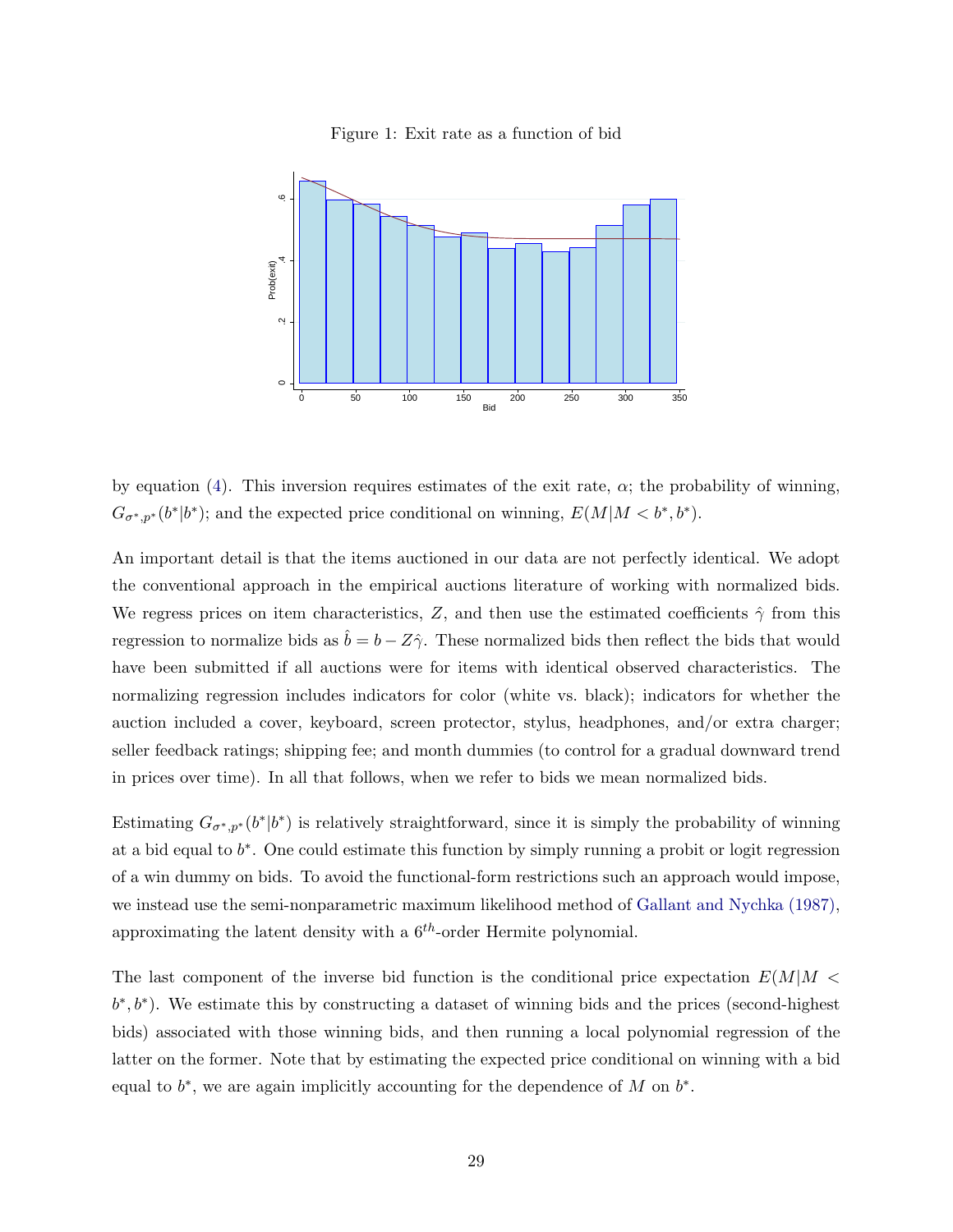As noted above, buyers' strategic selection of which auctions to enter could in principle cause the bid function to be non-monotonic. With estimates of  $\alpha$  and the functions  $G_{\sigma^*,p^*}(b^*|b^*)$  and  $E(M|M < b^*, b^*)$ , we can compute the bid function and directly check monotonicity. Figure [2](#page-29-0) shows the estimated bid function, which is indeed monotonic. This means we can invert the observed bids and estimate the distribution of bidders' underlying valuations using a dynamic analogue to the method proposed by [Guerre, Perrigne, and Vuong \(2000\).](#page-44-1) Applying our inverse bid function to the observed bids, we recover a set of pseudo-values; we then estimate the distributions of these pseudo-values nonparametrically with a kernel density estimator.

<span id="page-29-0"></span>Figure 2: Estimated bid function



Figure [3](#page-30-0) shows kernel density estimates of  $f_E$  and  $f_L$ .<sup>24</sup> The difference between the estimated densities is consistent with the model: the distribution of returning losers' valuations looks like a resampling of new bidders' valuations, with less density in the upper tail. It is important to note that this difference is in no way imposed by our estimation procedure: since we can distinguish between new and returning bidders in the data, we simply estimate separate distributions for the two groups.

Before moving on to tests of the model and counterfactual analyses, we note that our estimates imply that dynamic incentives have a quantitatively meaningful impact on bidding. Most previous studies using eBay data have implicitly assumed that buyers are bidding myopically, interpreting the auction price as a realization of a second-order statistic from the distribution of valuations. But in a dynamic framework buyers submit bids *below* their true values, due to the option value

 $^{24}$ Even though there is positive density on very low valuations, we plot the estimates for values above \$200, since low-value bidders have virtually zero probability of winning and are essentially irrelevant.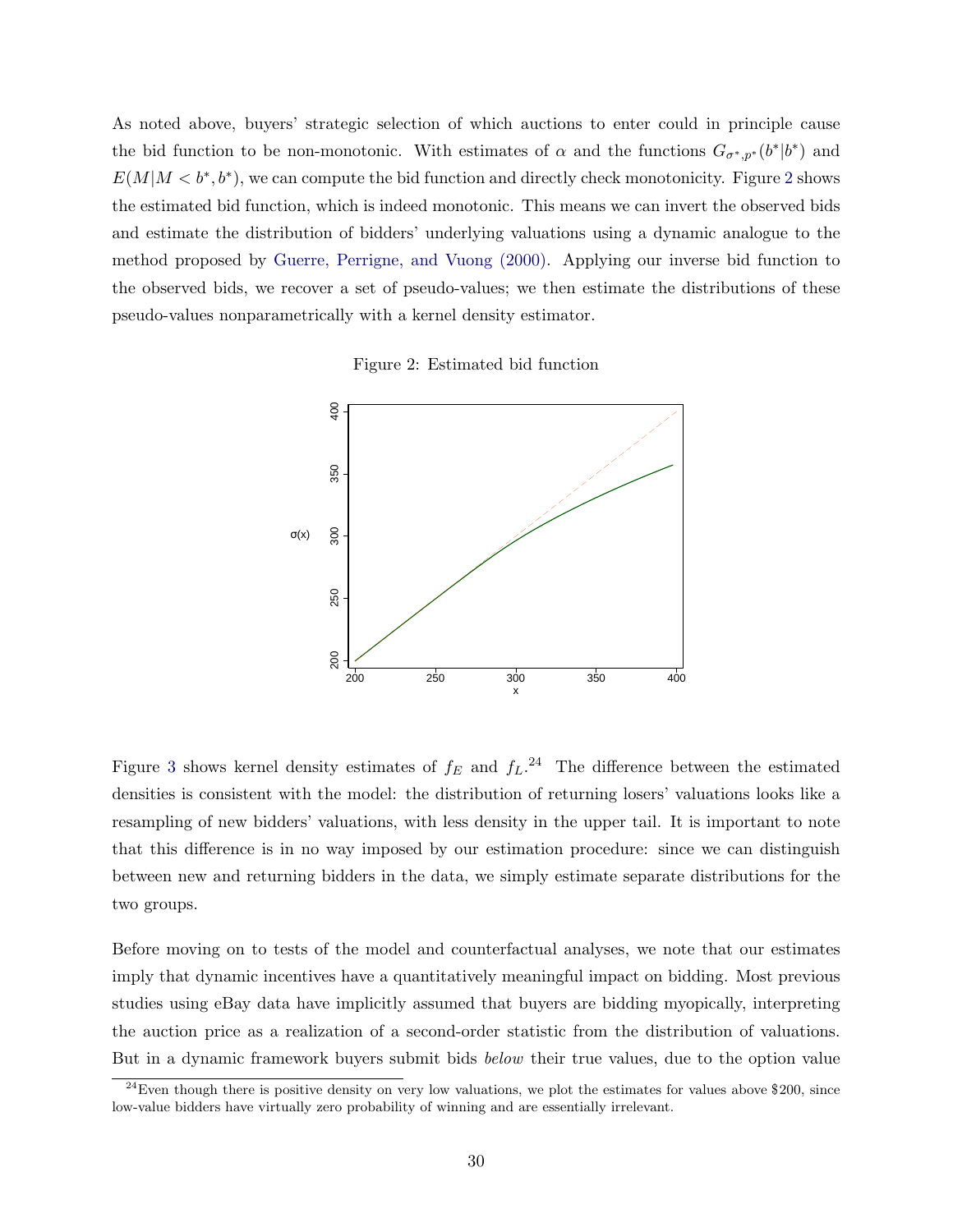

<span id="page-30-0"></span>

of losing. Since this option value is largest for buyers with high values—the buyers whose bids determine the final prices—estimates based on an assumption of static bidding may substantially understate both the level and the dispersion of buyers' true values. A static model of bidding would especially mis-estimate the upper tail of the distribution of bidder values. For our sample, we estimate that the winning bidder's true value  $(x)$  is on average roughly \$7.56 higher than the bid she submitted, and in some cases over \$25 higher.

#### <span id="page-30-1"></span>6.3 Tests of over-identifying restrictions

Our model implies specific relationships between arrival rates of new and returning bidders as well as the distributions of the two groups' values. Because we observe in the data whether a bidder is new or returning, we can estimate these arrival rates and distributions separately for each group. That is, we do not need to impose the restrictions implied by the model; we can instead treat them as testable implications.

Equation [\(5\)](#page-21-0) implies that the number of returning buyers per auction should be given by

$$
\gamma \bar{n} = \frac{(1-\alpha)(\lambda - q)}{\alpha}
$$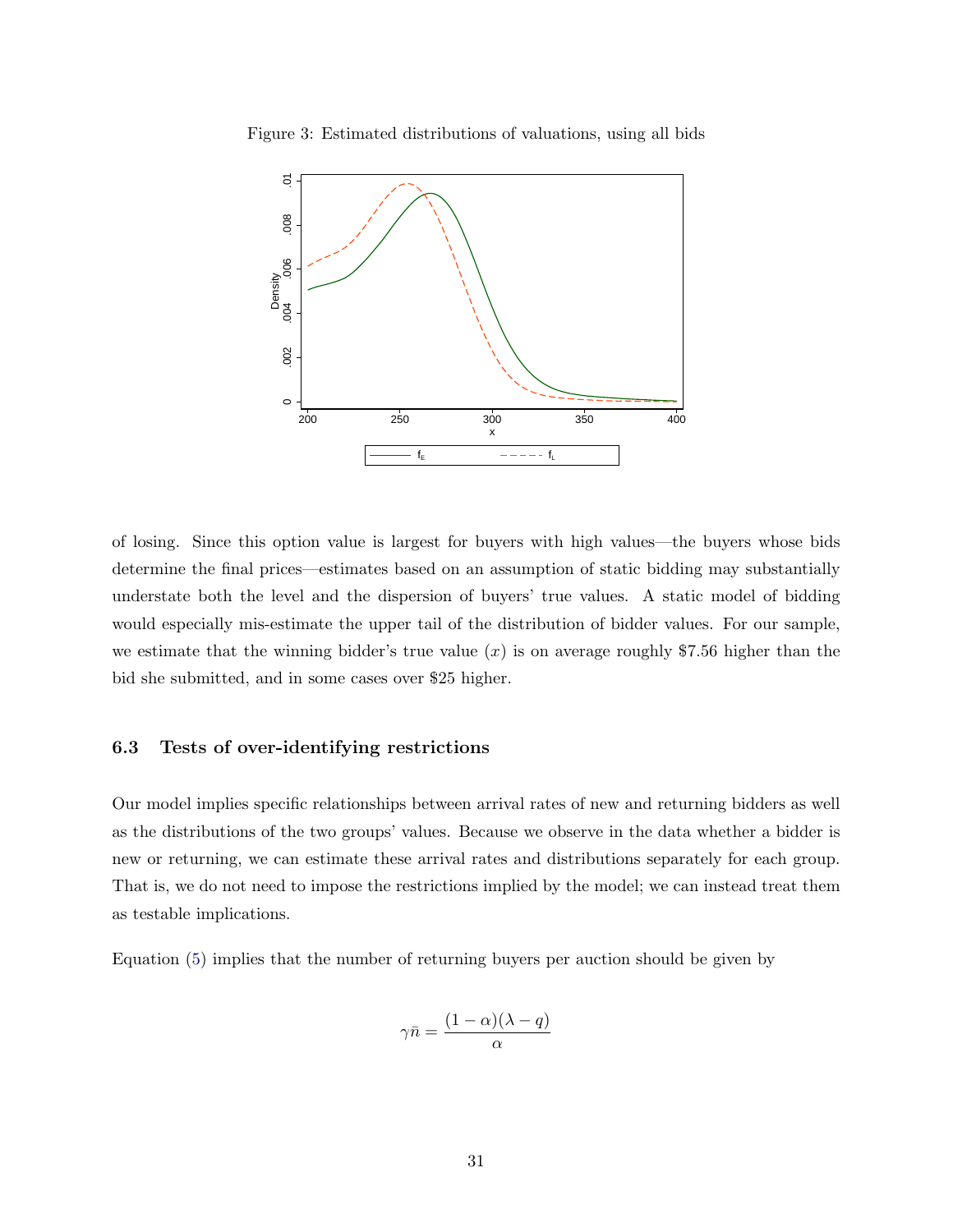where q represents the probability that an auction ends with a sale.<sup>25</sup> The size of the loser pool,  $\bar{n}$ , is not observable, but  $\gamma \bar{n}$  is observable: it is the average number of returning bidders per auction, which is 4.86 in the data. Our estimates of the exit rate  $\alpha$  (0.50), the arrival rate of new bidders  $\lambda$  $(5.47)$ , and the probability of sale q predict an average of 4.58 returning bidders per auction, which is not far off.<sup>26</sup>

Equation [\(6\)](#page-22-1) describes a more stringent test of the model's underlying stationarity assumption: not only should the numbers of bidders flowing into and out of the loser pool be equal on average, but the flows should be equal at every type  $x$ . This puts a restriction on the relationship between the densities  $f_E$  and  $f_L$ , as expressed in equation [\(6\)](#page-22-1) above.

Figure [4](#page-31-0) shows a comparison between the  $f_L$  we estimate directly from the data and the  $f_L$  implied by the model (as a function of the estimated  $f_E$ ). The two densities are clearly not identical, but they are remarkably similar given that nothing in the test forces them to look the same. In principle, the rescaling of  $f_E$  in equation [\(6\)](#page-22-1) could distort the shape of the resulting  $f_L$  and even cause it to not integrate to one. The test should fail if the model is simply incorrect, or if the estimates of  $\lambda$ ,  $\alpha$ , and/or  $G_{\sigma^*,p^*}(b|b)$  are inaccurate or invalid.

<span id="page-31-0"></span>Figure 4: Test of restriction on  $f_L$ 



Taken together, we view the results of the various tests in this section as reassuring evidence that the simplifying assumptions of our model are reasonably consistent with the true data-generating process.

<sup>&</sup>lt;sup>25</sup>This probability is very high in our data, but eBay preferred that we not publish its exact value.

<sup>&</sup>lt;sup>26</sup>Re-arrival times in the data imply a value for  $\gamma$  of approximately 0.01, which would imply the average size of the loser pool is between 450-500.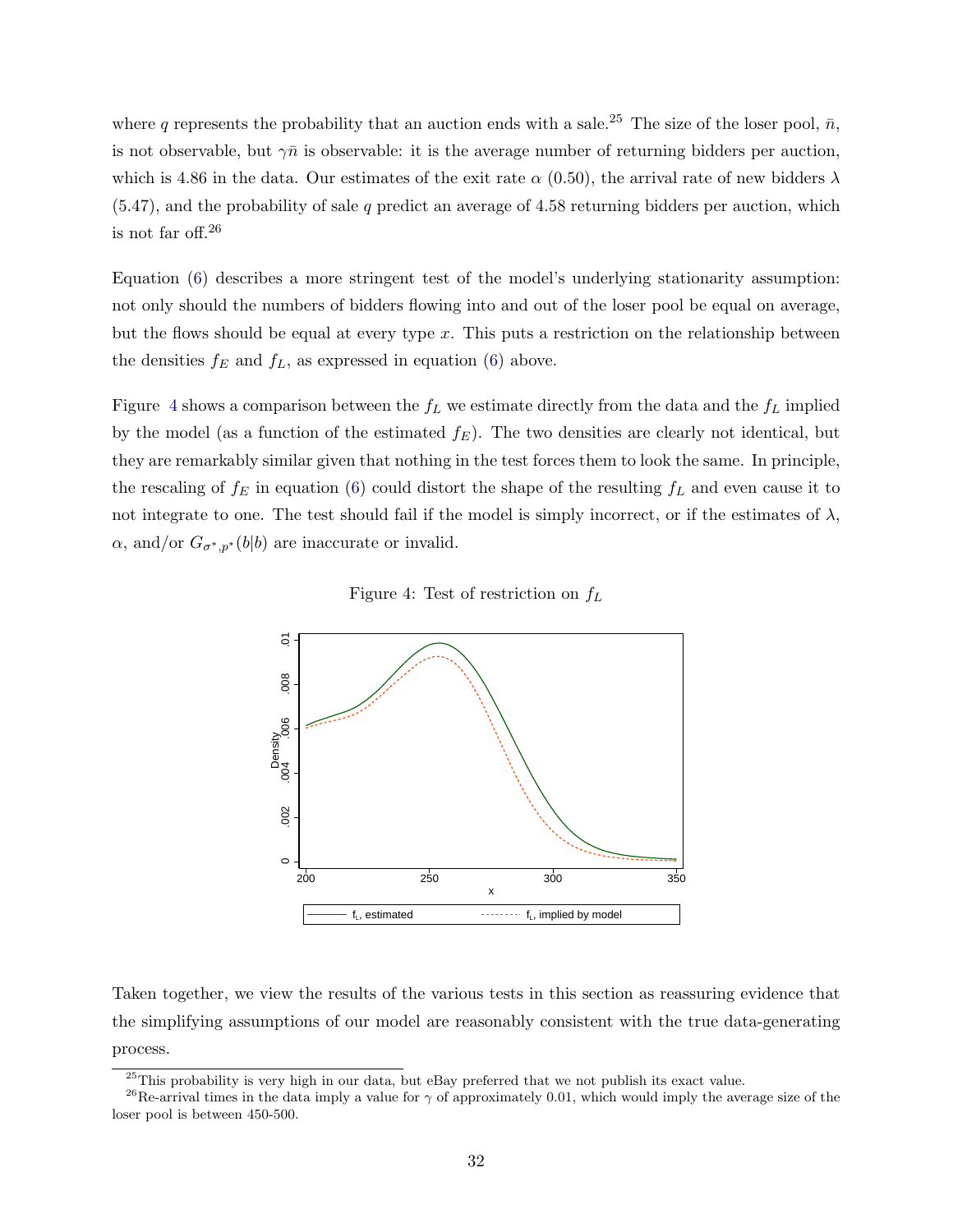#### 6.4 Auction selection

As noted in Section [2,](#page-4-0) a key distinction of our model compared to the prior literature is that it allows buyers to endogenously choose in which auction to bid: buyers with different valuations will not only submit different bids, they will choose different auctions in which to bid. This means that the distribution of the maximum rival bid depends on the buyer's type, so we are careful in our estimation procedure to condition on the set of auctions chosen by bidders of type  $b^*$  when computing  $G_{\sigma^*,p^*}(b^*|b^*)$  and the expected price conditional on winning,  $E(M|M < b^*,b^*)$ . By contrast, in a model with random matching of buyers to auctions one could simply use the unconditional distribution of the highest rival bid, which is equivalent to the distribution of the winning bid under the assumption of Poisson arrivals. This is the approach taken by [Adachi \(2016\)](#page-43-3) and [Bodoh-Creed et al \(2020\),](#page-43-2) for example.

To check whether the distinction is quantitatively important, we can compute and plot bidders' estimated continuation values under both assumptions, as shown in Figure [5.](#page-32-0) Ignoring auction selection leads to a substantial overestimate of bidders' continuation values, especially for highvalue bidders. Our estimation strategy does not require us to model buyers' actual auction selection rules, but the discrepancy shown in Figure [5](#page-32-0) indicates the importance of using a method that allows for auction selection instead of simple random matching.

<span id="page-32-0"></span>

Figure 5: Estimated continuation values: selection vs. random matching

Random matching is also inconsistent with some other basic patterns in the data. For instance, price distributions in the data are roughly invariant to the number of bidders in the auction, as shown in Table [3.](#page-33-0) If assignment of bidders to auctions were random, we would expect the mean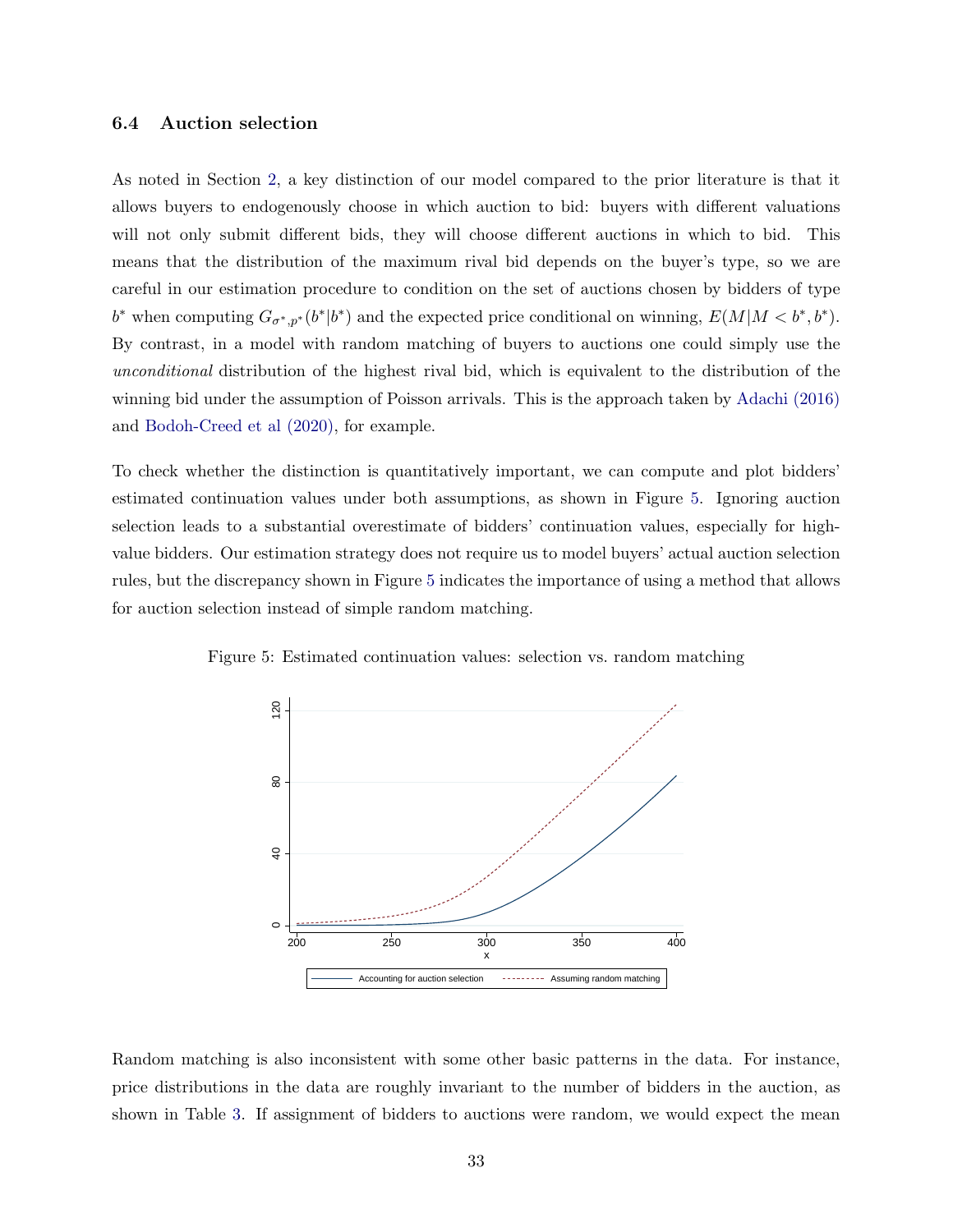|                | % of auctions |                 | Average prices |        | Std. deviations |       |       |
|----------------|---------------|-----------------|----------------|--------|-----------------|-------|-------|
| $#$ of bidders | Data          | $\mathrm{RM}^*$ |                | Data.  | RM.             | Data. | RM.   |
| $0-3$          | 12.61         | -18.56          |                | 269.71 | 268.15          | 32.11 | 20.96 |
| $4-6$          | 18.17         | 70.52           |                | 274.92 | 275.03          | 28.02 | 15.43 |
| $7-9$          | 16.79         | 10.74           |                | 275.13 | 280.31          | 27.09 | 13.91 |
| $10-12$        | 16.75         | 0.18            |                | 276.37 | 283.20          | 26.15 | 6.71  |
| $13+$          | 35.67         | 0.00            |                | 277.29 | $\sim$ $-$      | 24.00 |       |

<span id="page-33-0"></span>Table 3: Price distributions: data vs. random matching

<sup>∗</sup> RM represents a simulation with random matching of bidders to auctions, with censoring of bidders who are outbid before their turn (so the table reports the number of bidders whose bids would have been observed).

price to increase with the number of bidders in an auction, and the standard deviation of prices to decrease. To highlight this, the table compares averages and standard deviations from the data to those from a simulation in which bidders (with valuations drawn from our estimated distribution) arrive randomly and are assigned to bid in the next-to-close auction when they arrive. We discuss this simulation in more detail in Section [7](#page-34-0) below, but one important feature for the present purposes is that bidders assigned to a given auction bid sequentially in a random order, so some bidders are outbid before their turn. Consistent with the [Bodoh-Creed et al \(2020\)](#page-43-2) model, we assume these bidders are censored: the table shows the number of bidders who would have been observed in the data. With this mechanism we would expect average prices to increase with the number of observed bidders, and the standard deviation to decrease substantially as well. Instead what we observe in the data is that average prices are fairly flat with respect to the number of bidders, and the standard deviation of prices declines much less sharply with the number of bidders than it would under random matching.

Another implication of the random matching models is that the winning bid and price in an auction are first and second order statistics from the set of buyers assigned to bid in that auction. However, while it is reasonable to assume that bidders arrive to the platform randomly, our data make it clear that bidders do not simply bid in the auction that is next to close when they arrive. In fact, we find that 79.9% of bidders submit their bids in auctions that are not the next to close. Furthermore, these are not merely low-value bidders submitting irrelevant bids: 19.8% of them submit bids in their chosen auctions that are higher than the posted bid in the next-to-close auction they chose to pass up, and 9.6% submit bids that were even higher than the eventual price of the auction they passed up. Thus, the order statistics from the sample of bidders who arrive in any given period are distributed across auctions.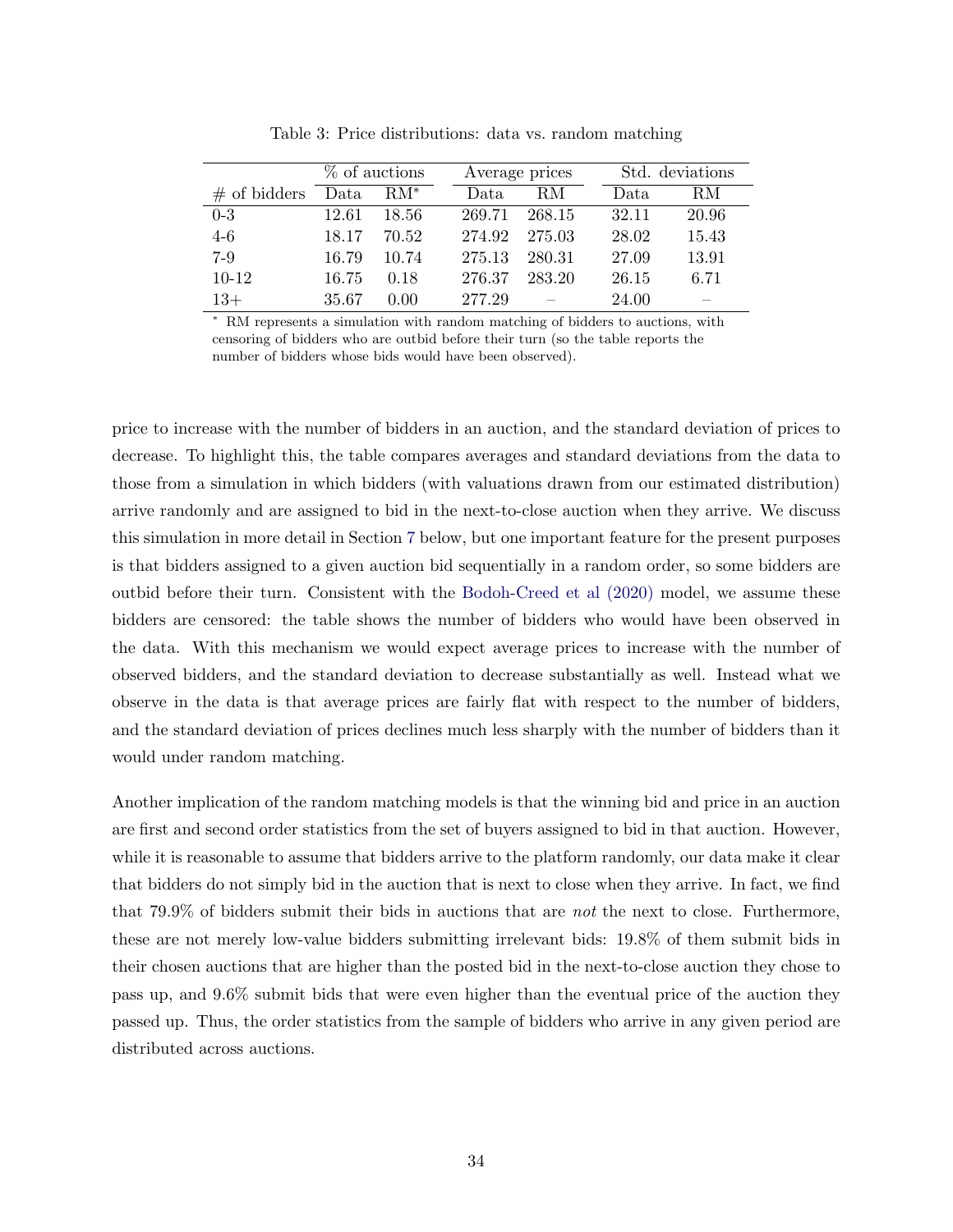## <span id="page-34-0"></span>7 Counterfactual analyses

In this section we present counterfactual analyses that examine the effect of dynamic competition on efficiency and prices. The dynamics result from losing bidders' ability to return and bid again in later auctions, which has two effects. First, it increases the level of competition in each auction because the number of bidders includes both new and returning bidders. We refer to this as the dynamic participation effect. Second, buyers bid less. Anticipating the possibility of returning to a later auction, they shade their bids to reflect the option value of losing. We refer to this as the dynamic bidding effect.

These two effects are related but distinct. The dynamic bidding effect requires buyers to be forwarding-looking. If buyers bid myopically—i.e., in a way that ignores the option value of losing then there is no dynamic bidding effect, but the dynamic participation effect is still present. Also, the dynamic participation effect clearly enhances efficiency: it lowers the fraction of inefficient trades, since high-value bidders who lose can still win an item, and their ability to return also makes it more difficult for low-value buyers to win. By contrast, the dynamic bidding effect has no impact on efficiency. If all buyers are forward-looking, they shade their bids in a way that amounts to a monotone transformation of their types. Thus, the dynamic bidding effect only affects transfers between the buyer and seller (i.e., prices).

#### 7.1 Efficiency

Our first set of counterfactuals measure the efficiency of the eBay mechanism relative to two benchmarks. One benchmark is the efficient allocation. The theoretical models developed by [Satterth](#page-45-2)[waite and Shneyerov \(2007, 2008\)](#page-45-2) predict that a decentralized, dynamic market converges to the Walrasian equilibrium in the limit as the market dynamically thickens—i.e., as the period length shrinks to zero so that traders have infinitely many opportunities to trade. The natural question to ask about a real-world decentralized, dynamic market like eBay is how close its stationary state comes to delivering the Walrasian equilibrium.

To evaluate the extent to which dynamics in the eBay marketplace yield convergence toward the efficient market outcome, we begin by using our estimates to calculate the market-clearing price  $P^*$  that would prevail if the units in our data were sold in a uniform price auction. This is the price that would clear the market if eBay were to pool all buyers and pool all sellers and conduct a single uniform auction. Specifically, we calculate the total number of sellers  $N_s = 5,002$  and total number of buyers  $N_b = 27,380$  in our data, and then compute the market-clearing price as the  $\left(1-\frac{N_s}{N_t}\right)$  $N_b$  $= 81.7<sup>th</sup>$  percentile of the estimated distribution  $F_E$ . Since this is the competitive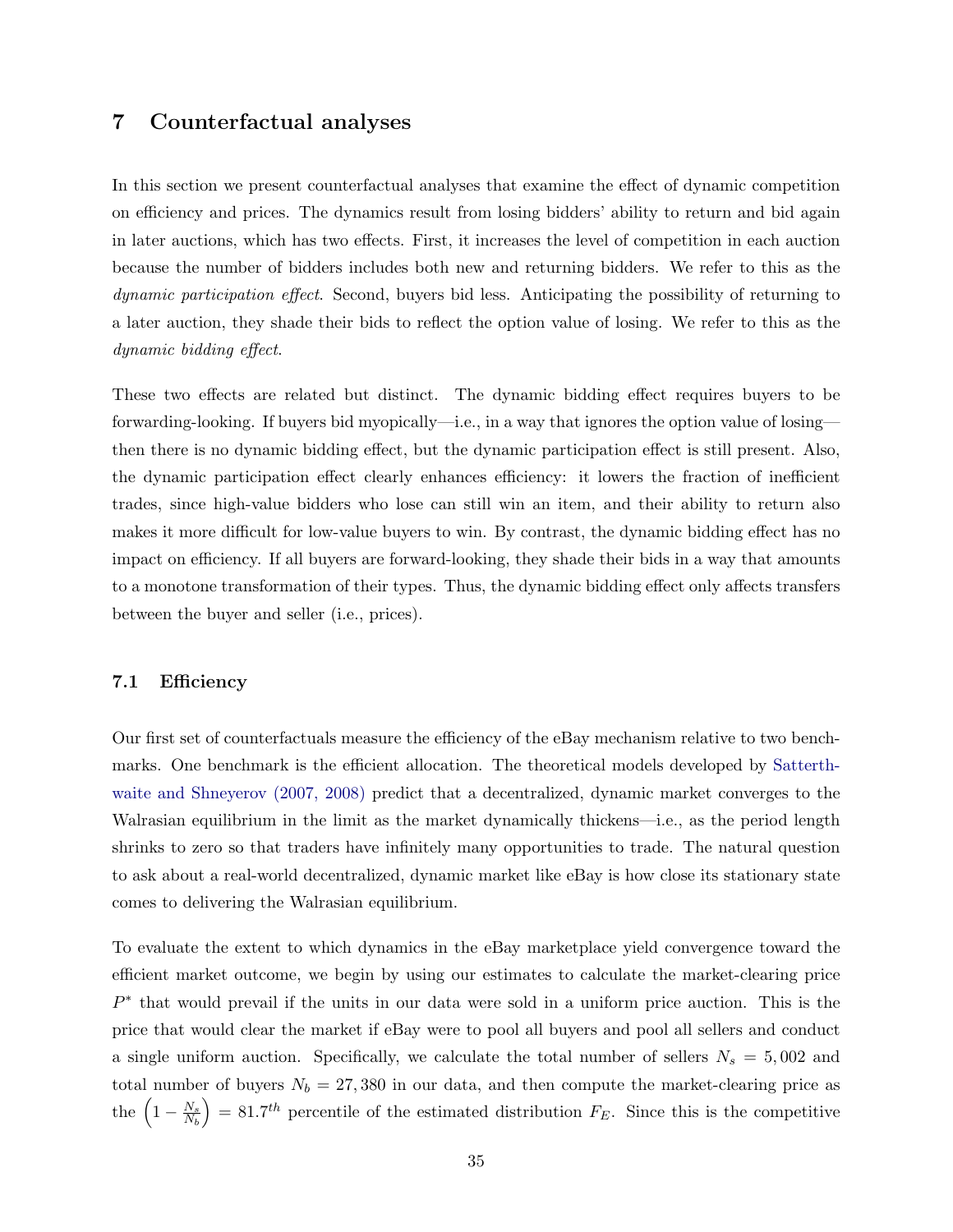equilibrium price and allocation, it serves as the main benchmark against which to compare the prices and efficiency of other mechanisms.

The second benchmark is motivated by the matching process that occurs in brick and mortar markets. In these markets, the matching is determined by the physical locations of buyers and sellers: buyers have to buy from a local seller, and a seller has to sell to local buyers. Online platforms create thicker markets at any moment by eliminating location as a factor in the matching process. But they also make the market large over time by allowing buyers who fail to purchase to return to the market in a later period and try again with a different seller. Our aim is to measure the efficiency gains that result from this pooling of buyers and sellers over locations and time.

We address this by considering a counterfactual in which the  $N_s$  sellers hold separate second-price auctions with no reserve price, and the  $N_b$  buyers are randomly allocated to those auctions, each buyer getting only one chance to win an auction. In other words, the sellers are local monopolists, and demand is stochastically the same in each local market. This counterfactual tells us what the price distribution would be and how inefficient the allocation would be in the absence of any dynamic effects. We simulate outcomes under this benchmark by taking  $N_b$  buyers, with valuations drawn randomly from our estimated  $F_E$ , and randomly assigning them to  $N_s$  auctions, taking the averages from 10,000 repetitions in order to minimize any noise introduced by the simulation draws.

Table [4](#page-36-0) shows prices and efficiency measures for the actual bidding we observe in the data compared to the two counterfactual benchmarks. We calculate the market-clearing price to be \$279.45. In the market-clearing (efficient) equilibrium, all buyers with valuations above the market-clearing price successfully purchase, and the average gross surplus of these buyers is \$307.73. At the other extreme, under simultaneous auctions with no dynamics, the price distribution exhibits considerable dispersion, and only 31% of the buyers who should get the item (i.e., buyers with valuations above the market-clearing price) actually do. The outcome we observe in the data is naturally in between these two extremes. It falls well short of complete convergence to the competitive equilibrium: price dispersion is still substantial, and we calculate that only 59% of the highest-value buyers successfully win an auction.

These results resemble those of [Bodoh-Creed et al \(2020\),](#page-43-2) who conduct a counterfactual welfare exercise very similar to ours. They find a larger welfare loss relative to the efficient market-clearing benchmark (14%), but also point out that the eBay mechanism achieves three quarters of the potential welfare gain relative to a lottery that randomly allocates items to bidders.<sup>27</sup> They also show that meaningful increases in efficiency can be achieved by selling items in uniform auctions

<sup>&</sup>lt;sup>27</sup>If we make the same calculation for our data, we find that the eBay mechanism achieves 88% of the potential welfare gain of market-clearing over a random lottery.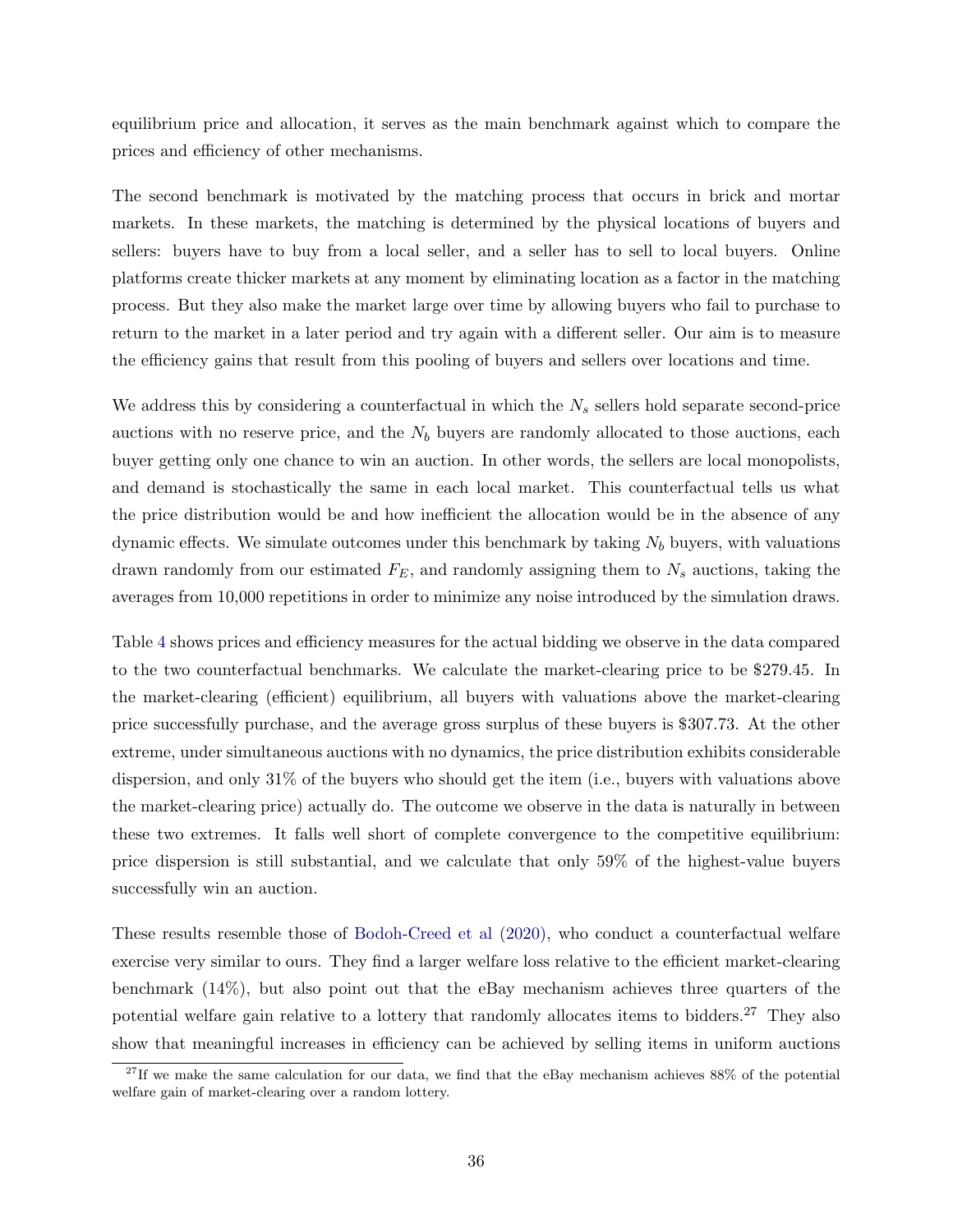|                                 | Simultaneous auctions, | Sequential auctions, | Market clearing |
|---------------------------------|------------------------|----------------------|-----------------|
|                                 | static bidding         | dynamic bidding      |                 |
|                                 |                        | (i.e., data)         |                 |
| Average price                   | 231.22                 | 275.39               | 279.45          |
| SD of prices                    | 70.88                  | 26.85                | 0.00            |
| Average gross surplus           | 283.39                 | 293.84               | 307.73          |
| $Prob(\text{win} \mid x > P^*)$ | .305                   | .594                 | 1.000           |

<span id="page-36-0"></span>Table 4: Prices and efficiency compared to counterfactual benchmarks

Notes: Average gross surplus is the average valuation (x) of the winning bidders. Prob(win  $|x > P^*|$ ) is the probability that a buyer whose x is greater than the market-clearing price  $P^*$  wins an auction before exiting.

of small batches—e.g., auctioning four or eight units at a time, instead of one at a time—without going all the way to a single uniform auction.

The efficiency differences shown in Table [4](#page-36-0) between the data and the inefficient benchmark (simultaneous auctions with no dynamics) can be attributed entirely to the dynamic participation effect, since the dynamic bidding effect has no impact on efficiency. Interestingly, virtually all of the price differences also result from the dynamic participation effect. The dynamic bidding effect implies that the bids we observe in the data, and resulting prices, are shaded down. For the highest-value buyers, the difference between the bid and the true value can be substantial—but for the buyers who end up setting the prices, the differences are apparently small. If we calculate the prices we would have observed if buyers had bid their values directly, we find that the average price would have increased by only \$0.80, and the standard deviation would only have increased by \$0.65.

#### 7.2 Posted Bid vs. Sealed Bid Auctions

One potential explanation for the relative inefficiency of the outcome we observe in the data is endogenous matching. As explained previously, buyers allocate themselves across auctions in a way that is clearly nonrandom, instead choosing auctions to arbitrage differences in expected payoffs. To explore how much this matters for prices and efficiency, we consider a counterfactual in which the platform posts the closing times of the auctions, but does not provide any information about the state of bidding in any of the auctions. In other words, the auctions are sealed bid auctions. Each buyer observes the closing times of the available auctions, chooses one, and then waits until the end of the auction to learn whether she is a winner or a loser and, if she has won, the price she has to pay. In that setting, there is an epsilon equilibrium where buyers always bid in the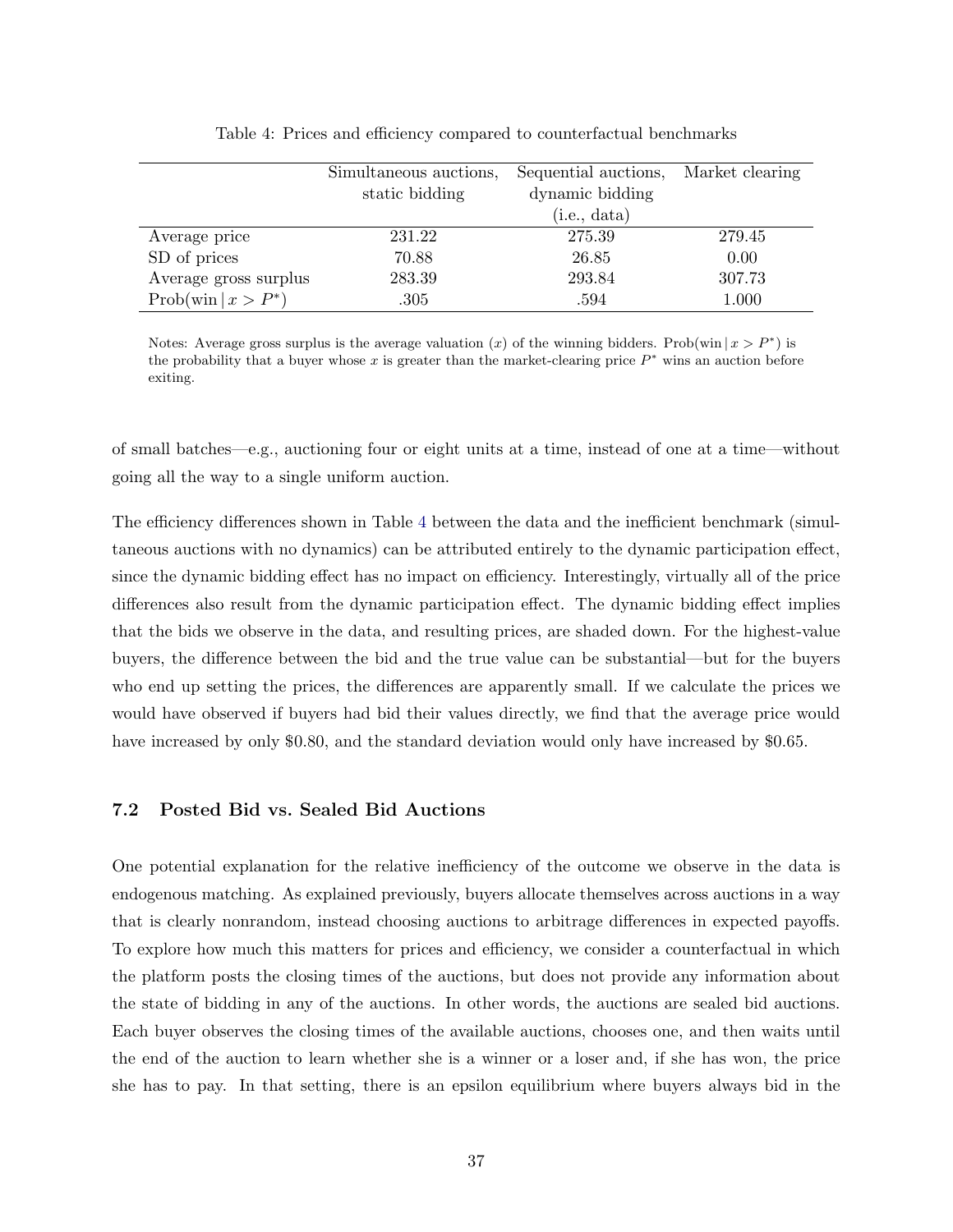<span id="page-37-0"></span>soonest-to-close auction.<sup>28</sup>

**Proposition 4** Suppose the auctions are sealed bid auctions. Pick any  $\epsilon > 0$ . Fix a sequence  $\{\gamma_k, J_k\}_{k=1}^{\infty}$  such that  $\lim_{k\to\infty}\gamma_k=0$  and  $\gamma_kJ_k$  is constant. Then there exists a sequence of  $\epsilon$ equilibria  $\{(\sigma_k^*, p_k^*)\}_{k=1}^{\infty}$  such that for high enough k, each type of bidder x always chooses the soonest-to-close auction upon arrival and submits a bid equal to

$$
b^*(x) = x - (1 - \alpha)V(x; \sigma^*, p^*)
$$

where

$$
V(x; \sigma^*, p^*) = \frac{\sum\limits_{m \in \{0, \ldots, b^*\}} (x - m) g_{\sigma^*, p^*}(m)}{[1 - (1 - \alpha)(1 - G_{\sigma^*, p^*}(m))]}.
$$

In this equilibrium, the random arrival times of buyers implement a random allocation of buyers to sellers. The argument is straightforward: a buyer cannot gain by deviating and choosing a later auction because her rivals do not observe her deviation and, given their soonest-to-close choice strategy, the level of competition is the same in every auction. As a result, each buyer is indifferent as to which auction to join, so there is no selection effect. The buyers' continuation values (and bids) are determined by the distribution of the highest rival bid among the new and returning buyers assigned to the auction which, in our model, consist of the buyers who arrive during the period in which that auction is the soonest to close. In steady state, this distribution does not vary across auctions. Thus, this equilibrium is a dynamic version of the equilibrium in the RM models, and the one that the previous structural literature has estimated.

We simulate equilibrium outcomes for a sequence of  $10,000$  auctions,<sup>29</sup> with the number of new buyers arriving before each auction being a draw from the Poisson distribution with a mean that matches the data ( $\hat{\lambda} = 5.47$ ). New buyers' valuations are drawn randomly from the estimated  $F_E$ . Losing bidders exit with probability  $\hat{\alpha} = 0.502$ , and otherwise enter a pool of losers. After entering

<sup>28</sup>Under the assumption that buyers use stationary strategies, the outcome in Proposition [4](#page-37-0) is in fact an exact equilibrium. That assumption, though, is very restrictive in a sealed bid environment where the only public information is the auction closing times. The proposition holds if we drop that assumption and allow buyers to condition on their private history, and it holds regardless of what information about outcomes the platform releases when an auction closes.

<sup>&</sup>lt;sup>29</sup>To get 10,000 auctions, we simulate 30,000 and then drop the first and last 10,000. We drop the first 10,000 to ensure that we are sampling from auctions in steady state; we drop the last 10,000 auctions because for late-arriving buyers we cannot observe their eventual outcomes (e.g., whether they eventually succeed in winning an auction). At the start of the simulated sequence, we seed the loser pool with  $\bar{k} = \lambda(1-\alpha)/(\alpha\hat{\beta})$  buyers whose valuations are drawn from  $F_E$ .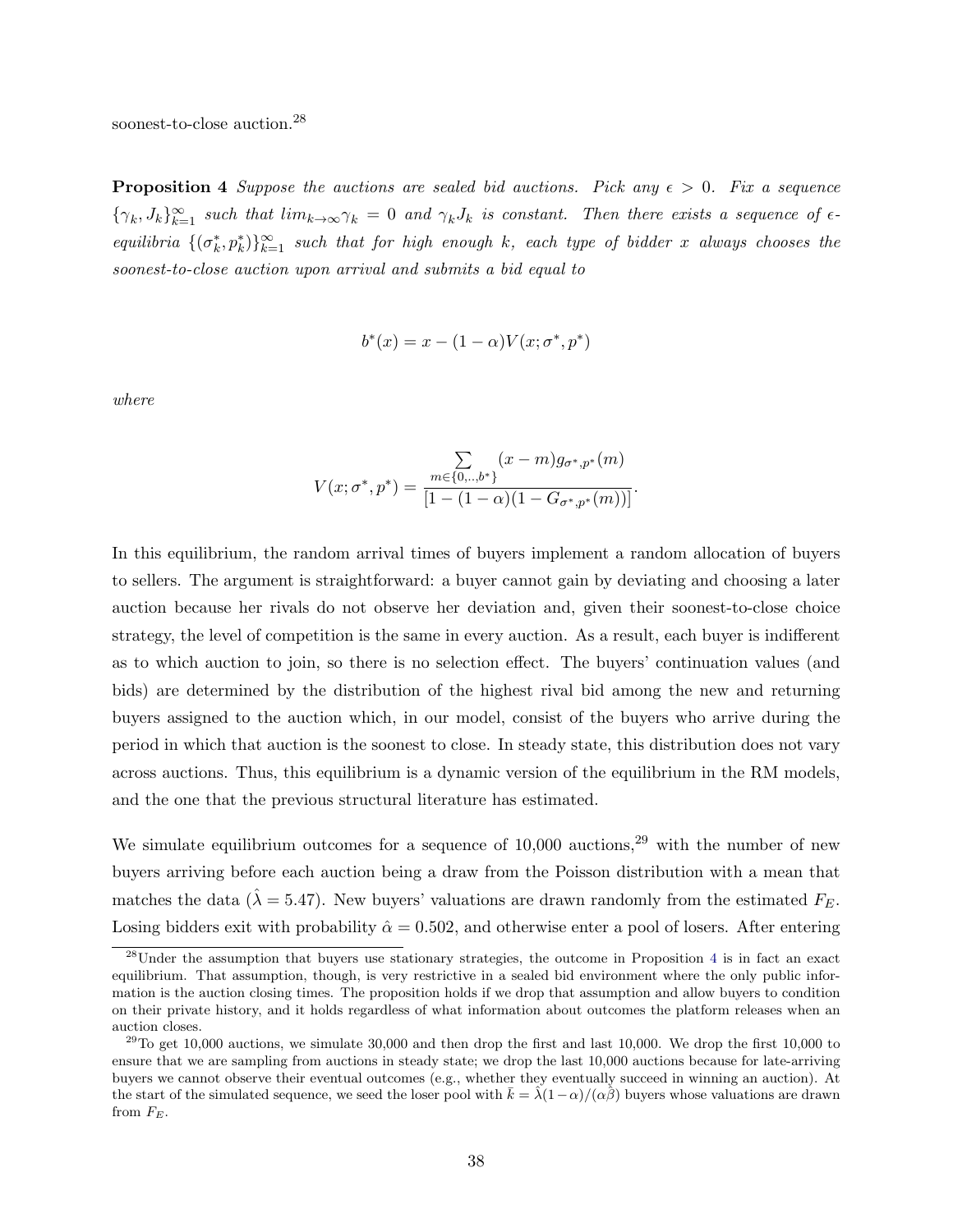the loser pool, a bidder has a probability  $\hat{\gamma} = 0.008$  of returning to bid each period,<sup>30</sup> where each period has one auction. When a buyer arrives, she is assigned to the soonest-to-close auction. This selection rule is analogous to the inefficient benchmark from Table [4,](#page-36-0) in the sense that buyers' random arrivals lead them to be randomly matched to auctions, except that in this case they are able to return to try again if they lose. Note that while the simulations can be conducted in type space—i.e., assignment of bidders to auctions and determination of who wins can be done based on their actual valuations—in order to compute bids (and prices) we need to find the new equilibrium continuation value function  $V$  induced by the counterfactual. The details of how we do this are explained in Appendix [H.](#page-60-1)

Table [5](#page-38-0) shows the comparison of outcomes. The sealed bid auction significantly reduces price dispersion and increases efficiency relative to the outcome in the data. With buyers randomly matched to auctions, but participating dynamically, 72 percent of the highest-value buyers successfully win an auction, as opposed to the 59 percent from the data. This happens because high-value buyers are less likely to end up in auctions where they are bidding against other high-value buyers, and therefore they are also less likely to exit. In steady state, there are more high-value buyers and they are spread more evenly across auctions, which reduces price dispersion and improves allocative efficiency.

|                        | Actual         | Next-to-close  |
|------------------------|----------------|----------------|
|                        | selection rule | selection rule |
|                        | (data)         | (simulation)   |
| Average price          | 275.39         | 274.02         |
| SD of prices           | 26.85          | 16.65          |
| Average gross surplus  | 293.84         | 301.86         |
| $Prob(\min   x > P^*)$ | 0.594          | 0.717          |

<span id="page-38-0"></span>Table 5: Prices and efficiency under alternative auction selection rule

Notes: Results in column 2 are based on a simulation in which bidders enter the next-to-close auction when they arrive, which means they are randomly assigned to auctions. Average gross surplus is the average valuation  $(x)$  of the winning bidders. Prob(win  $|x > P^*$ ) is the probability that a buyer whose x is greater than the market-clearing price wins an auction before exiting.

<sup>&</sup>lt;sup>30</sup>We estimate  $\gamma$  as the inverse of the mean number of auctions before a losing bidder returns in our data, since if re-arrivals are a Poisson process then return times should be exponentially distributed.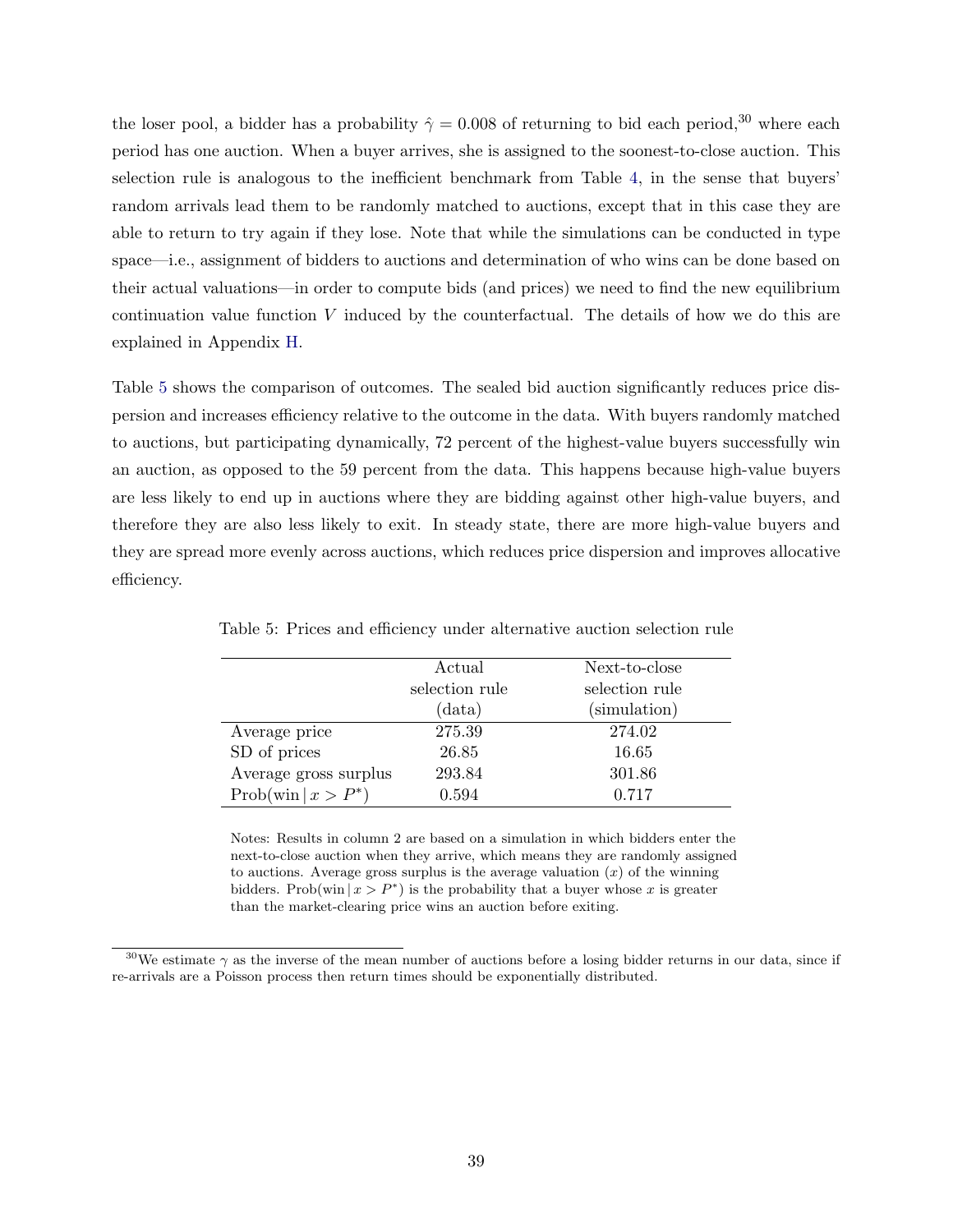#### 7.3 Convergence

In our third counterfactual, we examine whether the equilibrium of our dynamic model would converge to the efficient outcome as the exit rate  $(\alpha)$  goes to zero, and whether the dynamic bidding effect would be large if the exit rate were near zero. Note that to conduct these counterfactuals, we need to specify an auction selection rule: we cannot simply use the arrivals and re-arrivals observed in the data, because changing  $\alpha$  fundamentally changes the re-arrival process. We use the same auction selection rule described above, assigning bidders to the soonest-to-close auction when they arrive.<sup>31</sup>

Table [6](#page-40-0) shows that as  $\alpha$  declines, average prices increase, and dispersion decreases. But even with an exit rate of 0.10, prices do not come close to complete convergence. By contrast, efficiency does come reasonably close to the market-clearing benchmark. When the exit rate is 0.10, the average gross surplus (average valuation of winning bidders) is almost as high as under market-clearing, and 85 percent of the highest-value bidders succeed in winning an auction. Note that as the exit rate gets small, the number of bidders per auction increases, because any given auction will have many returning bidders. (In the simulations with  $\alpha = 0.10$ , the average number of bidders per auction is 46.) This is the dynamic participation effect, and its main impact on prices is to eliminate low prices, because it makes it difficult for low-value bidders to be the price-setters. The table shows that this effect is significant: the lowest prices when  $\alpha = 0.10$  are close to the median price when  $\alpha = 0.50$ .

By contrast, the main impact of the dynamic bidding effect should be to eliminate high prices. Low-value buyers have continuation values near zero, since they are so unlikely to ever win; so for them the dynamic bidding effect is negligible. But high-value buyers' higher continuation values lead them to shade their bids toward the market-clearing price. The table shows prices that would result under myopic bidding—i.e., if buyers directly bid their values—to indicate the magnitude of the dynamic bidding effect. When  $\alpha = 0.10$ , the effect is significant—for example, the highest prices are \$33 lower than they would be in its absence—but there is still substantial price dispersion above the market-clearing price. This can also be seen by looking at the bid functions, which are shown in Figure [6.](#page-40-1) In the limit as  $\alpha \rightarrow 0$ , buyers with values above the market-clearing price submit bids equal to that price. When  $\alpha = 0.10$ , we find that the highest-value buyers substantially reduce their bids, but still submit bids well above the market-clearing price. Thus, while a lower exit rate would lead the dynamic bidding effect to be meaningfully larger than what we observe in the data, it still would not deliver complete price convergence.

<sup>&</sup>lt;sup>31</sup>If we use alternative rules that are homogeneous—meaning the rule that assigns bidders to auctions does not depend on the bidder's type—the results are essentially unchanged.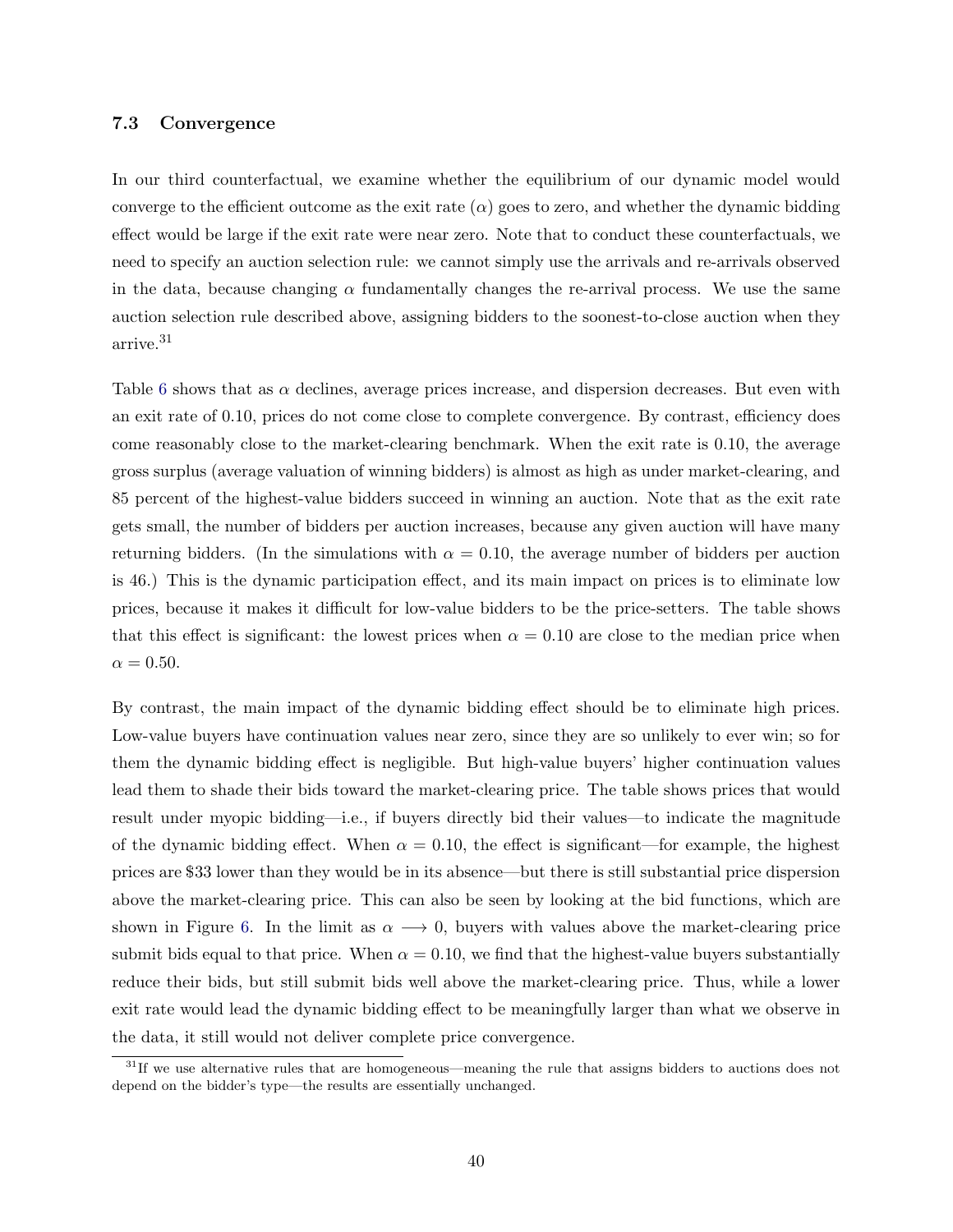|                                        | $\alpha = 0.50$   |         |         | $\alpha = 0.10$ |
|----------------------------------------|-------------------|---------|---------|-----------------|
|                                        | Myopic<br>Dynamic |         | Dynamic | Myopic          |
|                                        | bidding           | bidding | bidding | bidding         |
| Price percentiles:                     |                   |         |         |                 |
| .01                                    | 219.73            | 219.77  | 270.89  | 271.41          |
| .10                                    | 254.28            | 254.65  | 276.00  | 277.09          |
| .50                                    | 275.78            | 277.74  | 282.33  | 284.84          |
| .90                                    | 291.43            | 297.17  | 287.96  | 298.98          |
| .99                                    | 308.16            | 324.58  | 292.46  | 325.35          |
|                                        |                   |         |         |                 |
| Average gross surplus                  | 301.86            | 301.86  | 306.55  | 306.55          |
| $\text{Prob}(\text{win} \mid x > P^*)$ | 0.717             | 0.717   | 0.868   | 0.868           |
|                                        |                   |         |         |                 |

<span id="page-40-0"></span>Table 6: Price distributions for different exit rates

Notes: These results are based on simulations in which bidders choose the soonest-to-close auction in which their valuations exceed the posted bid. Dynamic bidding means buyers shade their bids to reflect their continuation values; myopic bidding means they simply bid their values.

<span id="page-40-1"></span>



Taken together, these findings suggest that in real-world markets, convergence to the Walrasian price may occur more quickly from below than from above. Even a moderate amount of dynamic participation can mostly eliminate prices below the Walrasian price, but high prices aren't entirely eliminated even when buyers anticipate having a large number of opportunities to trade. Inter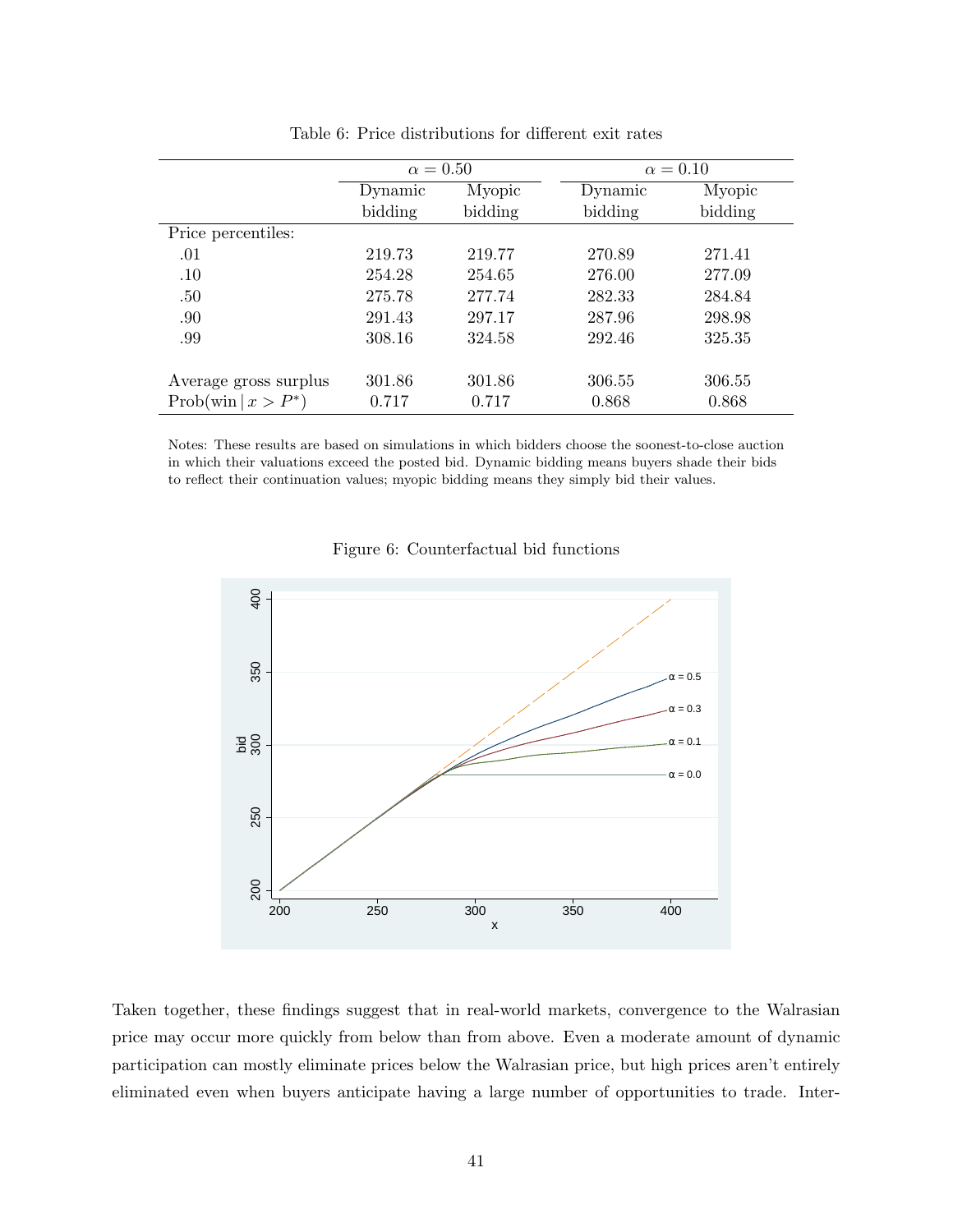estingly, this means that the average price in a decentralized market may be above the Walrasian price, as is the case in our simulations when  $\alpha = 0.10$ .

## <span id="page-41-0"></span>8 Discussion and Conclusions

In contrast to the early literature on online auction marketplaces, recent papers have explicitly incorporated dynamics into models of bidding behavior. We view our study as making three contributions to this nascent literature. First, the model we propose is simple and empirically tractable, while still capturing the important dynamic aspects of the bidding environment. The key result is an approximation result: in thick enough markets, it is approximately optimal for a buyer's bid to be invariant to the choice of auction and the observed state. This is what makes the model empirically tractable, and it is in some ways analogous to the oblivious equilibrium concept proposed by [Weintraub et al \(2008\),](#page-46-1) which simplifies the analysis of dynamic games in markets with a large number of firms. Relying on this approximation result is reasonable in thick markets like the one we study, since the large number of auctions and bidders leads to a high rate of churn in the state. We believe this approach will likely be useful in many markets, but we caution that it is less suitable in thin markets.

The second main contribution of our analysis is to highlight the importance of accounting for buyers' endogenous selection of which auction to bid in. On the one hand, our modeling approach allows us to identify the model's primitives without actually solving for equilibrium auction selection rules. On the other hand, there is an important sense in which we must control for auction selection. To recover the primitive distribution of buyers' valuations we use a dynamic version of the technique proposed by [Guerre et al \(2000\),](#page-44-1) in which inverting the bids requires an estimate of the distribution of maximum rival bids. When estimating this distribution, it is critical to condition on the auctions in which buyers of a given type choose to bid. In other words, one cannot simply use an estimate of the unconditional distribution of maximum rival bids; it is necessary to estimate the distribution of rival bids that a buyer faces in the auctions in which he chooses to bid. Hence, while it is not necessary to explicitly model how buyers are choosing auctions, it is necessary to condition on their actual choices when estimating key quantities from the data.

The third main contribution of the paper is to show the quantitative impact of dynamic competition on prices and efficiency. Relative to an environment in which buyers can only bid once, the option to return and try again after a losing bid leads to two main effects. The dynamic participation effect comes from a mechanical increase in competition, as the presence of returning buyers inflates the number of buyers per auction. The dynamic bidding effect comes from buyers strategically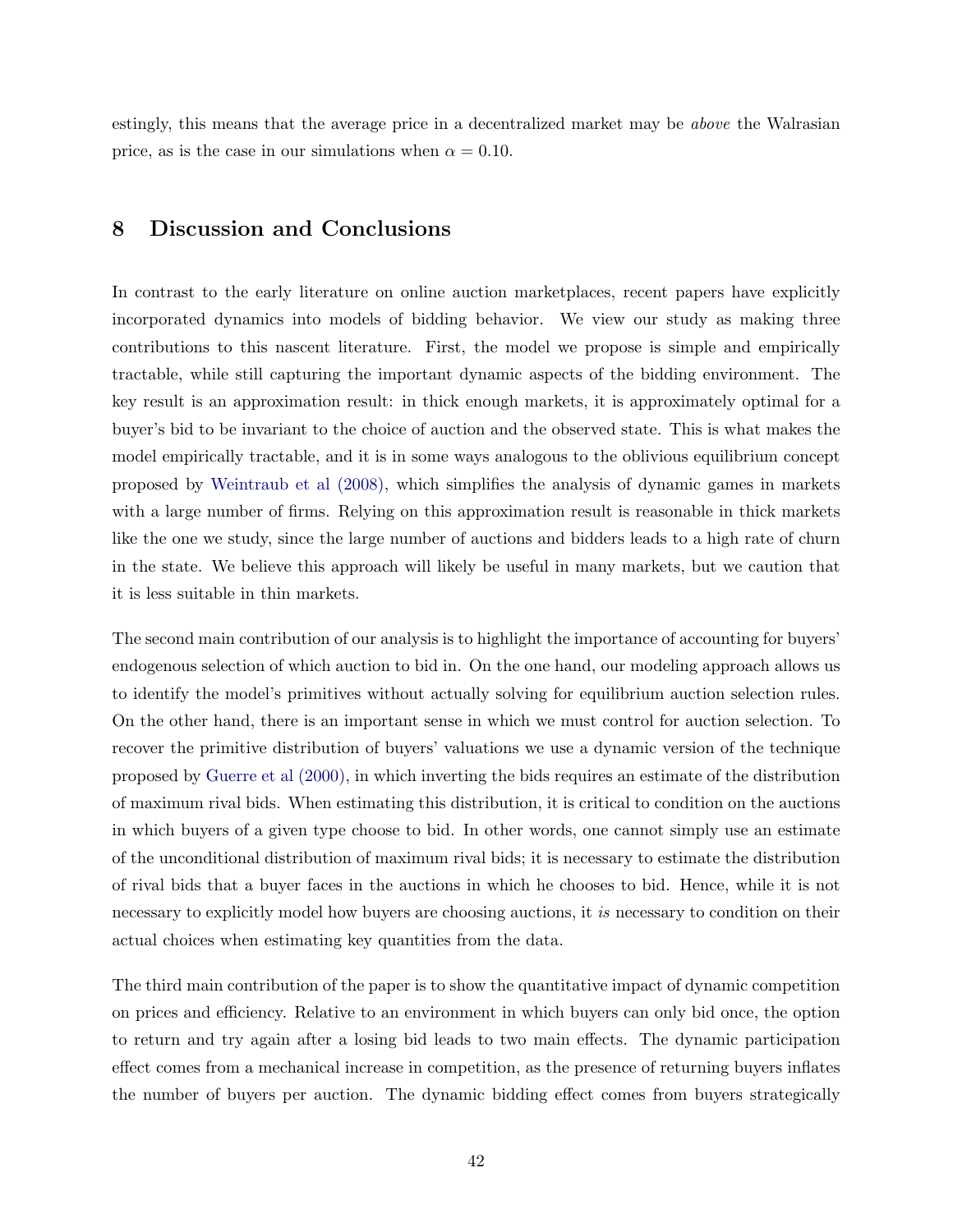shading their bids to reflect the option value of losing and potentially trying again. Our counterfactual simulations indicate that both effects are quantitatively meaningful, but that the dynamic participation effect appears to have a more substantial impact—not just on allocative efficiency, which is unaltered by the dynamic bidding effect, but also on prices. This finding is reminiscent of the famous result of [Bulow and Klemperer \(1996\)](#page-43-11) that adding a bidder has more impact on revenues than changes to auction design. In our case, the mere presence and participation of returning bidders is more impactful than the strategic changes in bids that result from buyers' ability to return.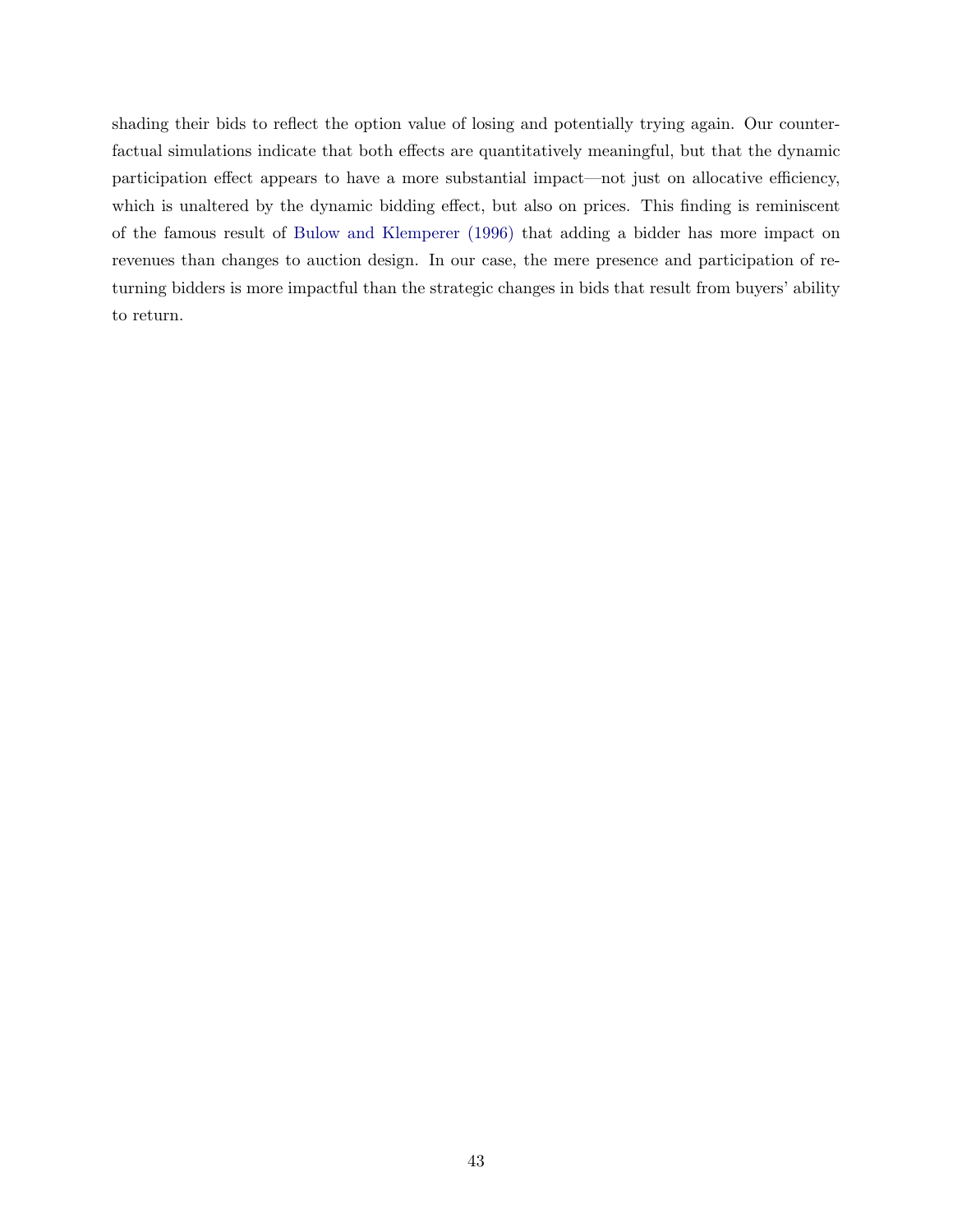# References

<span id="page-43-7"></span>Ackerberg, D., Hirano, K., and Shahriar, Q. (2006). "The Buy-it-Now Option, Risk Aversion, and Impatience in an Empirical Model of eBay Bidding," working paper.

<span id="page-43-3"></span>Adachi, A. (2016). "Competition in a Dynamic Auction Market: Identification, Structural Estimation, and Market Efficiency," Journal of Industrial Economics, 64(4), pp. 621-655.

Ashenfelter, O. (1989). "How Auctions Work for Wine and Art," Journal of Economic Persepectives, 3, pp. 23-36.

Ashenfelter, O. and K. Graddy (2003). "Auctions and the Price of Art," Journal of Economic Literature, 41(3), pp. 763-87.

<span id="page-43-5"></span>Athey, S. and P. Haile (2002). "Identification of standard auction models," Econometrica 70(6), pp. 2107-2140.

<span id="page-43-0"></span>Backus, M. and G. Lewis (2019). "Dynamic Demand Estimation in Auction Markets," working paper.

<span id="page-43-1"></span>Bajari, P. and Hortacsu, A. (2003). "The Winner's Curse, Reserve Prices and Endogenous Entry: Empirical Insights from eBay Auctions", RAND Journal of Economics, 34, pp. 329-355.

<span id="page-43-4"></span>Balat, J. (2017). "Highway Procurement and the Stimulus Package: Identification and Estimation of Dynamic Auctions with Unobserved Heterogeneity," working paper.

Barbaro, S. and Bracht, B. (2006). "Shilling, Squeezing, Sniping: Explaining late bidding in online second-price auctions," working paper.

<span id="page-43-2"></span>Bodoh-Creed, A., B. Hickman and J. Boehnke (2020). "How Efficient are Decentralized Auction Platforms?" Forthcoming, Review of Economic Studies.

<span id="page-43-8"></span>Brancaccio, G., Kalousptsidi, M. and T. Papageorgiou (2018). "Geography, Search Frictions and Endogenous Trade Costs," NBER Working Paper 23581.

<span id="page-43-9"></span>Buchholz, N. (2017). "Spatial Equilibrium, Search Frictions, and Efficient Regulation in the Taxi Industry," working paper.

Budish, E. and R. Zeithammer (2017). "An Efficiency Ranking of Markets Aggregated from Single-Object Auctions," working paper.

<span id="page-43-11"></span>Bulow, J. and P. Klemperer (1996). "Auction versus Negotiations," American Economic Review 86(1), pp. 180-194.

<span id="page-43-10"></span>Burguet, R. and J. Sákovics (1999). "Imperfect Competition in Auction Designs," *International* Economic Review Vol. 40, No. 1, pp. 231-247.

<span id="page-43-6"></span>Canals-Cera, J.J. and Pearcy, J. (2006). "Econometric Analysis of English Auctions: Applications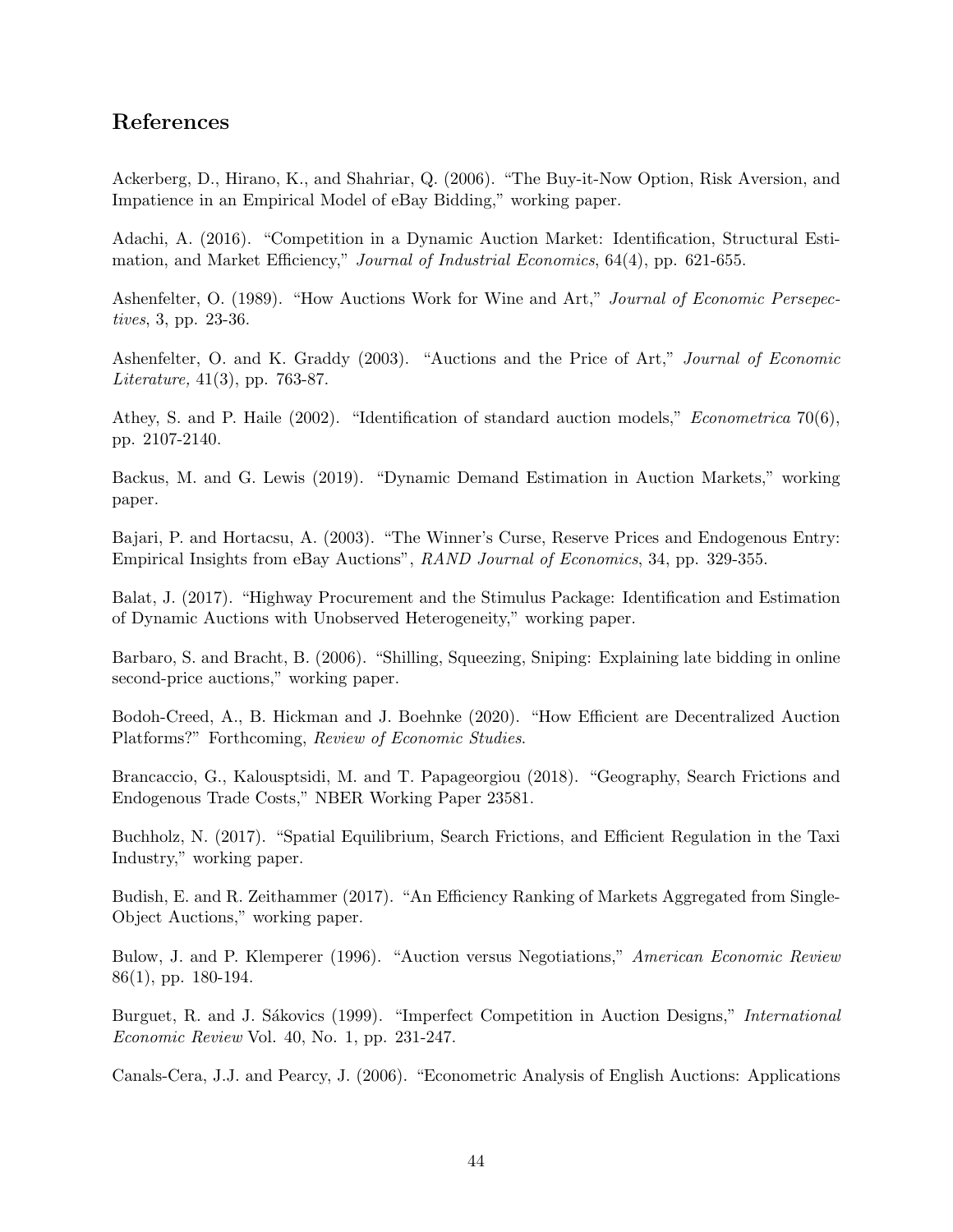<span id="page-44-7"></span>to Art Auctions on eBay," working paper.

Coey, D., Larsen, B., and B. C. Platt (2020). "Discounts and Deadlines in Consumer Search,"American Economic Review 110(12), pp. 3748-85.

<span id="page-44-0"></span>Elyakime, B., J.J. Laffont, P. Loisel and Q. Vuong (1994) "First-Price, Sealed-Bid Auctions with Secret Reservation Prices," Annales d'Economie et de Statistique, 34: 115-41.

Engelbrecht-Wiggans, R. (1994). "Sequential Auctions of Stochastically Equivalent Objects," Economics Letters, 44, pp. 87-90.

Freyberger, J. and B. Larsen (2017). "Identification in Ascending Auctions, with an Application to Digital Rights Management," NBER Working Paper #23569.

Gale, I. and Hausch, D. (1994). "Bottom-fishing and declining prices in sequential auctions," Games and Economic Behavior, 7, pp. 318-331.

<span id="page-44-8"></span>Gallant, A. R. and D. W. Nychka (1987). "Semi-nonparametric maximum likelihood estimation." Econometrica, 363-390.

<span id="page-44-6"></span>Gavazza, A. (2011). "The Role of Trading Frictions in Real Asset Markets," American Economic Review, 101, pp. 1106-1143.

Gavazza, A. (2013). "An Empirical Equilibrium Model of a Decentralized Asset Market,", working paper.

<span id="page-44-5"></span>Gonzalez, R., Hasker, K., and Sickles, R. (2004). "An Analysis of Strategic Behavior in eBay Auctions," pp. 1535-1546.

<span id="page-44-4"></span>Groeger, J. (2014). "A Study of Participation in Dynamic Auctions," International Economic Review, 55(4).

<span id="page-44-1"></span>Guerre, E., I. Perrigne and Q. Vuong (2000) "Optimal Nonparametric Estimation of First-Price Auctions," Econometrica, 68: 525-74.

Haile, P. and E. Tamer (2003). "Inference with an Incomplete Model of English Auctions," Journal of Political Economy, 111(1).

<span id="page-44-2"></span>Hopenhayn, H. and M. Saeedi (2017). "Dynamic Bidding in Second Price Auction," working paper.

Jeitschko, T. (1999). "Equilibrium Price Paths in Sequential Auctions with Stochastic Supply," Economics Letters, 64, pp. 67-72.

<span id="page-44-3"></span>Jofre-Bonet, M. and M. Pesendorfer (2003). "Estimation of a Dynamic Auction Game," Econometrica, 71(5), pp. 1443-1489.

Katzman, B. (1999). "A Two Stage Sequential Auction with Multi-Unit Demands," Journal of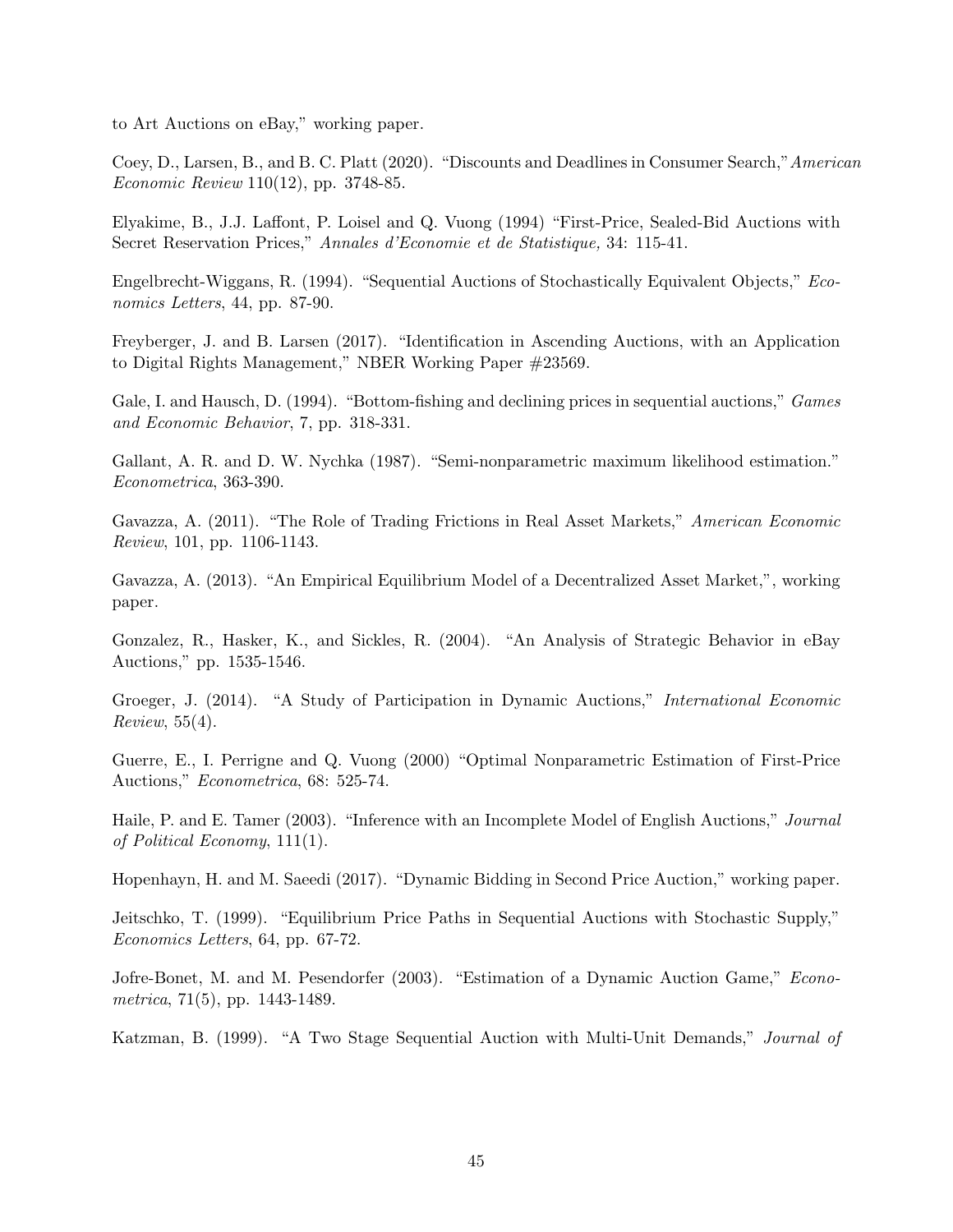Economic Theory, 86, pp. 77-99.

<span id="page-45-5"></span>Kreps, D. and R. Wilson (1982). "Sequential Equilibria," Econometrica 50:863-894.

Lewis, G. (2011). "Asymmetric Information, Adverse Selection and Seller Disclosure: The Case of eBay Motors," American Economic Review, 101(4), pp. 1535-1546.

Loertscher, S., Muir E., and P. G. Taylor (2018). "Optimal Market Thickness and Clearing," working paper.

Mailath, G. J., A. Postlewaite, and L. Samuelson (2005). "Contemporaneous perfect epsilonequilibria," Games and Economic Behavior 53, 126–140.

<span id="page-45-1"></span>McAfee, R.P. (1993). "Mechanism Design by Competing Sellers," *Econometrica*, 61(6), pp.1281-1312.

McAfee, R. and Vincent, D. (1993). "The Declining Price Anomaly," Journal of Economic Theory, 60, pp. 191-212.

Meyn, S.P. and R.L. Tweedie (1993). Markov Chains and Stochastic Stability, Springer Verlag.

Milgrom, P. and R. Weber (1999). "A Theory of Auctions and Competitive Bidding, II," in The Economic Theory of Auctions, P. Klemperer (ed.), Edward Elgar Publishing.

Myerson, R.B. (1981). "Optimal Auction Design," Mathematics of Operations Research 6, 58-73.

<span id="page-45-0"></span>Myerson, R. B. (2000). "Large poisson games." *Journal of Economic Theory*, 94(1), 7-45.

Ockenfels, A. and Roth, A. (2006). "Late and multiple bidding in second price Internet auctions: Theory and evidence concerning different rules for ending an auction," Games and Economic Behavior, 55, pp. 297-320.

<span id="page-45-4"></span>Raisingh, D. (2020). "The Effect of Pre-announcements on Participation and Bidding in Dynamic Auctions," working paper.

Rasmusen, E. (2006). "Strategic Implications of Uncertainty over One's Own Private Value in Auctions," B.E. Journals in Theoretical Economics: Advances in Theoretical Economics, 6, pp. 1-24.

Roth, A. and Ockenfels, A. (2002). "Last-Minute Bidding and the Rules for Ending Second- Price Auctions: Evidence from eBay and Amazon Auctions on the Internet," American Economic Review, 92, pp. 1093-1103.

<span id="page-45-3"></span>Said, M. (2011). "Sequential Auctions with Randomly Arriving Bidders," Games and Economic Behavior, 73, pp. 236-243.

<span id="page-45-2"></span>Satterthwaite, M. and A. Shneyerov (2007). "Dynamic Matching, Two-sided Incomplete Information, and Participation Costs: Existence and Convergence to Perfect Competition," Econometrica,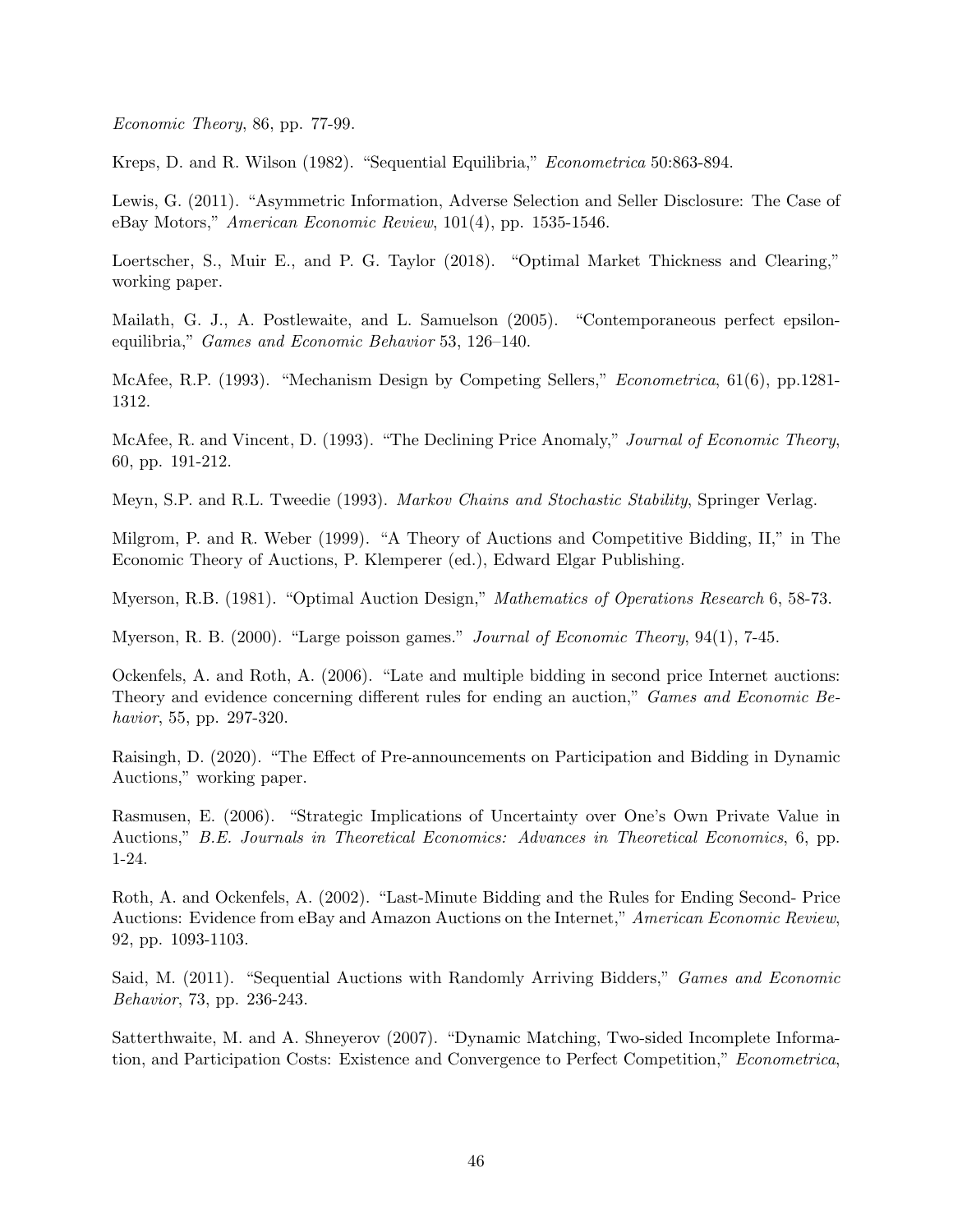75, pp. 155-200.

Satterthwaite, M. and A. Shneyerov (2008). "Convergence to Perfect Competition of a Dynamic Matching and Bargaining Model with Two-sided Incomplete Information and Exogenous Exit," Games and Economic Behavior, 63, pp. 435-467.

Selten, R. (1975). "A Reexamination of the Perfectness Concept for Equilibrium Points in Extensive Games," International Journal of Game Theory 4 (1): 25–55.

Song, U. (2004). "Nonparametric Estimation of an eBay Auction Model with an Unknown Number of Bidders," working paper, University of British Columbia.

<span id="page-46-1"></span>Wang, J. (2006). "Is Last Minute Bidding Bad," working paper.

Weintraub, G. Y., C. L. Benkard, and B. Van Roy (2008). "Markov perfect industry dynamics with many firms," Econometrica 76, no. 6: 1375-1411.

<span id="page-46-0"></span>Zeithammer, R. (2006). "Forward-looking bidding in online auctions," Journal of Marketing Research, 43, pp. 462-476.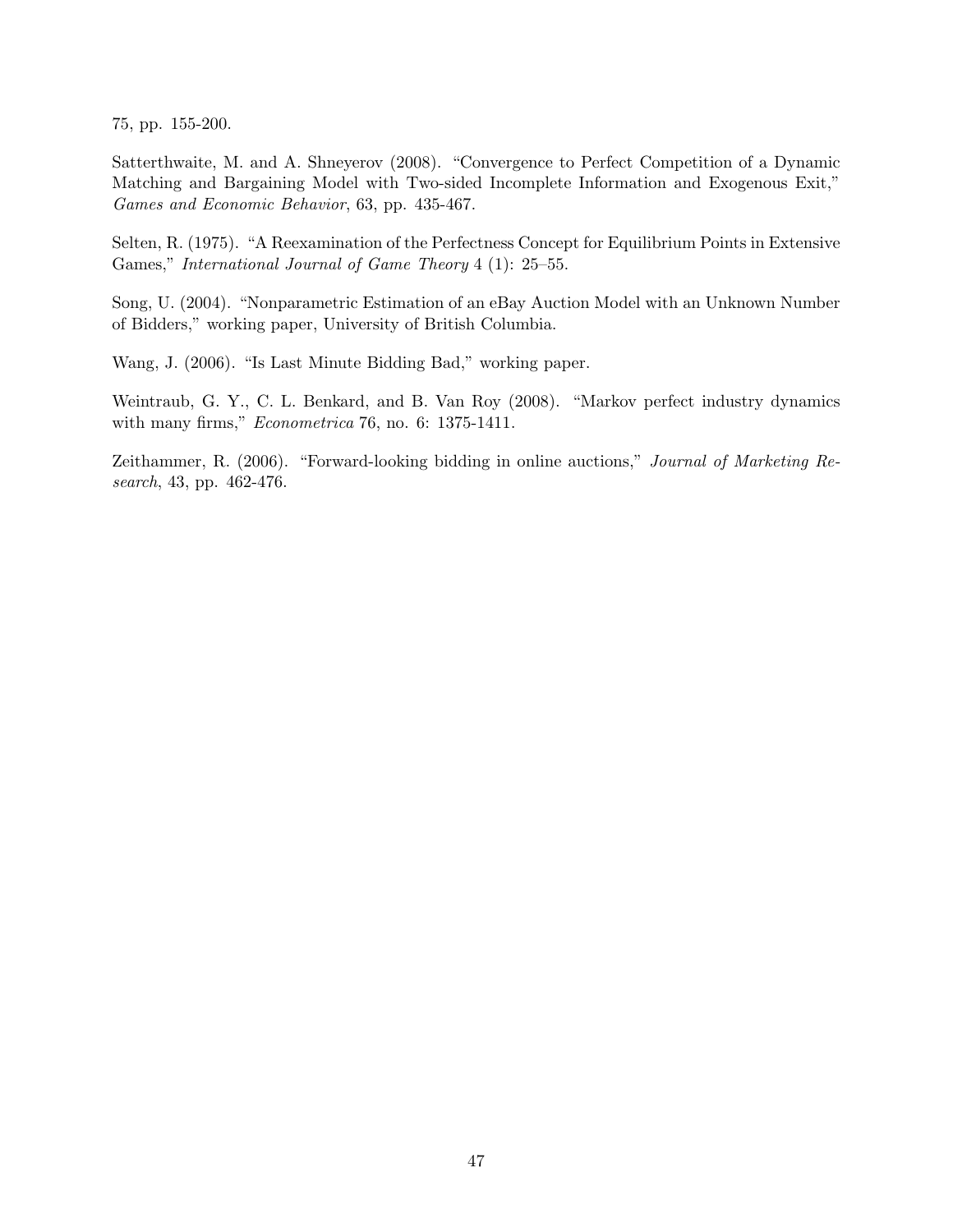# A State transitions

The transitions for an auction j that does not close at the end of the current period (i.e.,  $d_i(t) > 1$ ) are as follows.

- If auction j receives no bids in period t, then  $w_j(t + 1) = w_j(t), r_j(t + 1) = r_j(t)$ , and  $a_i(t + 1) = a_j(t)$ .
- If auction j receives exactly one bid  $b_i$  from a buyer i with value x in period t, then there are two possible transitions:
	- If  $b_j > w_j(t)$ , then  $w_j(t + 1) = b_j, r_j(t + 1) = w_j(t)$ , and  $a_j(t + 1) = x$ ; the displaced bidder with value  $a_i(t)$  enters the losers' pool with probability  $1-\alpha$  and otherwise exits.
	- If  $b_j \leq w_j(t)$ , then  $w_j(t+1) = w_j(t), r_j(t+1) = b_j$ , and  $a_j(t+1) = a_j(t)$ ; buyer i with value x enters the losers' pool with probability  $1 - \alpha$  and otherwise exits.
- If auction j receives bids from multiple buyers in period  $t$ , then there are three possible transitions. Let  $b_i$  be the maximum of the bids, submitted by bidder i with value x, and let  $b'_j$  denote the second-highest.
	- If  $b'_j > w_j(t)$ , then  $w_j(t+1) = b_j, r_j(t+1) = b'_j$ , and  $a_j(t+1) = x$ ; the displaced bidder with value  $a_i(t)$  enters the losers' pool with probability  $1 - \alpha$  and otherwise exits, as do the buyers other than  $i$ .
	- $− \text{ If } b_j > w_j(t) \ge b'_j, \text{ then } w_j(t)1) = b_j, r_j(t+1) = w_j(t), \text{ and } a_j(t+1) = x; \text{ the displaced}$ bidder with value  $a_j(t)$  enters the losers' pool with probability  $1-\alpha$  and otherwise exits, as do the buyers other than i.
	- If  $b_i \leq w_i(t)$ , then  $w_i(t+1) = w_i(t), r_i(t+1) = b_i$ , and  $a_i(t+1) = a_i(t)$ ; each of the arriving buyers enters the losers' pool with probability  $1 - \alpha$  and otherwise exits.

The transitions for an auction j that closes at the end of the period (i.e.,  $d_i(t) = 1$ ) are as follows.

- If auction j receives no bids in period t, then the high bidder with value  $a_i(t)$  exits.
- If auction j receives at least one bid, then there are two possible transitions. As above, let  $b_j$ be maximum of the bids, submitted by bidder  $i$  with value  $x$ , and, if there are multiple bids, let  $b'_j$  denote the second-highest.
	- If  $b'_j > w_j(t)$ , then bidder i with value x exits; the displaced bidder with value  $a_j(t)$ enters the losers' pool with probability  $1 - \alpha$  and otherwise exits, as do the buyers other than i.
	- If  $b_i \leq w_i(t)$ , then the high bidder with value  $a_i(t)$  exits; all other bidders enter the losers' pool with probability  $1 - \alpha$  and otherwise exit.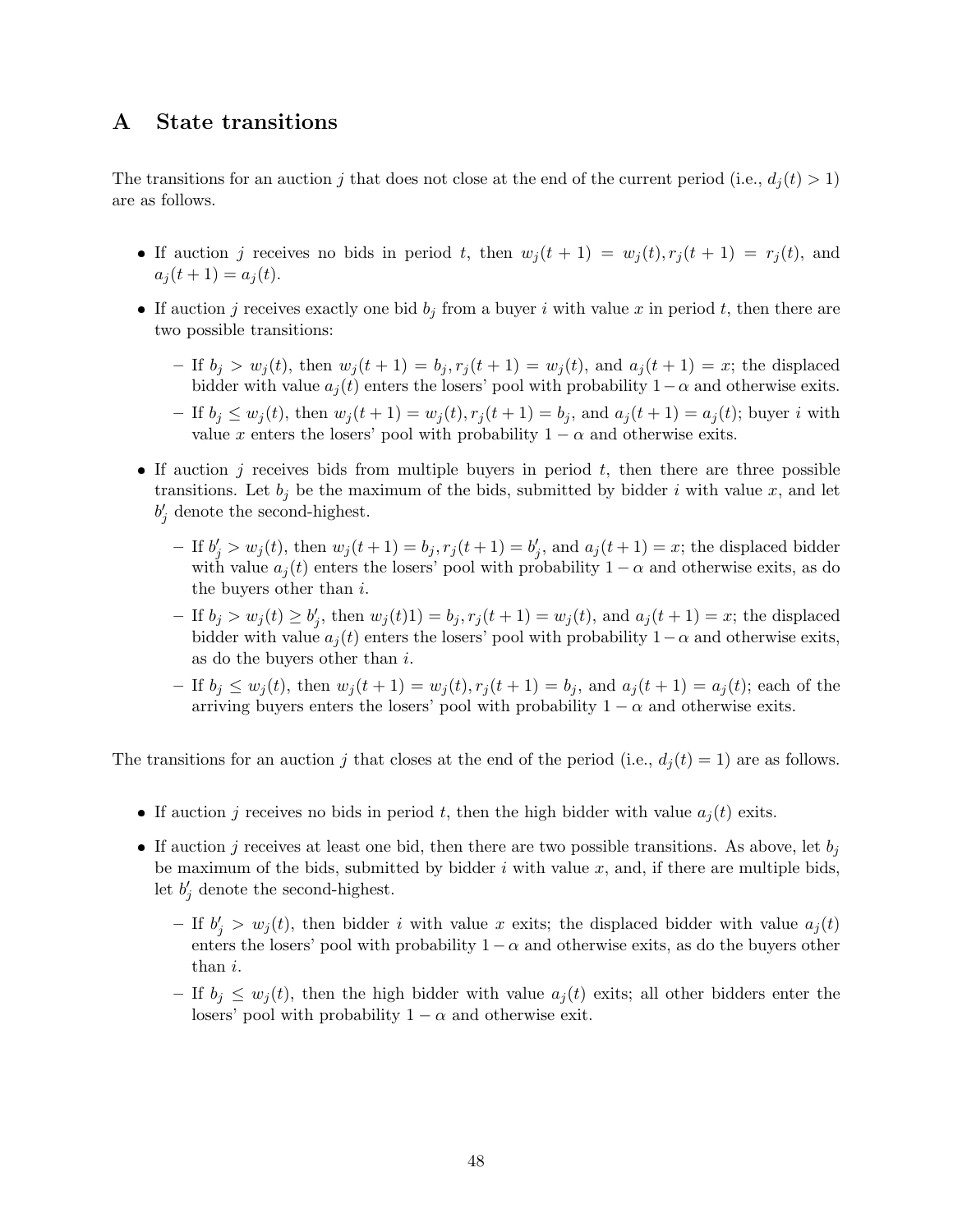## B Proof of Proposition [1](#page-11-0)

Our proof relies on standard results about Markov chains on a countable state space. (See, for example, Meyn and Tweedie (1993).) First, we show that  $\Phi(\sigma, d)$  has a unique absorbing communicating class; call it  $\Omega^C(\sigma, d)$ . Second, we show that the Markov chain confined to that class,  $\Phi^C(\sigma, d)$ , is ergodic. The proposition follows.

The following lemma immediately implies that  $\Phi(\sigma, d)$  has a unique absorbing communicating class.

**Lemma 1** State  $(0, \emptyset, 0, 0, d)$  is recurrent under  $\Phi(\sigma, d)$ .

**Proof.** We will show that starting from any state, the process reaches the empty state  $(0, \emptyset, 0, 0, d)$ , where there are no active buyers and no bids in any open auction, with probability 1. Consider the total number of buyers in the losers' pool,  $n(t)$ . The probability that such a buyer reenters over the next T periods (the length of an auction) is  $1-(1-\gamma\Delta)^T$ . The expected number of buyers who leave the losers' pool over  $T$  periods, then, is at least

<span id="page-48-0"></span>
$$
\alpha\left(n\left[1-\left(1-\gamma\triangle\right)^T\right]-J-1\right):
$$

the returning losers, minus the  $J + 1$  spots available as high bidders in open auctions (J auctions are open at a time, and at most one new auction can open up over  $T$  periods), times the probability of exit  $\alpha$ .

The expected number of buyers entering the losers' pool over T periods is at most  $(\lambda + J) (1 - \alpha)$ : the expected number of new bidders arriving, plus the  $J$  high bidders at period  $t$ , times the probability  $1 - \alpha$  that a losing bidder enters the losers' pool rather than exiting. Thus, whenever

$$
n(t) > \frac{(\lambda) (1 - \alpha) + J}{\alpha \left[ 1 - (1 - \gamma \Delta)^T \right]},
$$

 $n$  is falling on average over the next  $T$  periods. Pick an

$$
n^* > \frac{(\lambda) (1 - \alpha) + J}{\alpha \left[ 1 - (1 - \gamma \Delta)^T \right]},
$$

and it follows from the law of large numbers that any  $n > n^*$  will reach a state less than or equal to  $n^*$  with probability 1.

Starting from any state  $\omega_0 \in \Omega(d)$  such that  $n \leq n^*$ , the probability of reaching  $(0, \emptyset, 0, 0, d)$  is bounded below by  $L(n^*)$ , defined as follows: the probability  $(\gamma \Delta \alpha)^{n^*}$  that  $n^*$  losers enter in the current period and exit if they do not win an auction, times the probability  $(e^{-\lambda \Delta})^{JT} = e^{-\lambda J}$  that no new bidders enter over the next  $JT$  periods until all the current auctions close and the state hits d again.

Thus, the process reaches  $(0, \emptyset, 0, 0, d)$  with probability 1: the set of states satisfying  $n \leq n^*$  is reached infinitely often, and the probability of reaching  $(0, \emptyset, 0, 0, d)$  from any state in that set is bounded below by  $L(n^*) > 0$ .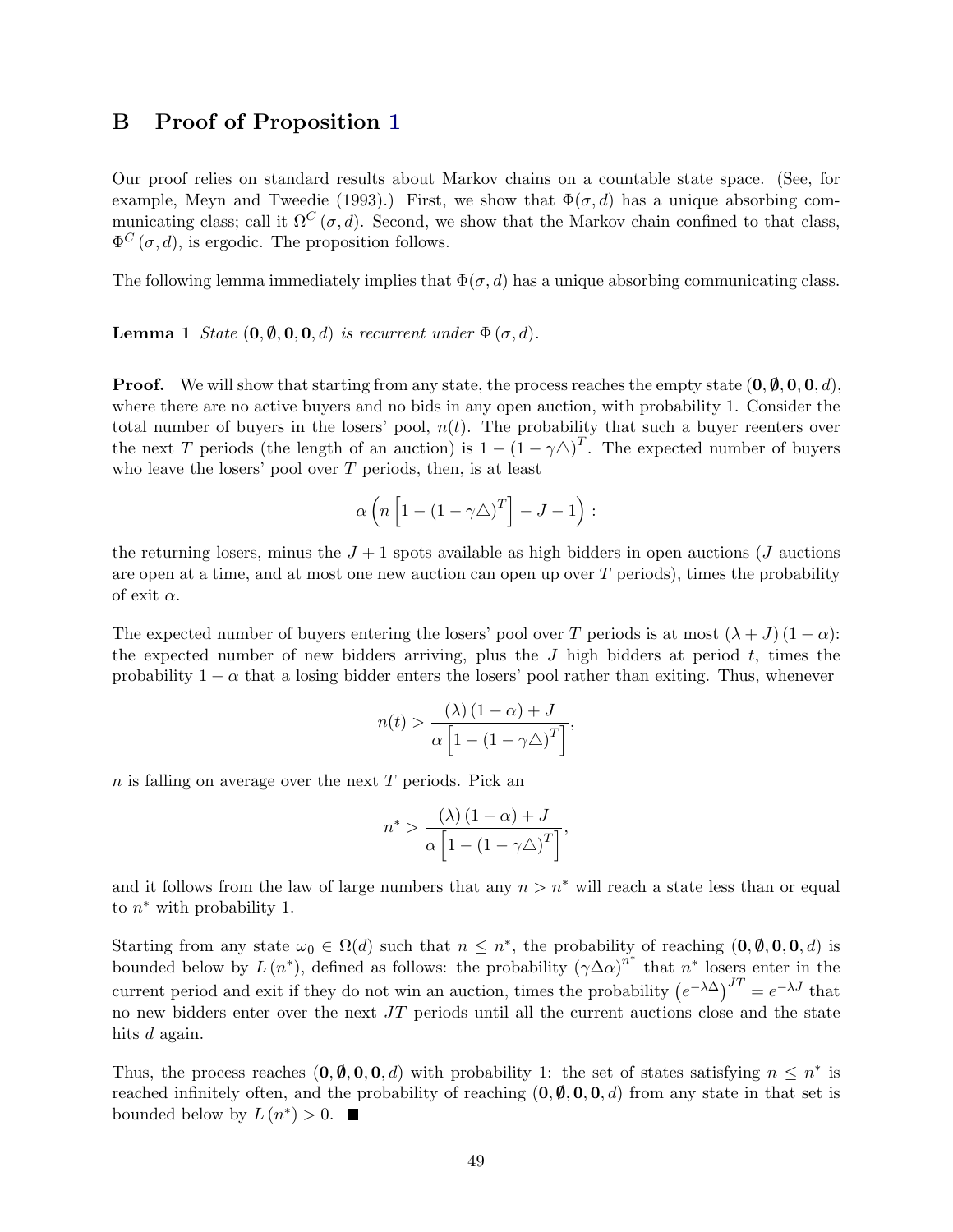Lemma [1](#page-48-0) implies that the unique absorbing communicating class of  $\Phi(\sigma, d)$ ,  $\Omega^C(\sigma, d)$ , is the set of states that communicate with  $(0, \emptyset, 0, 0, d)$ .

Define the Markov process  $\Phi^C(\sigma, d)$  with state space  $\Omega^C(\sigma, d)$  as having the same transition probabilities as  $\Phi(\sigma, d)$ , restricted to  $\Omega^C(\sigma, d)$ . As constructed,  $\Phi^C(\sigma, d)$  is irreducible and recurrent. It therefore has a unique invariant distribution  $\pi(\sigma, d)$ . And because the empty state  $(0, \emptyset, 0, 0, d)$ follows itself under  $P^T(\sigma)$  with probability at least  $(e^{-\lambda \Delta})^T = e^{-\lambda}$  (the probability that no new buyers enter over the next T periods until the state hits d again),  $\Phi^C(\sigma, d)$  is aperiodic.

Because  $\Phi^C(\sigma, d)$  is aperiodic with a unique invariant distribution, it is ergodic. Lemma [1](#page-48-0) then immediately implies that  $\Phi(\sigma, d)$  is ergodic as well, with the same invariant distribution.

# C Proof of Proposition [2](#page-14-0)

The proof mirrors Kreps and Wilson's (1982) existence result for sequential equilibrium, which in turn relies on Selten's (1975) result for extensive form trembling hand perfect equilibrium. The idea is that the limit of Nash equilibria of a sequence of perturbed games where each action must be played with positive probability is an equilibrium in our setting.

For any small  $\epsilon > 0$ , define the  $\epsilon$ -perturbed game  $\Gamma^{\epsilon}$  as our model with the restriction that each type of buyer must choose each possible action with probability at least  $\epsilon$  at every observable state. It is straightforward to show that a Nash equilibrium of  $\Gamma^{\epsilon}$  exists using Kakutani's fixed point theorem: a pure strategy is a function from the finite set  $\mathcal{X} \times \overline{\Omega}$  to the finite set  $\{1, \ldots, J\} \times \mathcal{B}$ , so the set of mixed strategies satisfying the  $\epsilon$  restriction is a compact, convex subset of a finite dimensional simplex. Expression [2](#page-13-0) is continuous in the strategies of other players  $\sigma$  and conditional beliefs p, so the best response correspondence is upper hemicontinuous in  $\sigma$  and p. Given a full-support strategy  $\sigma$ , every observable state  $\tilde{\omega}$  is on the long-run path, so all conditional beliefs  $\pi(\sigma, \tilde{\omega})$  are pinned down by Bayes' rule. Those conditional beliefs are continuous in  $\sigma$ , because for each d the stationary distribution  $\pi(\sigma, d)$  is continuous in  $\sigma$ . Thus, the mapping from  $\sigma$  to best responses is upper hemicontinuous, and Kakutani's fixed point theorem applies.

Then take a sequence  $\{\epsilon_n\}$  of  $\epsilon_n > 0$  converging to 0, and a sequence  $\{\sigma_n^*\}$  of Nash equilibria of  $\Gamma^{\epsilon_n}$ . The set of strategy profiles is compact, so without loss of generality assume that  $\{\sigma_n^*\}$  converges to a limit  $\sigma^*$ . As noted above, conditional beliefs are continuous in  $\sigma$ , so the sequence of conditional beliefs  $\{\pi(\sigma_n^*, \tilde{\omega})\}$  also has a limit; call it  $p^*$ . We want to show that  $(\sigma^*, p^*)$  is an equilibrium. First, the upper hemicontinuity of the best response correspondence ensures that  $\sigma^*$  is a best response to  $(\sigma^*, p^*)$ . Similarly, to establish that  $p^*$  is consistent with  $\sigma^*$ , it is enough to show that the set of conditional belief systems consistent with a strategy profile  $\sigma$  is upper hemicontinuous in  $\sigma$ .

That argument is straightforward: for any strategy profile  $\sigma$  and conditional belief system p, take a sequence  $\{\sigma_n, p_n\}$  such that (i)  $\sigma_n \to \sigma$ , (ii)  $p_n \to p$ , and (iii) for each n,  $p_n$  is consistent with  $\sigma_n$ . We want to show that p is consistent with  $\sigma$ . By definition, for each n there exists a sequence of full-support strategies  $\{\sigma_{n,k}\}_k$  such that as  $k \to \infty$ ,  $\sigma_{n,k} \to \sigma_n$  and  $\pi(\sigma_{n,k}, \tilde{\omega}) \to p_n(\tilde{\omega})$  for every observable state  $\tilde{\omega} \in \tilde{\Omega}$ . Define the sequence  $\{\sigma'_k, p'_k\}$  by  $\sigma'_k = \sigma_{k,k}$  and  $p'_k = p_{k,k}$ . By construction,  $\sigma'_k \to \sigma$  and  $\pi(\sigma'_k, \tilde{\omega}) \to p(\tilde{\omega})$  for every observable state  $\tilde{\omega} \in \tilde{\Omega}$ , so we conclude that p is consistent with  $\sigma$ .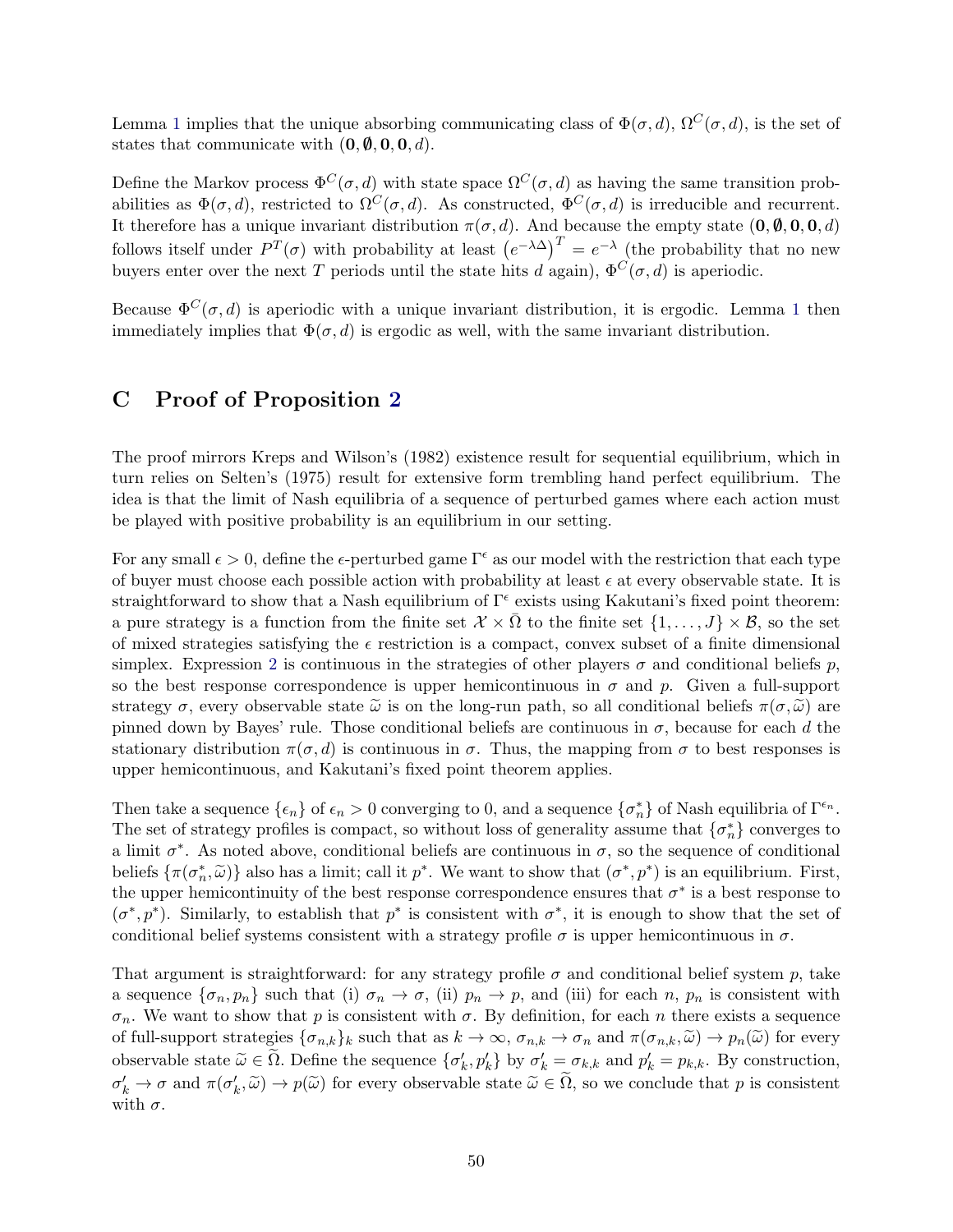Thus,  $(\sigma^*, p^*)$  is an equilibrium.

## D Proof of Proposition [3](#page-15-0)

For now, suppose that  $b(x)$  is a feasible bid; that is, that  $b(x) \in \mathcal{B}$ . Because the bid that a buyer submits in an auction may influence the actions of future bidders who arrive before the auction closes, the argument that  $b(x)$  is weakly dominant is slightly more complicated than in the case of a static second price auction. The key observation is that a buyer's bid  $b$  can affect future bidders' behavior only through the observable state. Because only the second highest current bid  $r$  is visible, b is observed only when the highest competitor's bid exceeds b.

Suppose that the buyer submits a bid in period  $t$  in an auction that will close after  $d$  more periods. For  $s \in \{t, \ldots, t + d\}$ , let  $X_s$  denote the highest competitor's bid in the auction up through period s. Let  $\{x_t, \ldots, x_{t+d}\}$  denote the realized increasing sequence of highest competing bids if the buyer submits a bid of  $b(x)$ . If the buyer submits a bid of  $b(x)$  and  $x_{t+d} > b(x)$ , then the buyer loses the auction and gets expected continuation payoff  $(1 - \alpha)V(x; \sigma, p)$ . If  $x_{t+d} < b(x)$ , then the buyer wins the auction, pays  $x_{t+d}$ , and gets payoff  $x - x_{t+d} > x - b(x) = (1 - \alpha)V(x; \sigma, p)$ . And if  $x_{t+d} = b(x)$ , then depending on timing and tie-breaking, the buyer either loses the auction and gets continuation payoff  $(1-\alpha)V(x;\sigma,p)$ , or wins the auction, pays  $x_{s+d}$ , and gets the same payoff:  $x - x_{t+d} = x - b(x) = (1 - \alpha)V(x; \sigma, p).$ 

Next consider a bid  $b > b(x)$ . There are three cases. If  $x_{t+d} < b(x)$ , then the outcome is the same as with a bid of  $b(x)$ : the buyer wins the auction, pays  $x_{t+d}$ , and gets payoff  $x - x_{t+d}$ . If  $x_{t+d} = b(x)$ , then again both bids give the same payoff: with a bid of b, the buyer wins and gets payoff  $x - b(x) = (1 - \alpha)V(x; \sigma, p)$ . A bid of  $b(x)$  may win or lose, but the payoff is  $x - b(x) =$  $(1 - \alpha)V(x; \sigma, p)$  either way. Otherwise (if  $x_{t+d} > b(x)$ ), let

$$
\underline{s} \equiv \min\left\{s \in \{t, \ldots, t + d\} \, | x_s > b(x) \right\},\
$$

and let  $\left\{x_t, \ldots, x_{\underline{s}}, x_{\underline{s}+1}', \ldots, x_{t}'\right\}$  $\begin{pmatrix} \cdot \\ t+d \end{pmatrix}$  denote the realized increasing sequence of highest competing bids if the buyer submits a bid of b. (Note that the sequence is the same as under  $b(x)$  up until the first period that a competing bid strictly exceeds  $b(x)$ ; up until then the observable second highest bid is the same.) In this case, a bid of  $b(x)$  loses, and the buyer gets continuation payoff  $(1 - \alpha)V(x; \sigma, p)$ . A bid of b gives a weakly lower payoff: if  $x'_{t+d} > b$ , the buyer loses and gets  $(1 - \alpha)V(x; \sigma, p)$ . If  $x'_{t+d} \in (b(x), b)$ , then the buyer wins and gets payoff  $x - x'_{t+d} < x - b(x)$  $(1-\alpha)V(x;\sigma,p)$ . Finally, if  $x'_{t+d} = b$ , then the buyer may either lose and get payoff  $(1-\alpha)V(x;\sigma,p)$ or win and get payoff  $x - x'_{t+d} = x - b < (1 - \alpha)V(x; \sigma, p)$ . Thus, bidding  $b(x)$  always gives a weakly higher payoff than bidding  $b > b(x)$  and sometimes a strictly higher payoff.

Finally, consider a bid  $b < b(x)$ . If  $x_{t+d} < b$ , then the outcome is the same as with a bid of  $b(x)$ : the buyer wins the auction, pays  $x_{t+d}$ , and gets payoff  $x - x_{t+d}$ . Otherwise, bidding  $b(x)$  gives a weakly higher payoff than bidding b. If  $x_{t+d} = b$ , then by submitting  $b(x)$  the buyer wins, pays b, and gets payoff  $x - b > x - b(x) = (1 - \alpha)V(x; \sigma, p)$ . With a bid of b, the buyer may win and get payoff  $x - b$ , but also may lose and get only the continuation payoff  $(1 - \alpha)V(x; \sigma, p)$ . Finally, if  $x_{t+d} > b$ , then a bid of b loses, and the buyer gets continuation payoff  $(1 - \alpha)V(x;\sigma,p)$ . A bid of  $b(x)$  gives a weakly higher payoff: if  $x_{t+d} \in (b, b(x))$ , then the buyer wins and gets payoff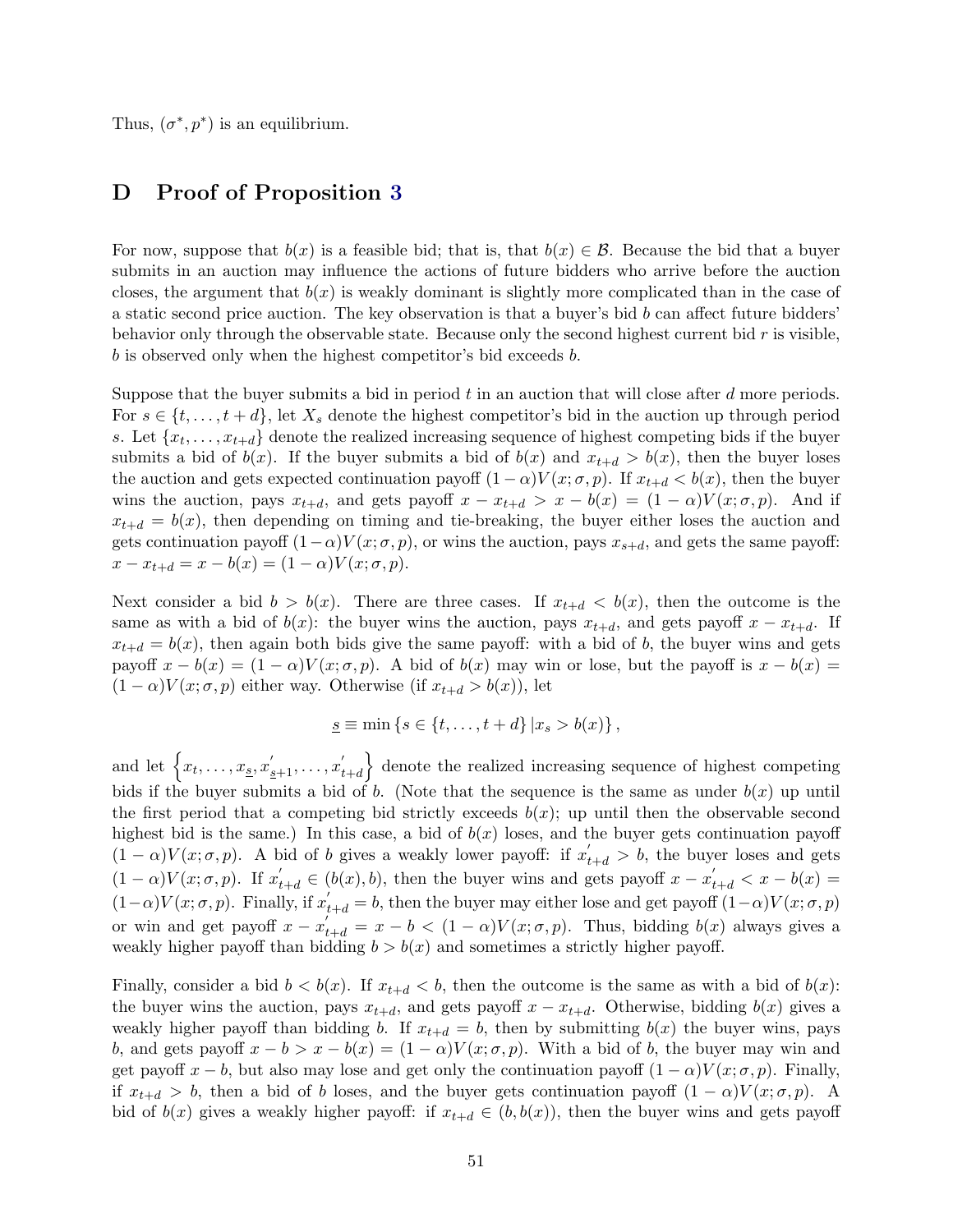$x - x_{t+d} > x - b(x) = (1 - \alpha)V(x; \sigma, p)$ . If  $x_{t+d} \geq b(x)$ , then win or lose a bid of  $b(x)$  gives the buyer a payoff of  $(1 - \alpha)V(x; \sigma, p)$ . Thus, bidding  $b(x)$  always gives a weakly higher payoff than bidding  $b < b(x)$  and sometimes a strictly higher payoff.

The arguments above generalize to show that for any bids  $b'', b' \in \mathcal{B}$  such that either  $b'' > b' \geq b(x)$ or  $b(x) \ge b' > b''$ , bidding b' weakly dominates bidding b''. Thus, if bidding exactly  $b(x)$  is not feasible – that is, if  $b(x) \notin \mathcal{B}$  – then any bids other the closest feasible bids just below and above  $b(x)$  are weakly dominated.

### E Proof of Theorem [1](#page-17-0)

We first construct the strategy profile and then show that it is an  $\epsilon$ -equilibrium. By construction, the strategies satisfy condition (i) of the theorem (each type uses a constant bid). The last step is to show condition (ii), that the bids are increasing in the bidder's type.

# E.1 Constructing the strategy  $\sigma_{M,J}^*$

For any integer  $M \geq 1$ , define an M-horizon strategy profile as one that specifies that each type of bidder at each state 1) chooses to submit a bid in one of the  $M$  next-to-close auctions, and 2) bases his choice of auction and bid only on the observable state of those M auctions. That is, an M-horizon bidding strategy profile is a mapping from  $\mathcal{X} \times \mathcal{B}^M \times \{1, \ldots, T\}$  to  $\mathcal{B} \times \{1, \ldots, M\}$ .

Pick an  $M$ , and let  $J$  be greater than  $M$ . We will construct an  $M$ -horizon constant bidding strategy profile  $\sigma_{M,J}^*$  by looking for a fixed point: a payoff function together with a strategy profile for other types and beliefs about bids will determine the strategy for each type, which will in turn determine steady-state payoffs and beliefs.

First, define an arbitrary function  $v_0 : \mathcal{X} \to (0, \bar{x}]$ , representing the payoff for each type. Given  $v_0$ , define the net value  $x^{net}(x, v_0) \equiv x - (1 - \alpha) v_0(x)$  for each type; the bid that a buyer of type x will submit,  $b(x, v_0)$ , is the closest feasible bid to  $x^{net}(x, v_0)$ . Next, define an arbitrary conditional belief system  $p_0$  with the property that beliefs about the vector of highest bids w in the  $M$  next-to-close auctions depend only on the vector of highest losing bids  $r$  in those auctions. (When players use M-horizon strategies, later auctions will not have any bids yet.) Finally, define a one-period-ahead belief function  $r_0 : \mathcal{B}^M \times \{1, ..., T\} \to \Delta \mathcal{B}^M$  that specifies beliefs about what next period's vector of M highest losing bids will be as a function of this period's vector.

Given  $v_0$ ,  $p_0$ , and  $r_0$ , we construct the corresponding consistent M-horizon strategy profile  $\sigma_{M,J} (v_0, p_0, r_0)$ recursively as follows. Bidders arrive and see 1) the number of periods remaining in the next to close auction d, and 2) the vector r of highest losing bids for each of the next M auctions. We start with behavior in the next-to-close auction  $(j = 1)$ , first when it has one period remaining  $(d = 1)$  and then for higher values of d. For each d we specify behavior as the equilibrium of a particular simultaneous-move game. Then we do the same for the next auction  $(j = 2)$ , and so on up to  $j = M$ .

• Step  $j = 1, d = 1$ : Start with auction 1, the next to close, with one period remaining.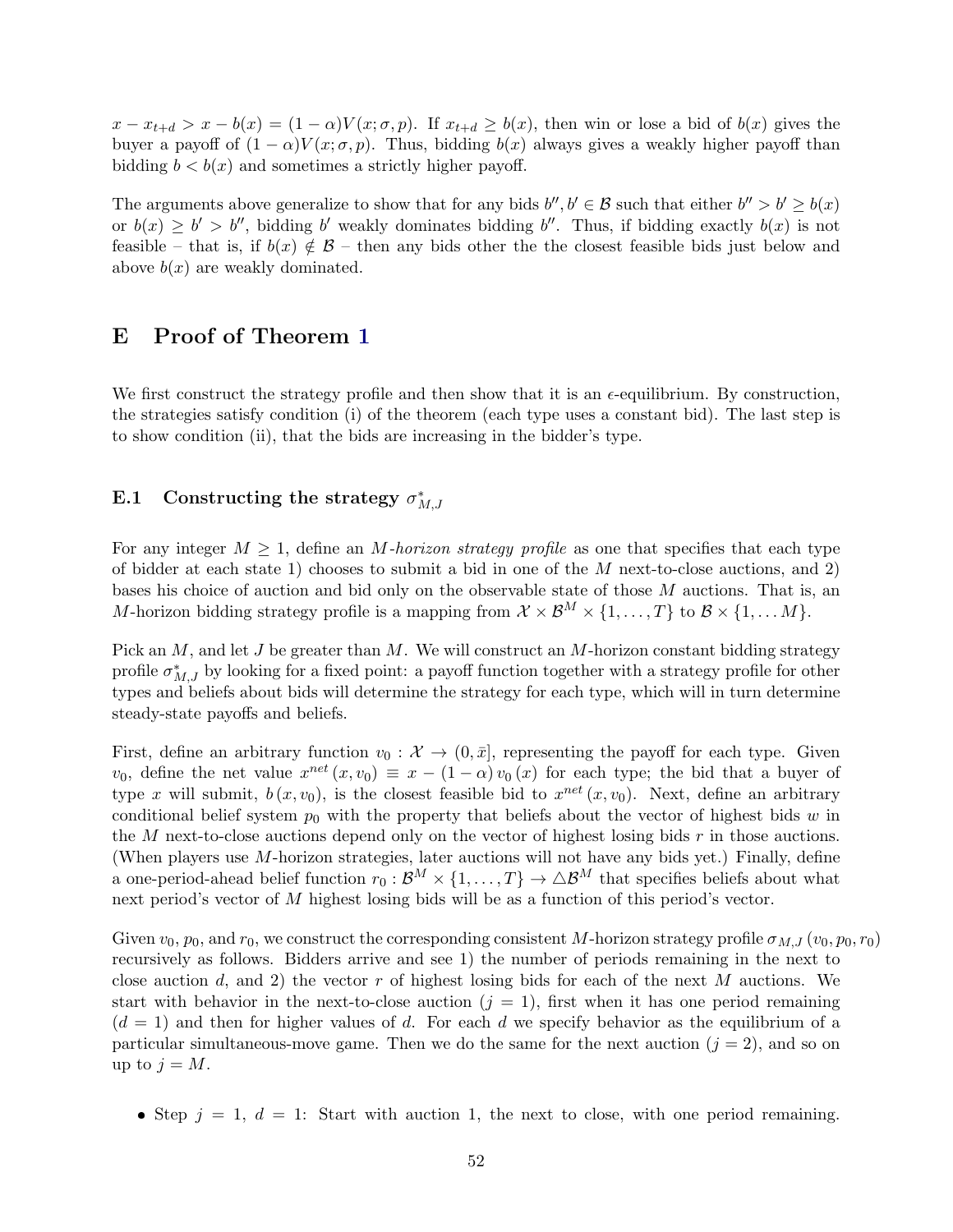Arriving buyers have beliefs given by  $p_0 (r, d = 1)$  about the highest standing bid in that auction,  $w_1$ . Define a hypothetical static game where the (random) set of players equals the buyers who arrive in that period, and a player of type x can either 1) submit a bid of  $b(x, v_0)$ in auction 1, or 2) not bid. The payoffs of the hypothetical game to a type-x player are as follows: the payoff to not bidding is  $v_0(x)$ . If he submits a bid, and  $b(x, v_0)$  is higher than any competing bid (from among the bids by other players arriving that period, plus the realized standing high bid  $w_1$  drawn from  $p_0 (r, d = 1)$ , then he gets the usual auction payoff: x minus the highest competing bid. If he submits a bid that is not the highest, then he gets a payoff of  $(1 - \alpha) v_0(x)$ . Ties are broken as in the Model section. A Nash equilibrium of that hypothetical game exists – use it to define for each type of buyer the probability of bidding in auction 1 when  $d = 1$  under  $\sigma_{M,J}(v_0, p_0, r_0)$ . (If the equilibrium is not unique, select one arbitrarily.)

- Step  $j = 1, d = 2$ : Next we define the probability of bidding in the next-to-close auction for a buyer who arrives when that auction has two periods remaining. Arriving buyers have beliefs given by  $p_0 (r, d = 2)$  about the highest standing bid in auction 1,  $w_1$ . Define another hypothetical static game where, again, the set of players are the buyers who arrive this period, and a type-x player can either 1) submit a bid of  $b(x, v_0)$  in auction 1, or 2) not bid and get a sure payoff of  $v_0(x)$  instead. The difference from the previous step is the function mapping bids to payoffs: because auction 1 will still be open in the next period, the behavior of bidders arriving then will affect payoffs. In defining the expected payoffs of this step's hypothetical static game, we treat the behavior of next period's arriving buyers as exogenous. Specifically, next period's buyers will submit bids in this auction according to the strategies determined in Step  $j = 1, d = 1$ , so the players in this period need to have beliefs about what the vector of highest losing bids,  $r'$ , will be next period. The new second highest bid in auction 1 will be determined by the actions of the current bidders, together with the standing high bid  $w_1$ . Beliefs about the new second highest bids in the other auctions are given by the one-periodahead belief function  $r_0 (r, d = 2)$ . After next period's bids are submitted, auction 1 closes, and this period's bidders get the corresponding realized payoffs: the winning bidder gets a payoff equal to his type x minus the highest competing bid, and a losing bidder of type  $x$ gets payoff  $(1 - \alpha) v_0(x)$ . An equilibrium of this hypothetical game exists – use it to define the probabilities of bidding in auction 1 when  $d = 2$  under  $\sigma_{M,J}(v_0, p_0, r_0)$ .
- Steps  $j = 1, d = 3$  through  $d = T$ : We iterate the process above in order to specify the probability of bidding in the next-to-close auction for a buyer who arrives when that auction has three or more periods remaining. Arriving bidders have beliefs given by  $p_0 (r, d)$  about the highest standing bid in auction 1,  $w_1$ . Define a hypothetical static game where, again, the set of players are the buyers who arrive this period, and a type-x player can either 1) submit a bid of  $b(x, v_0)$  in auction 1, or 2) not bid and get a sure payoff of  $v_0(x)$  instead. Buyers arriving in the remaining periods before auction 1 closes will submit bids in this auction according to the strategies determined in the previous steps. Next period's second highest bid in auction 1 will be determined by the actions of the current bidders, together with the standing high bid  $w_1$ . Beliefs about next period's second highest bids in the other auctions are given by the one-period-ahead belief function  $r_0 (r, d)$ . The actions of next period's buyers will then determine the new second highest bid in auction 1 in the period after that, and beliefs about that period's new second highest bids in the other auctions are given by applying the one-period-ahead belief function  $r_0 (r', d-1)$  to next period's vector of highest losing bids,  $r'$ . Continue that process to predict future bids in auction 1 until the auction closes, and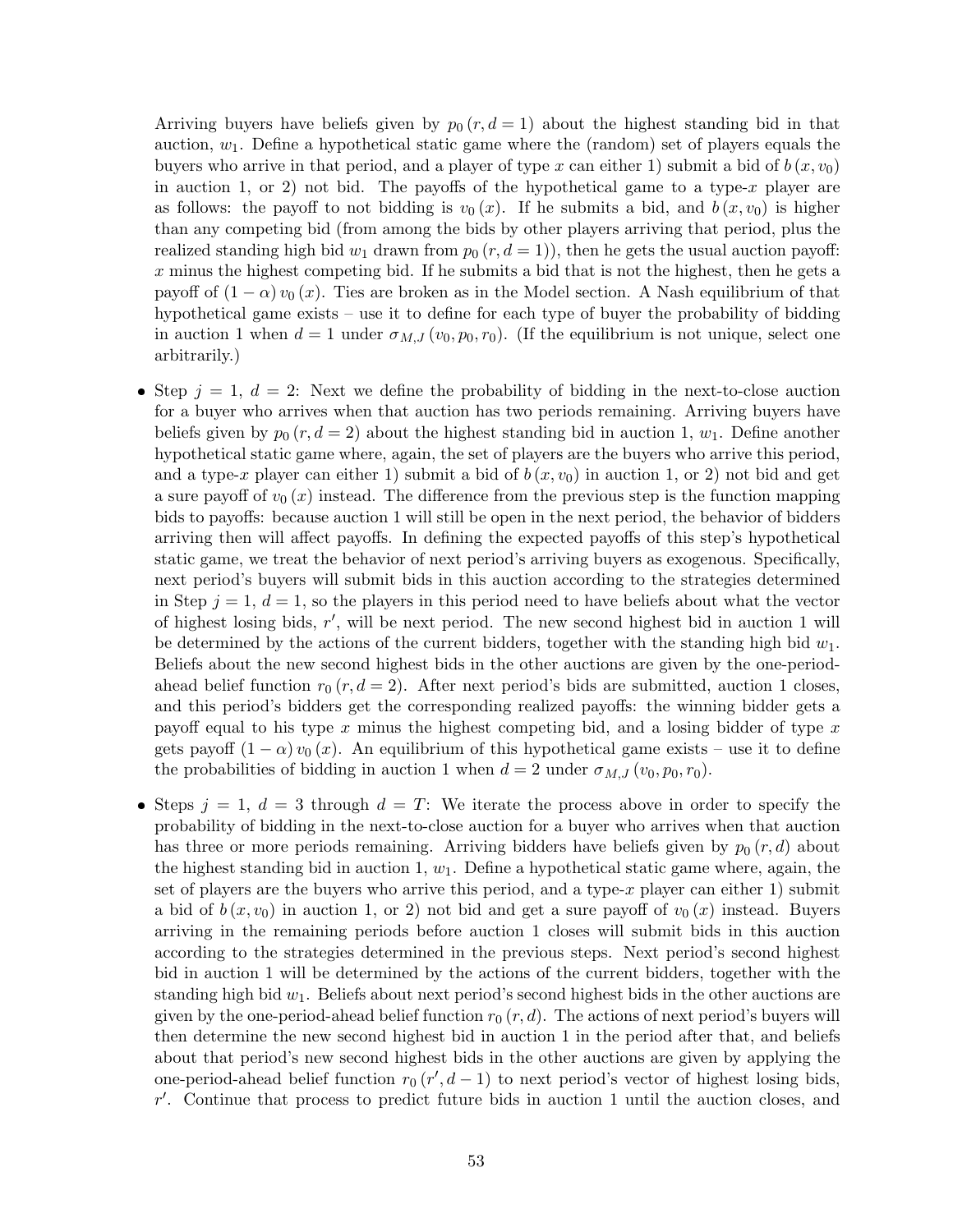this period's bidders get the corresponding realized payoffs: the winning bidder gets a payoff equal to his type  $x$  minus the highest competing bid, and a losing bidder of type  $x$  gets payoff  $(1 - \alpha) v_0(x)$ . An equilibrium of this hypothetical game exists – use it to define the probabilities of bidding in auction 1 for each d between 3 and T under  $\sigma_{M,J}(v_0, p_0, r_0)$ .

Under the strategies described above, some buyers choose not to submit a bid in auction 1. For those buyers, we next specify in a similar way their decision whether or not to participate in auction 2, the second in line to close.

- Step  $j = 2, d = 1$ : Start with the case where auction 1 has one period remaining. Arriving bidders have beliefs given by  $p_0 (r, d = 1)$  about the highest standing bid in that auction,  $w_2$ . Think of the hypothetical static game where the set of players are those who 1) arrive this period and 2) in the equilibrium of Step  $j = 1$ ,  $d = 1$  chose not to bid. (This set of players is doubly random. The initial arrival of buyers is exogenously random, and then the strategies of whether or not to bid in auction 1 are potentially mixed.) In this hypothetical game too, each type-x player can either submit a bid of  $b(x, v_0)$  in auction 2, or not bid and get a payoff of  $v_0(x)$ . In the next period, this auction will become the next-to-close with  $d=T$ , so we can determine the expected payoffs of the hypothetical game as we did for Steps  $j = 1$ ,  $d = 3$  through  $d = T$ . An equilibrium of this hypothetical game exists – use it to define the probabilities of bidding in auction 2 when  $d = 1$  under  $\sigma_{M,J}(v_0, p_0, r_0)$ .
- Steps  $j = 2$ ,  $d = 2$  through  $d = T$ : Next we define the probability of bidding in auction 2 for a buyer who arrives when auction 1 has two periods remaining. Arriving bidders have beliefs given by  $p_0 (r, d = 2)$  about the highest standing bid in that auction,  $w_2$ . Define a hypothetical static game where, again, the set of players are those who 1) arrive this period and 2) in the equilibrium of Step  $j = 1, d = 2$  chose not to bid. Again, each type-x player can either submit a bid of  $b(x, v_0)$  in auction 2, or not bid and get a payoff of  $v_0(x)$ . Buyers arriving in the remaining periods before this auction closes will submit bids in this auction according to the strategies determined in the previous steps. Next period's new second highest bids in auctions 1 and 2 will be determined by the actions of the current bidders, together with the standing high bids  $w_1$  and  $w_2$ . Beliefs about next period's second highest bids in the other auctions are given by the one-period-ahead belief function  $r_0 (r, d = 2)$ . The actions of next period's buyers will then determine the new second highest bids in auction 1 (until it closes) and auction 2 in the period after that, and beliefs about that period's new second highest bids in the other auctions are given by applying the one-period-ahead belief function  $r_0(r', d-1)$ to next period's vector of highest losing bids,  $r'$ . Continue that process to predict future bids in auction 2 until the auction closes, and this period's bidders get the corresponding realized payoffs. An equilibrium of this hypothetical game exists – use it to define the probabilities of bidding in auction 2 for each d between 2 and T under  $\sigma_{M,J}(v_0, p_0, r_0)$ .

Finally, we repeat that process to construct the probabilities of bidding in each auction 3 through M – 1 for each d between 1 and T under  $\sigma_{M,J}(v_0, p_0, r_0)$ . For each d, let  $\sigma_{M,J}(v_0, p_0, r_0)$  specify that any buyer who does not submit a bid in one of the first  $M-1$  bids in auction M.

Those  $T \times (M-1)$  steps tell us how to construct  $\sigma_{M,J}(v_0, p_0, r_0)$  given values  $v_0$ , conditional beliefs  $p_0$ , and one-period-ahead belief function  $r_0$ . We then look for a fixed point. Given a strategy  $\sigma_{M,J}$ , on-path steady-state conditional beliefs are pinned down by Bayes' rule, and off-path beliefs can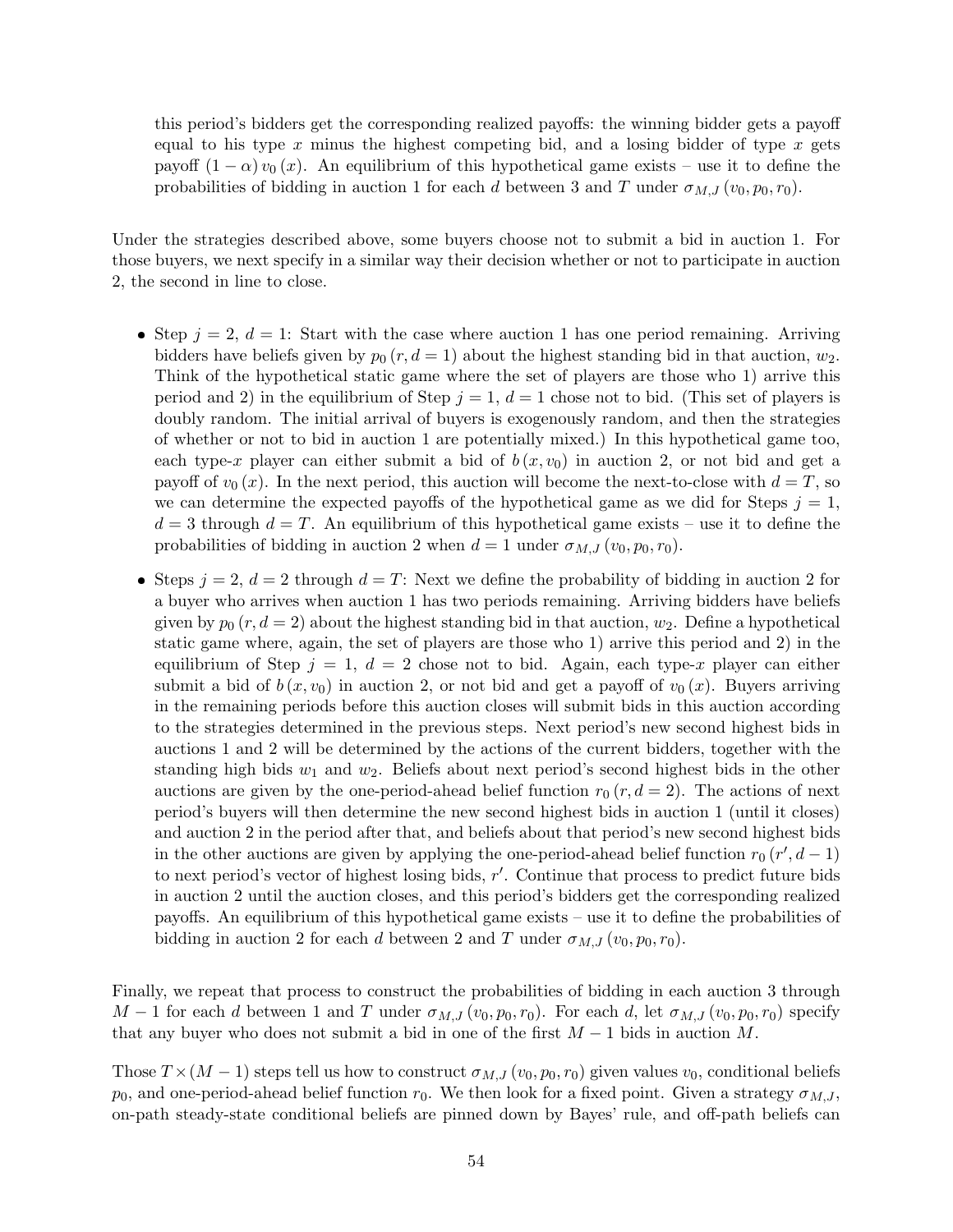be specified in a consistent way so that 1) beliefs about the vector of highest bids w in the  $M$ next-to-close auctions depend only on the vector of highest losing bids  $r$  in those auctions, and 2) beliefs assign probability one to an off-path bid being the minimal feasible bid compatible with the observable state. Given a strategy  $\sigma_{M,J}$  and conditional beliefs  $p_{M,J}$ , the value of the one-periodahead belief function is pinned down at each observable state; call the result  $r(\sigma_{M,J}, p_{M,J})$ . The strategy  $\sigma_{M,J}$  also determines the expected payoff in steady state to a bidder of each type x; call that function  $v(\sigma_{M,J})$ . Then the M-horizon constant bidding strategy profile  $\sigma_{M,J}^*$  that we want is one that satisfies the following property: we can find a payoff function  $v_{M,J}^*$ , conditional beliefs  $p_{M,J}^*$ , and a one-step-ahead function  $r_{M,J}^*$  such that

1. 
$$
\sigma_{M,J}^* = \sigma_{M,J} \left( v_{M,J}^*, p_{M,J}^*, r_0 \right)
$$
;

$$
2. v_{M,J}^* = v\left(\sigma_{M,J}^*\right);
$$

3.  $p_{M,J}^*$  is consistent with  $\sigma_{M,J}^*$ ; and

4. 
$$
r_{M,J}^* = r\left(\sigma_{M,J}^*, p_{M,J}^*\right)
$$
.

A fixed point argument paralleling the proof of Proposition [2](#page-14-0) establishes that such a  $\sigma_{M,J}^*$  exists for any  $M$  and  $J$ .

# E.2 Showing that  $\sigma_{M,J}^*$  is an  $\epsilon$ -equilibrium

We next establish that if M is large enough given any  $\epsilon > 0$ , and k is large enough given  $\epsilon$  and M (so that  $\gamma_k$  is close to 0 and  $J_k$  is large), then the  $\sigma_{M,J_k}^*$  defined above is an  $\epsilon$ -equilibrium. Let  $v_{M,J_k}^*$  and  $p_{M,J_k}^*$  be the corresponding payoff function and conditional belief system. In Lemma [2,](#page-55-0) we show that conditional on choosing one of the next M auctions, a bid of  $b\left(x, v_{M,J_k}^*\right)$  is nearly optimal for a buyer of type x. Lemma [3](#page-56-0) completes the proof by showing that choosing one of the M next-to-close auctions is in fact nearly optimal with very high probability under the steady state distribution.

As a preliminary, we note that it is without loss of generality to assume that the sequences

$$
\left\{\sigma_{M,J_k}^*,p_{M,J_k}^*,v_{M,J_k}^*\right\}_{k=1}^\infty
$$

are such that the transition probabilities over the state of the next  $M$  auctions (bids and high bidders' types) converge. The set of M-horizon constant bidding strategy profiles is compact, as is the set of beliefs over the state of the next M auctions; any sequence of those strategy profiles and beliefs thus has a convergent subsequence. Along that subsequence the behavior of each type of buyer converges. To show that the transition probabilities converge, we also need to show that the arrival rates of each type of buyer converge. The arrival rates of new buyers are fixed with respect to k by assumption. Finally, although the distribution over the size of the losers' pool  $n$  does not converge, we do get convergence (at least along a subsequence) if we normalize the numbers of each type in the losers' pool,  $n(x)$ , to  $\gamma_k n(x)$ . Let  $\bar{n}_k$  denote the steady-state size of the losers' pool. Then the steady-state expected number of returning losers each period  $\bar{n}_k \gamma_k \Delta$  is bounded above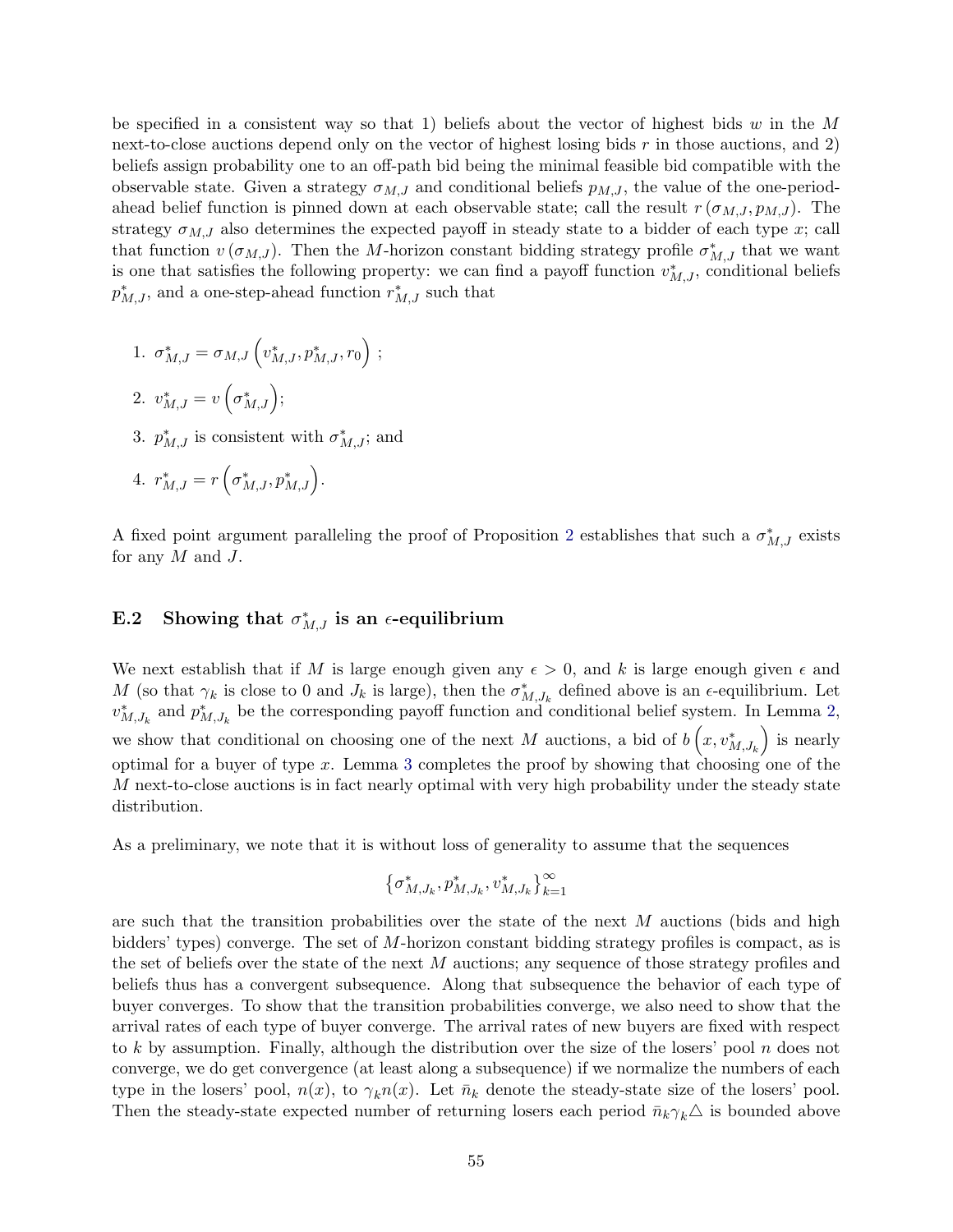by  $\lambda\Delta(1-\alpha)/\alpha$ , because over time the inflow into the losers' pool comes from new buyers who lose an auction and do not exit (rate bounded above by  $\lambda (1 - \alpha)$ ), while the outflow comes from those losers who return and either win an auction or lose and exit (rate at least  $n\gamma_k\alpha$ ). Given that normalization, conditional beliefs at on-path observable states converge as well.

We now state and prove the two lemmas. Define

$$
\hat{v}(j,b;\widetilde{\omega},\sigma,p) \equiv \left[ \begin{array}{cc} \sum_{m \in \{0,..,b\}} (x-m) \cdot g_{\sigma,p}(m;\widetilde{\omega},j,b) \\ + (1-\alpha) \left(1 - \sum_{m \in \{0,..,b\}} g_{\sigma,p}(m;\widetilde{\omega},j,b) \right) V(x;\sigma,p) \end{array} \right]
$$

as the expected payoff to submitting bid b in auction j at observable state, given  $(\sigma, p)$ .

**Lemma 2** Fix M, and pick any observable state  $\tilde{\omega}$  with the feature that only the M next-to-close auctions have received bids. Then for any type x and auction  $j \leq M$ , we have

$$
\lim_{k\to\infty}\left|\max_{b\in\mathcal{B}}\hat{v}\left(j,b;\widetilde{\omega},\sigma_{M,J_k}^*,p_{M,J_k}^*\right)-\hat{v}\left(j,b\left(x,v_{M,J_k}^*\right);\widetilde{\omega},\sigma_{M,J_k}^*,p_{M,J_k}^*\right)\right|=0.
$$

**Proof.** We first show that given such an observable state  $\tilde{\omega}$ , in the limit the expected re-entry value is independent of the buyer's choices of b and j and also independent of  $\tilde{\omega}$ . It therefore equals the unconditional expectation,  $v_{M,J_k}^*(x)$ . That is, we show that for any type x, bid b, and auction  $j \leq M$ , we have

<span id="page-55-0"></span>
$$
\lim_{k \to \infty} \left| EV\left(x, \widetilde{\omega}; \sigma^*_{M,J_k}, p^*_{M,J_k}, j, b\right) - v^*_{M,J_k}\left(x\right) \right| = 0,
$$

where

$$
EV(x, \widetilde{\omega}; \sigma, p, j, b) \equiv \frac{\sum\limits_{\omega^{l} \in \Omega} V(x, \omega^{l}; \sigma, p) h_{\sigma, p}(\omega^{l}; \widetilde{\omega}, j, b)}{\sum\limits_{\omega^{l} \in \Omega} h_{\sigma, p}(\omega^{l}; \widetilde{\omega}, j, b)}
$$

is the expectation of the re-entry payoff conditional on having submitted bid b in auction  $j$  at observable state  $\tilde{\omega}$ , losing, and entering the losers' pool.

As  $\gamma_k \to 0$ , the buyer's return time is arbitrarily far in the future with arbitrarily high probability, so the probability of the event that no buyers arrive as  $M$  consecutive auctions go by before the buyer returns goes to 1. That event implies that the choice of b and  $j \leq M$  can have no further effect on the observable state (no active bid has been placed by a bidder who saw the buyer's choices, or by a bidder who saw a bid placed by a bidder who saw the buyer's choices, and so on) and thus can have no effect on the actions of other buyers.

As noted above, when k grows the Markov chain over the state space with the normalized size of the losers' pool converges, and in particular conditional beliefs at on-path observable states and the transition probabilities over the state of the next M auctions (bids and high bidders' types) converge. Because that limit process is ergodic (Proposition [1\)](#page-11-0) and the number of on-path observable states is finite, if the number of periods before the buyer re-enters is high enough, then beliefs over what the state at re-entry will be are close to the stationary distribution, conditional on any observable state when the buyer enters the losers' pool. As  $\gamma_k \to 0$ , the re-entry time is very high with very high probability. Therefore, for high enough  $k$  the distribution of the re-entry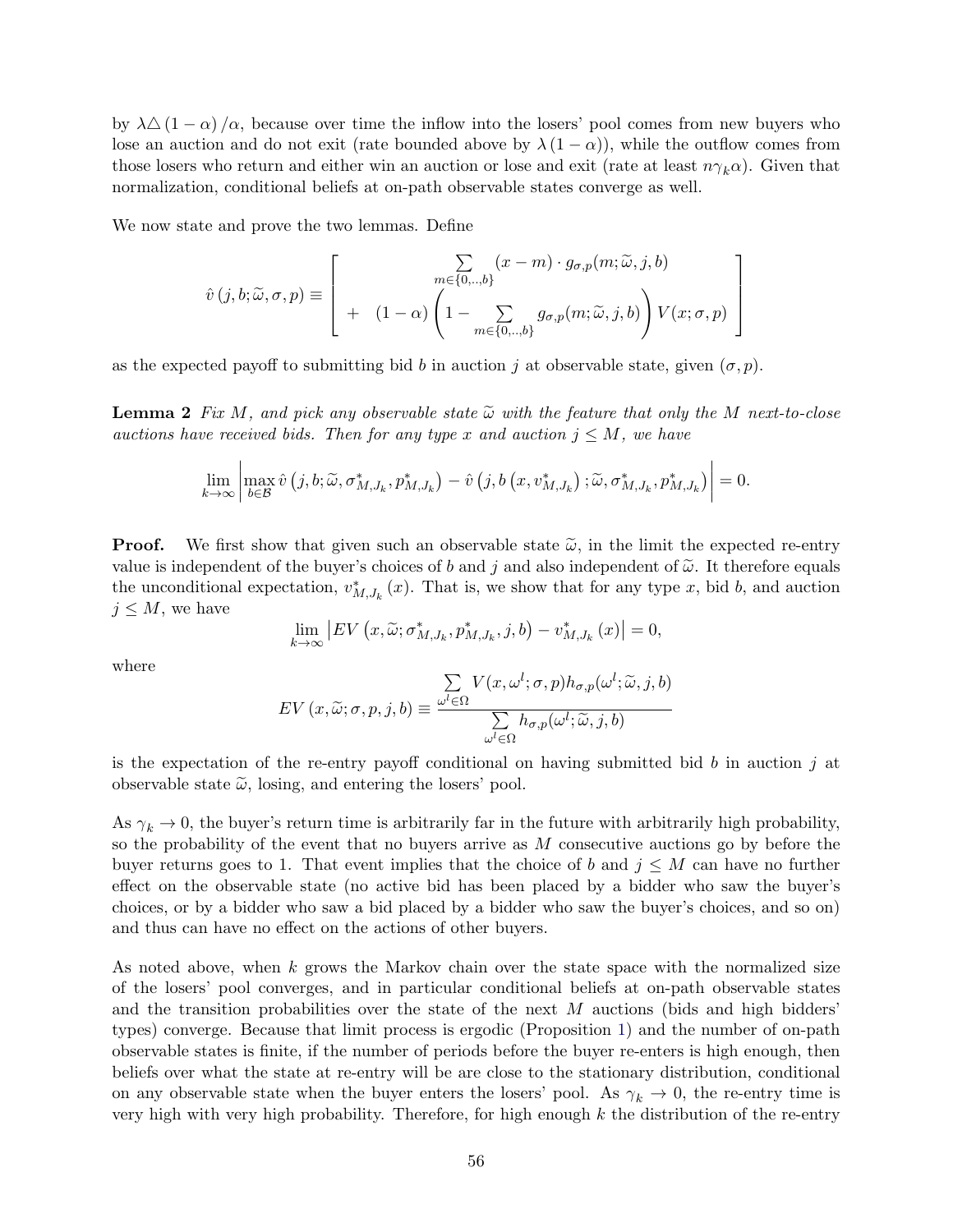state and thus the expected re-entry payoff are independent of the observable state  $\tilde{\omega}$  when the buyer chooses  $b$  and  $j$ .

Because the expected continuation value conditional on losing for a buyer of type  $x$  is very close to  $(1 - \alpha) v_{M,J_k}^*(x)$ , regardless of which of the next M auctions the buyer chooses or which bid he submits, the arguments of Proposition [3](#page-15-0) imply that  $b\left(x, v_{M,J_k}^*\right) \approx x - (1-\alpha)v_{M,J_k}^*(x)$  is an optimal (or nearly optimal) bid to submit in any of the next M auctions.

Lemma [2](#page-55-0) establishes that because a buyer who has chosen one of the first M auctions faces an approximately constant continuation value after losing, an approximately optimal bid in any of those auctions is his value minus his continuation value. In Lemma [3,](#page-56-0) we show that one of those M auctions is nearly always a nearly optimal choice. By construction of the strategy profile  $\sigma_{M,J_k}^*$ , a type-x buyer who chooses one of the first  $M-1$  auctions expects to get at least  $v_{M,J_k}^*(x)$ . The only way to get less is if he turns down all of the first  $M-1$  auctions; in that event, under  $\sigma_{M,J_k}^*$  he bids in auction M even if it yields a low expected payoff. That event, though, is very unlikely for large M. (Note that Lemma [2](#page-55-0) still applies in that event: the bid  $b\left(x, v_{M,J_k}^*\right)$  is optimal in auction  $M$  even when auction  $M$  is a sub-optimal choice.)

We will use the following notation in the formal statement of Lemma [3:](#page-56-0) given a scalar  $\eta > 0$  and an M-horizon constant bidding strategy profile  $\sigma$  with corresponding payoff function v, let  $\Omega^{\eta}(\sigma, v)$ be the set of states at which for each buyer type x, 1) playing according to  $\sigma$  gives an expected payoff no lower than  $v(x) - \eta$ , and 2) submitting a bid in auction  $M + 1$  or later gives an expected payoff no higher than  $v(x) + \eta$ . Let  $\pi(\Omega^{\eta}(\sigma, v)|\sigma)$  denote the steady-state probability of state in  $\Omega^{\eta}(\sigma, v)$  under  $\sigma$ .

**Lemma 3** For any  $\eta > 0$ ,

<span id="page-56-0"></span>
$$
\lim_{M \to \infty} \lim_{k \to \infty} \pi \left( \Omega^{\eta} \left( \sigma_{M,J_k}^*, v_{M,J_k}^* \right) | \sigma_{M,J_k}^* \right) = 1.
$$

**Proof.** First consider the hypothetical static game in Step  $j = 1, d = 1$ , where at observable state  $\tilde{\omega}$  a type-x buyer decides between submitting a bid of  $b(x, v_{M,J_k}^*) \approx x - (1 - \alpha) v_{M,J_k}^*(x)$  in an auction that will close at the end of the period or getting a sure payoff of  $v_{M,J_k}^*(x)$ . That game corresponds to the following second-price auction environment: the same random set of bidders, but a bidder of type x gets gross payoff  $x^{net}\left(x, v_{M,J_k}^*\right) = x - (1-\alpha)v_{M,J_k}^*(x)$  from winning the auction, and has an outside option of  $\alpha v_{M,J_k}^*$  (x) from not participating. (That is, both the payoff from winning and the value of the outside option are measured as the surplus over the continuation value  $(1 - \alpha) v_{M,J_k}^*(x)$ .) The auction has a hidden reserve price equal to the standing high bid  $w_1$ , distributed according to  $p_{M,J_k}^* (\tilde{\omega})$ .

Equilibrium behavior in the hypothetical game thus is equivalent to the outcome of that auction: bidders choose optimally whether or not to participate in the auction, and if they participate they bid their valuation. From Myerson (1981), we know that the expected payoff from an auction to a bidder with valuation  $v$  is given by the integral up to  $v$  of the probability of winning for each bid,  $P(x^{net})$ . In the hypothetical static game, then, the payoff to a type-x player who chooses to bid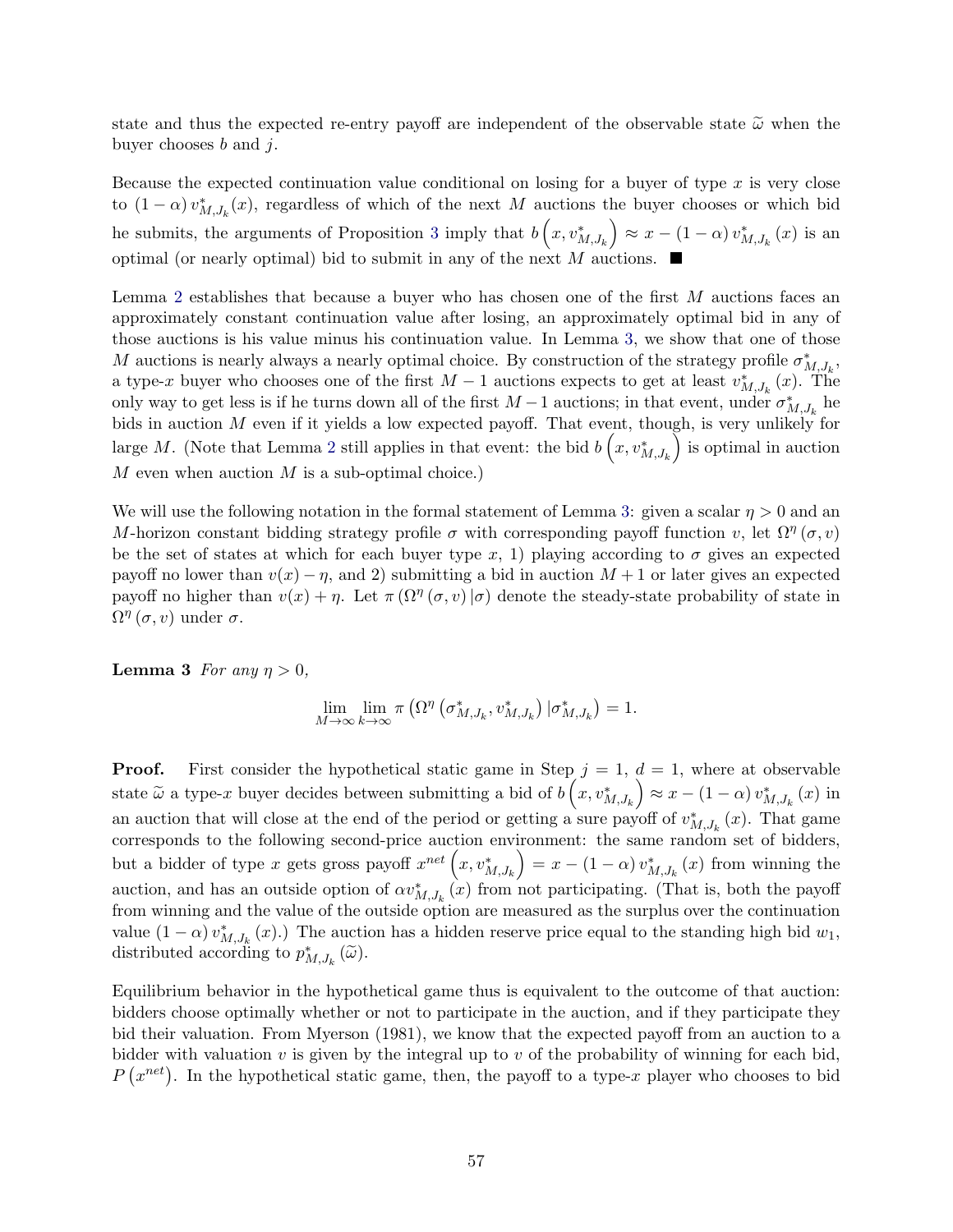can be written as

$$
(1 - \alpha) v_{M,J_k}^*(x) + \int\limits_0^{x^{net}(x, v_{M,J_k}^*)} P(x^{net}) dx^{net}.
$$

In the auction, the probability that a bidder wins equals the probability that his net value exceeds the standing high bid  $w_1$  and that no other bidder with a higher net value participates (with a small adjustment for the possibility of a tie).

The hypothetical static games constructed in the other steps are similarly equivalent to auctions. That equivalence is less obvious when a buyer decides whether or not to participate in an auction that will not close until a later period, because in principle the buyer's bid could influence the entry choices of buyers who arrive in the future. In fact, though, because only the highest losing bid is observed, his bid can influence future behavior only in the case where he has already lost. Thus, the set of competitors that the buyer will face is effectively exogenous. In each step of the definition of  $\sigma_{M,J_k}^*$ , the expected payoff from submitting a bid in any of the first  $M-1$  auctions is a function of the probability that the bid exceeds the standing high bid and that no bidder with a higher net value enters that auction.

We can now establish that for each type x, playing according to  $\sigma_{M,J_k}^*(x)$  gives at least (close to)  $v_{M,J_k}^*(x)$  with high probability in the limit. The strategy profile  $\sigma_{M,J_k}^*$  specifies that a type-x buyer bids with positive probability in the earliest auction  $j$  that gives him an expected payoff of at least  $v_{M,J_k}^*(x)$  (as long as there is such an auction among the next  $M-1$  auctions). Submitting a bid in auction  $j$  lowers the expected value of that auction for future buyers, all else equal, and so lowers their equilibrium probability of participating in auction  $j$  and pushes them toward later auctions. Thus, under  $\sigma_{M,J_k}^*$ ,  $v_{M,J_k}^*$  (x) is the long-run average payoff to a type-x buyer, and he expects to get at least  $v_{M,J_k}^*(x)$  if he participates in one of the first  $M-1$  auction. He can get less only if all M auctions would yield an expected payoff below  $v_{M,J_k}^*(x)$  – that is, if the expected distribution of the numbers of bidders of each type is worse than average in all  $M-1$  auctions. But when M is large, the probability of so many deviations from the long-run averages of arrival rates and mixed strategy auction choices is extremely low. Thus, with very high probability the state when the buyer arrives is such that playing according to  $\sigma_{M,J_k}^*$  gives an expected payoff of at least  $v_{M,J_k}^*(x)$ .

Similarly, as M grows and the number of potential bidders in each of the M auctions becomes large, the same type of arbitrage implies that a buyer i of type x would be unlikely to get a payoff much above the average payoff  $v_{M,J_k}^*(x)$  by submitting a bid in an auction later than specified by  $\sigma_{M,J_k}^*$ . (Participating in an earlier auction gives a payoff below  $v_{M,J_k}^*(x)$  by the construction of  $\sigma_{M,J_k}^{*,\dots}$ .) If buyer *i* participates in an auction that should not under  $\sigma_{M,J_k}^{*,\dots}$  receive a bid, then buyers in the next period see that a bid has been placed but do not observe the amount of the bid. Recall that the conditional belief system  $p_{M,J_k}^*$  assigns probability one to that unobserved bid being the lowest amount feasible, and so the off-path bid does not deter subsequent buyers from participating in that auction. Whether the deviation to a later auction is on-path or off-path, then, as future buyers follow  $\sigma_{M,J_k}^*$ , the probability that buyer i winds up with a payoff above  $v_{M,J_k}^*(x)$  shrinks to zero.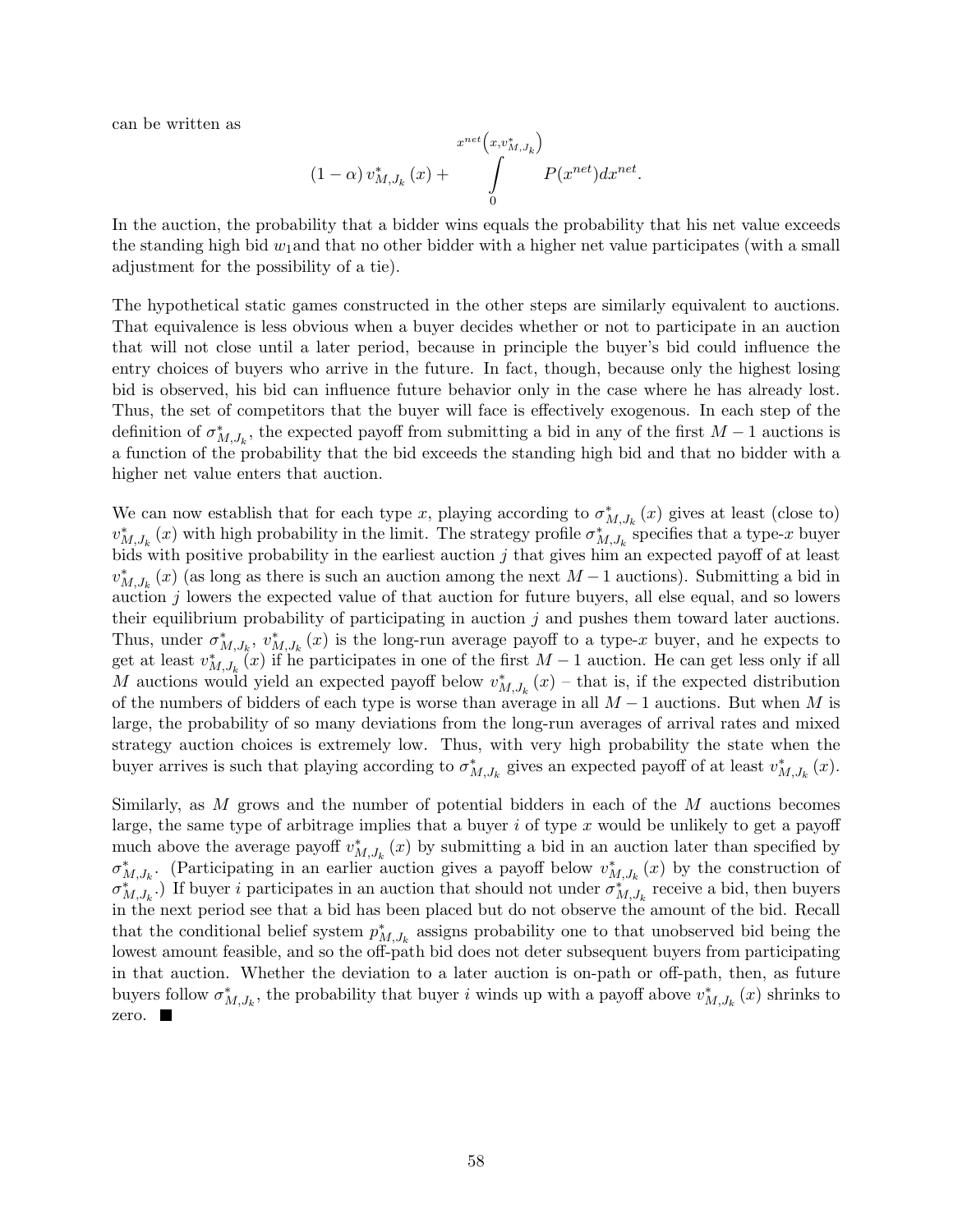#### E.3 Showing that bids are increasing in type

To complete the proof of Theorem [1,](#page-17-0) we need to show that condition (ii) is satisfied; that is, that  $x-(1-\alpha)v_{M,J_k}^*(x)$  is increasing in x. It is sufficient to show that for high enough k, the derivative of  $v_{M,J_k}^*(x)$  is less than  $1/(1-\alpha)$ ; more precisely, that for types  $y > x$ ,  $v_{M,J_k}^*(y) - v_{M,J_k}^*(x)$  $(y - x)/(1 - \alpha).$ 

The argument is standard. A buyer's expected payoff in the dynamic game equals his type times the probability that he eventually wins an auction, minus the expected price that he pays conditional on winning. Let  $q_k(x)$  denote the steady-state probability that a buyer who plays the strategy  $\sigma_{M,J_k}^*(x)$  (that is, the strategy of a type-x buyer) eventually wins an auction, given that all other buyers play according to  $\sigma_{M,J_k}^*$ . Similarly, let  $t_k(x)$  denote the expected payment of such a buyer. Note that neither  $q_k(\cdot)$  nor  $t_k(\cdot)$  depends on the buyer's type – they depend only on his strategy.

Using that notation, we can write

$$
v_{M,J_k}^*(x) = x \cdot q_k(x) - t_k(x).
$$

Let  $\bar{\epsilon} \equiv \min \{|x'' - x'| : x', x'' \in \mathcal{X}\}$ , and pick an  $\epsilon' \in (0, \frac{\alpha}{1-\alpha}\bar{\epsilon})$ . Because for high enough k playing according to  $\sigma_{M,J_k}^*$  is an  $\epsilon'$ -best response for all types, we have that

$$
v_{M,J_k}^*(x) = x \cdot q_k(x) - t_k(x)
$$
  
\n
$$
\geq x \cdot q_k(y) - t_k(y) - \epsilon'
$$
  
\n
$$
= [x - y] \cdot q_k(y) + y \cdot q_k(y) - t_k(y) - \epsilon'
$$
  
\n
$$
= [x - y] \cdot q_k(y) + v_{M,J_k}^*(y) - \epsilon'.
$$

Because  $q_k(\cdot) \leq 1$ , we get  $v_{M,J_k}^*(y) - v_{M,J_k}^*(x) \leq y - x + \epsilon'$ . Because  $\epsilon' < \frac{\alpha}{1-\alpha}\bar{\epsilon}$ , we conclude that  $v_{M,J_k}^*(y) - v_{M,J_k}^*(x) < (y - x) / (1 - \alpha)$ , as desired.

### <span id="page-58-0"></span>F Endogenous exit

Suppose losing buyers find it costly to stay in the market and bid again. The cost is denoted by c, and it is randomly drawn from a distribution  $F_C$  with support  $[0, \overline{c}]$ . The buyer draws the cost after she bids and loses, and it is independently distributed across a buyer's losses. The probability that a buyer with type  $x$  exits is then given by

$$
Pr{c > V(x; \rho)} \equiv 1 - F_C(V(x; \rho)),
$$

and the optimal bid function is

$$
\sigma(x) = x - F_C(V(x; \rho))V(x; \rho).
$$

The ex ante value function is given by the function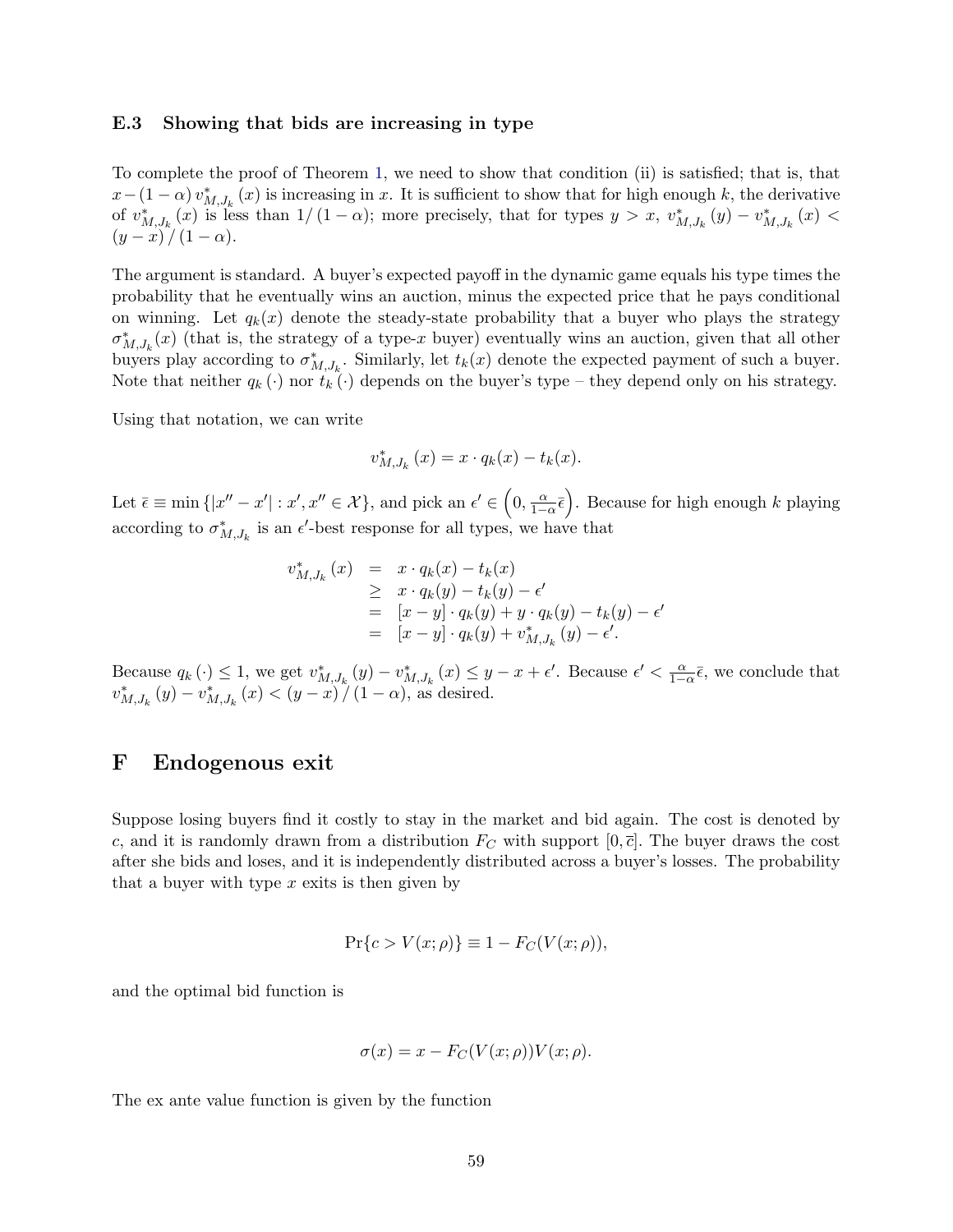$$
V(x) = \frac{\int_0^{\sigma(x)} (x - m) dG_{M|B}(m|\sigma(x))}{[1 - F_C(V(x; \rho))(1 - G_{M|B}(\sigma(x)|\sigma(x))]}.
$$

Therefore, given  $G_{M|B}$ ,  $F_C$  and x, we have three equations to solve for three unknowns: the bid  $b = \sigma(x)$ , the continuation value  $v = V(x; \rho)$ , and the exit probability  $\alpha = 1 - F_C(v)$ .  $F_C$  is not known, but it can be identified from the data. To see why, note that we can use the transformation  $x = \eta(b)$  and express the above three equations in bid space. The probability of exit becomes

$$
\alpha(b) = 1 - F_C(V(\eta(b); \rho)).
$$

The inverse bid function is

$$
\eta(b) = b + (1 - \alpha(b)) V(\eta(b); \rho),
$$

and the value equation becomes

$$
V(\eta(b); \rho) = \frac{\int_0^b (\eta(b) - m) dG_{M|B}(m|b)}{[1 - (1 - \alpha(b))(1 - G_{M|B}(b|b))]}.
$$

Substituting  $V(\eta(b))$  into the inverse bid function, we obtain

$$
\eta(b) = b + \frac{(1 - \alpha(b))}{\alpha(b)} G_{M|B}(b|b) [b - E(M|M < b, b)].
$$

Once again, estimates of the private values can be obtained directly from data on bids and exits. Thus,  $F_E$  (and  $F_L$ ) are identified. To identify  $F_C$ , we solve  $v(b) = V(\eta(b); \rho)$  for each bid b and then plot  $\alpha(b)$  against  $v(b)$  to determine the distribution  $F_C$ .

# <span id="page-59-0"></span>G Additional figures

Figure [7](#page-60-0) shows the distributions of times between bids, across all bidders and auctions, compared to the exponential distribution. Figure [8](#page-60-2) shows the distributions of new bidder arrivals per hour, compared to the Poisson distribution.

In Section [6.3](#page-30-1) we tested our model by comparing the  $f<sub>L</sub>$  estimated directly from the data to the  $f_L$  implied by our model—i.e., the  $f_L$  that satisfies the flow restrictions in equation [\(6\)](#page-22-1). To show that the test has power to reject the model, we ran it using an incorrect estimate of G. Instead of estimating  $G_{M|B}$ , we simply used the empirical CDF of the winning bid as our estimate of G, applying it both when estimating  $f_E$  and when imposing the rescaling implied by equation [\(6\)](#page-22-1). The results, shown in Figure [9,](#page-61-0) are clearly worse than those in Figure [4,](#page-31-0) which is based on the valid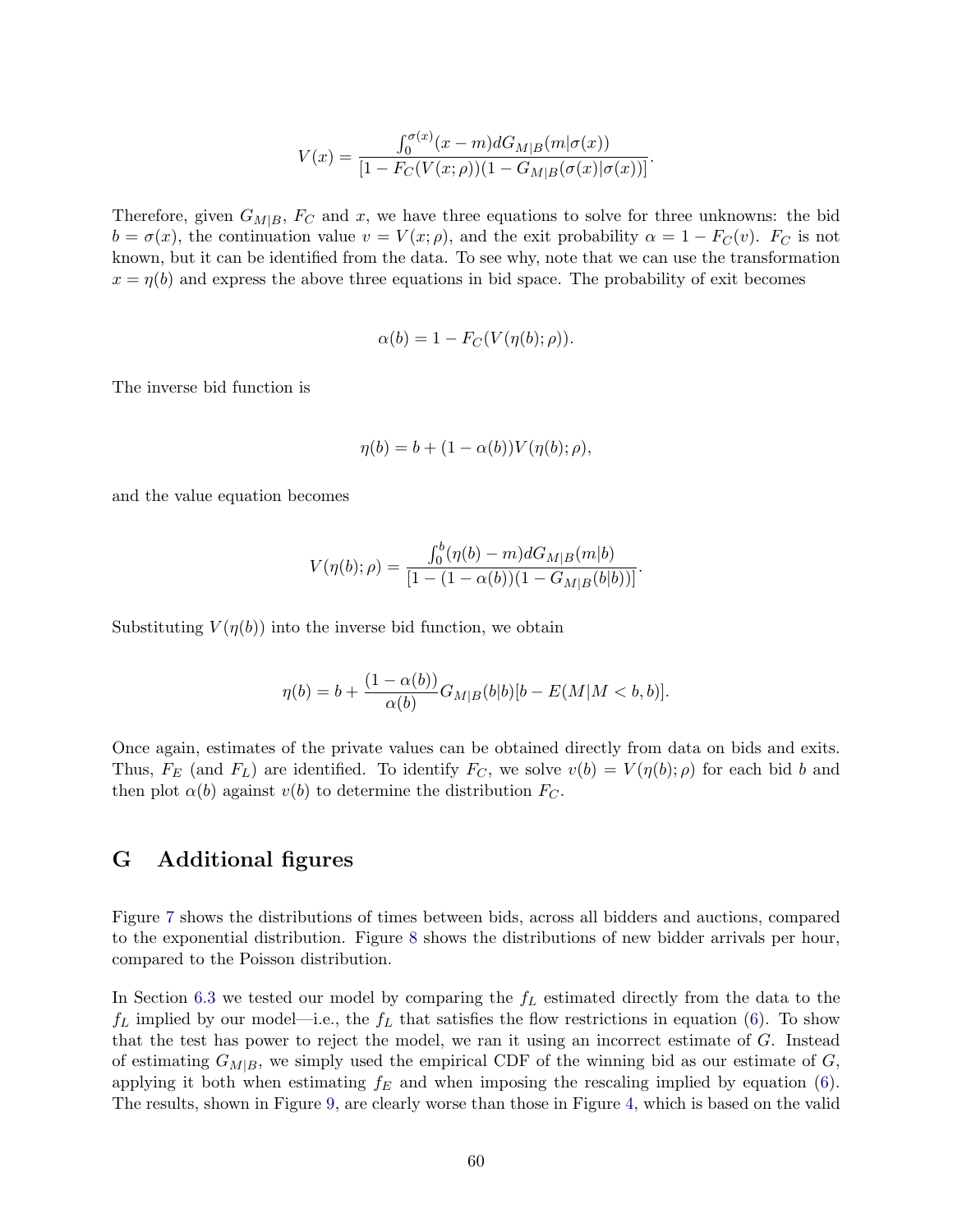<span id="page-60-0"></span>Figure 7: Time between bids



<span id="page-60-2"></span>Figure 8: Bidder arrivals per hour



estimate of  $G_{M|B}$ .

# <span id="page-60-1"></span>H Computing bids in counterfactual simulations

An equilibrium of our model consists of a bid function  $\sigma(x)$  and a distribution of the maximum rival bid  $G_{M|B}$  such that  $\sigma(x)$  is optimal given bidders' beliefs, and  $G_{M|B}$  is the stationary distribution generated when bidders bid according to  $\sigma(x)$ . Formally, an equilibrium must satisfy